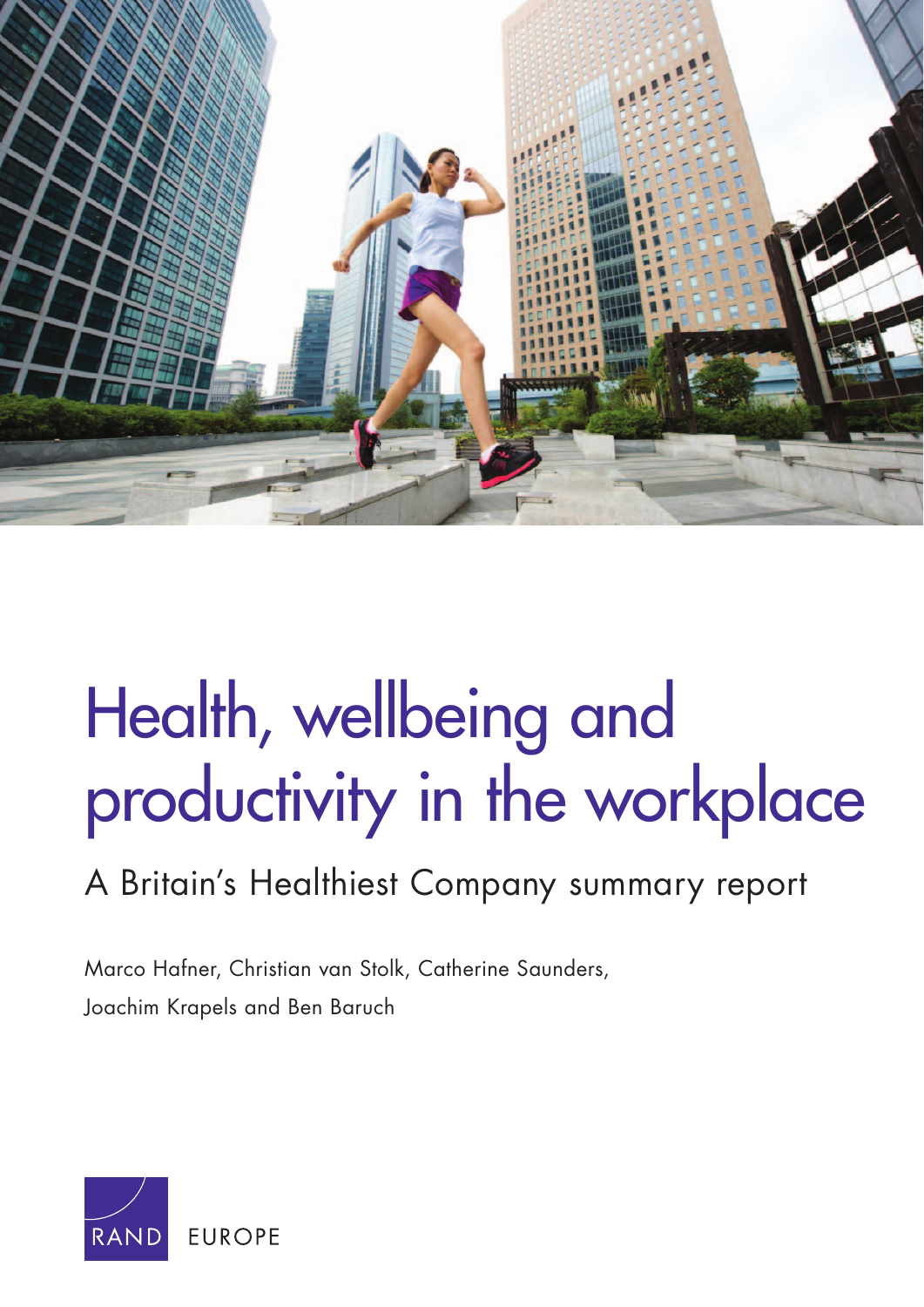For more information on this publication, visit [www.rand.org/t/rr10](http://www.rand.org/t/rr1084)84

Published by the RAND Corporation, Santa Monica, Calif., and Cambridge, UK

© Copyright 2015 RAND Corporation

RAND<sup>®</sup> is a registered trademark.

RAND Europe is an independent, not-for-profit policy research organisation that aims to improve policy and decisionmaking in the public interest through research and analysis. RAND's publications do not necessarily reflect the opinions of its research clients and sponsors.

#### **Limited Print and Electronic Distribution Rights**

This document and trademark(s) contained herein are protected by law. This representation of RAND intellectual property is provided for noncommercial use only. Unauthorized posting of this publication online is prohibited. Permission is given to duplicate this document for personal use only, as long as it is unaltered and complete. Permission is required from RAND to reproduce, or reuse in another form, any of its research documents for commercial use. For information on reprint and linking permissions, please visit [www.rand.org/pubs/permissions.html.](http://www.rand.org/pubs/permissions.html)

> Support RAND Make a tax-deductible charitable contribution at [www.rand.org/giving/contribute](http://www.rand.org/giving/contribute)

> > [www.rand.org](http://www.rand.org) [www.randeurope.org](http://www.randeurope.org)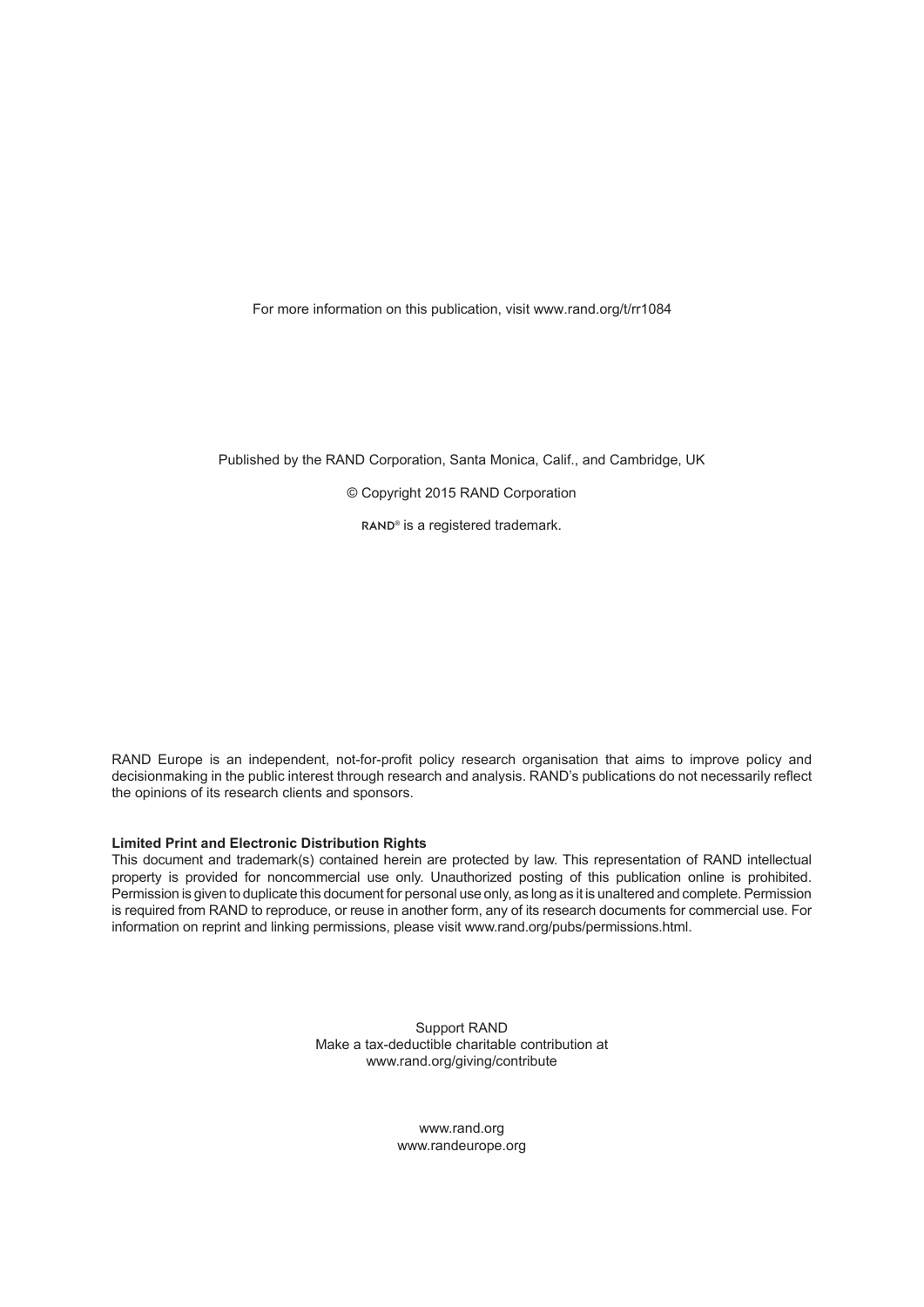This report aims to draw upon data collected during the 2014 Britain's Healthiest Company (BHC) competition in order to understand what drives productivity at work in the participating organisations and, in particular, to examine the relation between the health and wellbeing of staff and their resultant productivity. BHC is a project funded by VitalityHealth and academic support is provided by a research team from RAND Europe and the University of Cambridge.

To understand the relationship between health and wellbeing of staff and productivity, we look at the links between lost productivity in terms of presenteeism (being in suboptimal health at work) and absenteeism in association with a range of factors. These include:

- Job and work environment (e.g. stress and health-promotion interventions in the workplace)
- Personal (e.g. lifestyle risk-factors related to obesity, smoking and alcohol consumption)
- Health and physical risks (chronic conditions and mental health).

Using regression modelling techniques we establish associations between these factors and productivity loss in the workplace and compare our results to the wider literature.

The report is aimed at policymakers and practitioners and aims to contribute to the wider debate on the link between health, wellbeing and productivity at work.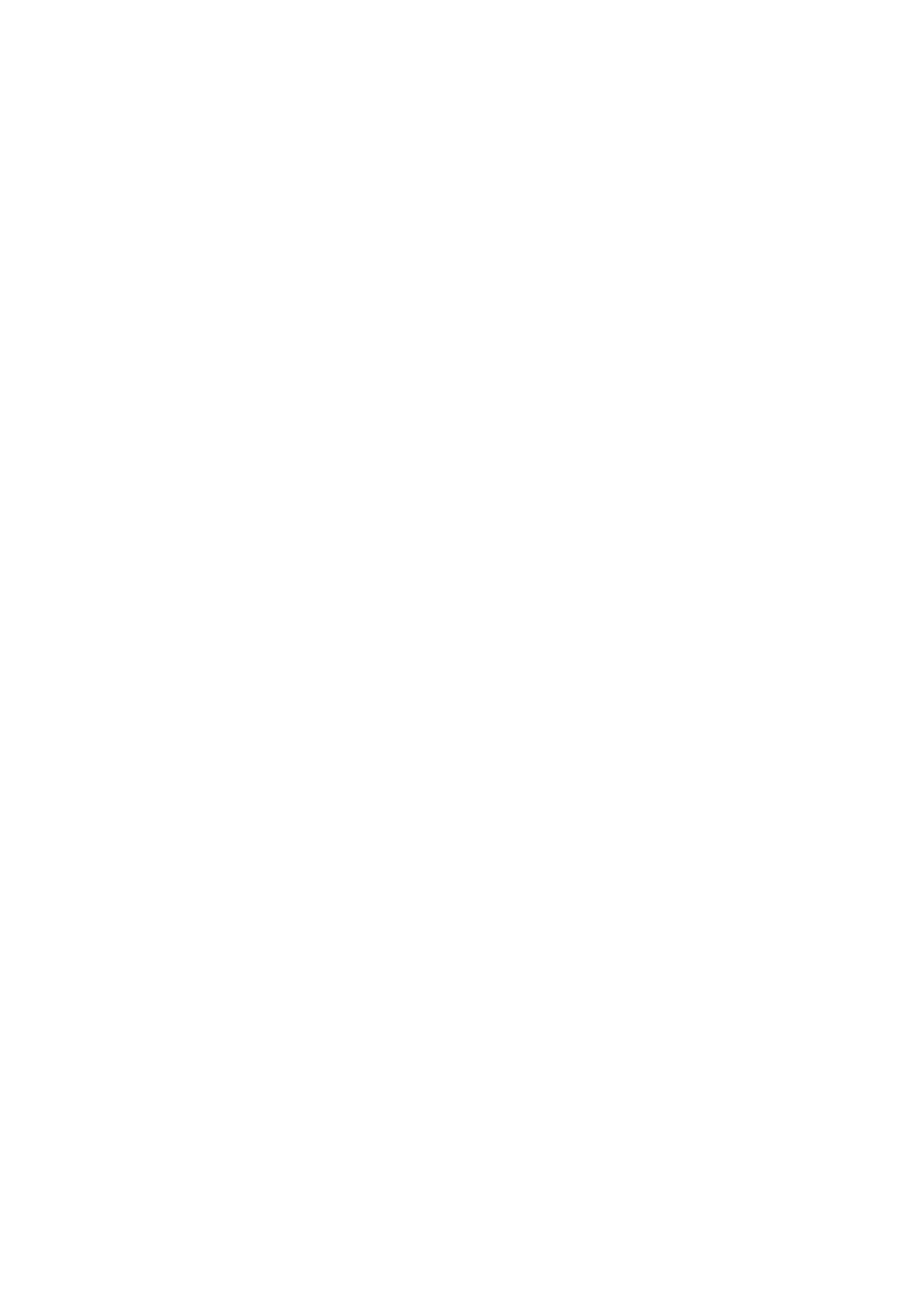| Britain's Healthiest Company survey and how it compares to other UK data sources5<br>2. |  |
|-----------------------------------------------------------------------------------------|--|
|                                                                                         |  |
| 3.                                                                                      |  |
|                                                                                         |  |
|                                                                                         |  |
|                                                                                         |  |
| 4.                                                                                      |  |
|                                                                                         |  |
|                                                                                         |  |
| 4.2. What are the determinants of workplace productivity? Findings from our regression  |  |
|                                                                                         |  |
| 5.                                                                                      |  |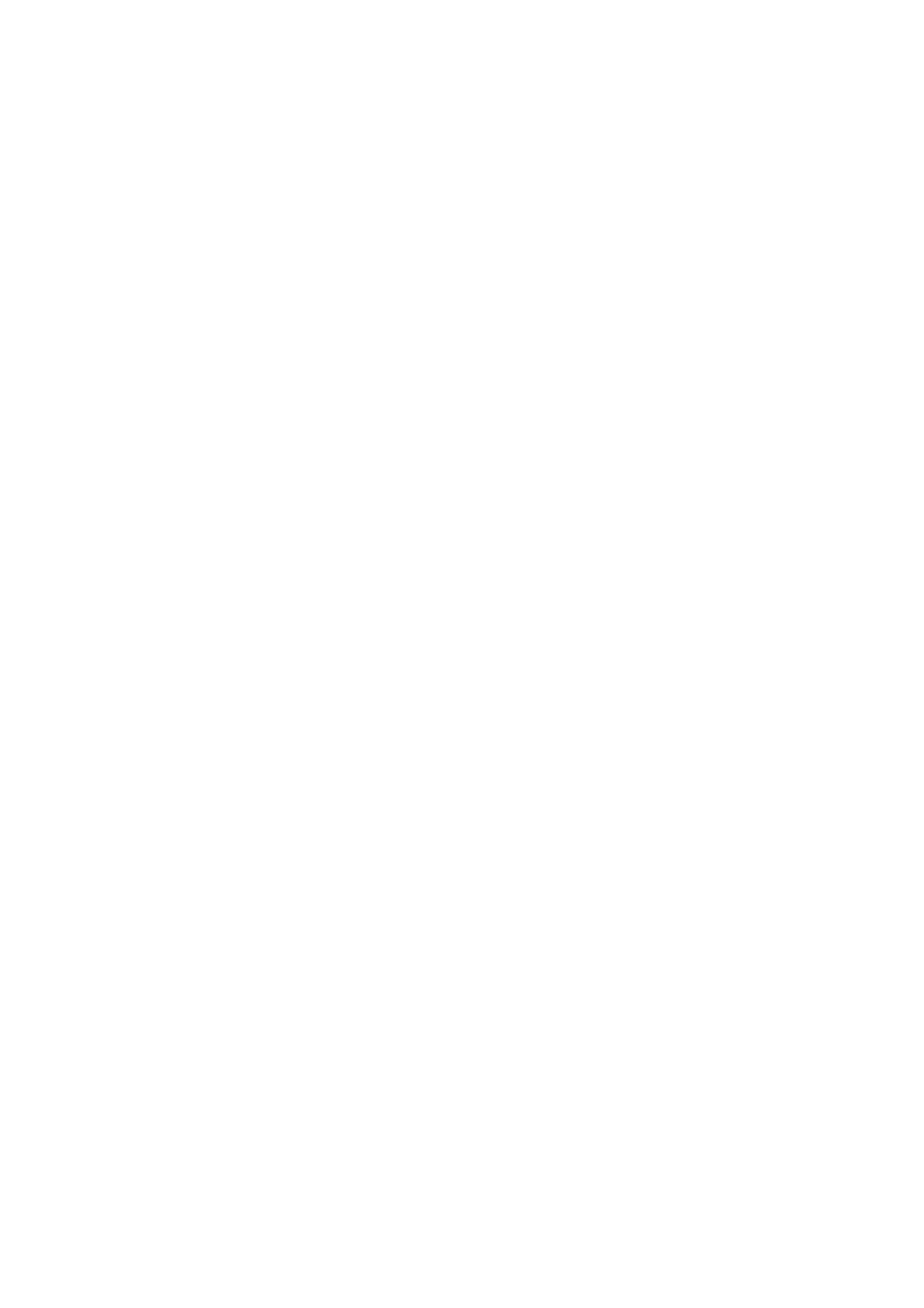1

Over the last decades, accelerating technological changes and new forms of workplace organisation have led to workers assuming increased responsibilities and more autonomy than ever before (Appelbaum et al., 2000). Although this has increased overall productivity, flexible modern working practices have also increased daily job demands, requiring employees to multi-task and leading to increased levels of workplace stress and unrealistic time pressures (Bevan, 2012). These developments have not only led to increasing levels of sickness absence but also to the emergence of a phenomenon called 'presenteeism', when employees attend work while in suboptimal health. It is estimated that presenteeism driven by mental ill-health costs the UK economy £15bn per year (Centre for Mental Health, 2011). What is more, there is growing evidence that problems related to modifiable health behaviour are becoming more prevalent, driven by a lack of physical activity, by smoking, or by a rise in obesity levels in the wider population (Goetzel et al., 2012). This creates economic costs not only to society at large but also, more specifically, to businesses in the form of lost productivity. In light of such substantive costs due to absenteeism and presenteeism, we would expect there to be a strong case for companies to invest in the health and wellbeing of their employees. However, simple economics tells us that companies only find it profitable to invest in health promotion programmes when the benefits outweigh the cost of investment in the longer term. For companies it is crucial to understand the direct link between wellbeing and productivity. Without a clear evidence base, an optimal investment level will not be achieved.

This report based on data from the Britain's Healthiest Company (BHC) $^{\rm l}$  Competition contributes to the evidence base on wellbeing and workplace productivity by exploiting a unique large employer–employee dataset. Our collected survey data include business information for 82 UK companies plus a thorough health assessment of their workforce, including a broad variety of physical- and mental-health indicators for individual workers. Altogether, the sample consists of 21,822 employees. Using multivariate regression techniques we look at the associations between a variety of health-risk and work-environment factors in association with workplace productivity lost due to absenteeism and/or presenteeism. We measure work productivity using the Work Productivity and Activity Impairment Questionnaire (General Health) or WPAI-GH, which assesses productivity based on self-reported general health and symptom severity.

Our findings suggest that lack of sleep, financial concerns and giving unpaid care to family members or relatives are negatively associated with productivity. Mental-health problems are also found to cause

 $1$  BHC is a project funded by VitalityHealth and academic support is provided by a research team from RAND Europe and the University of Cambridge.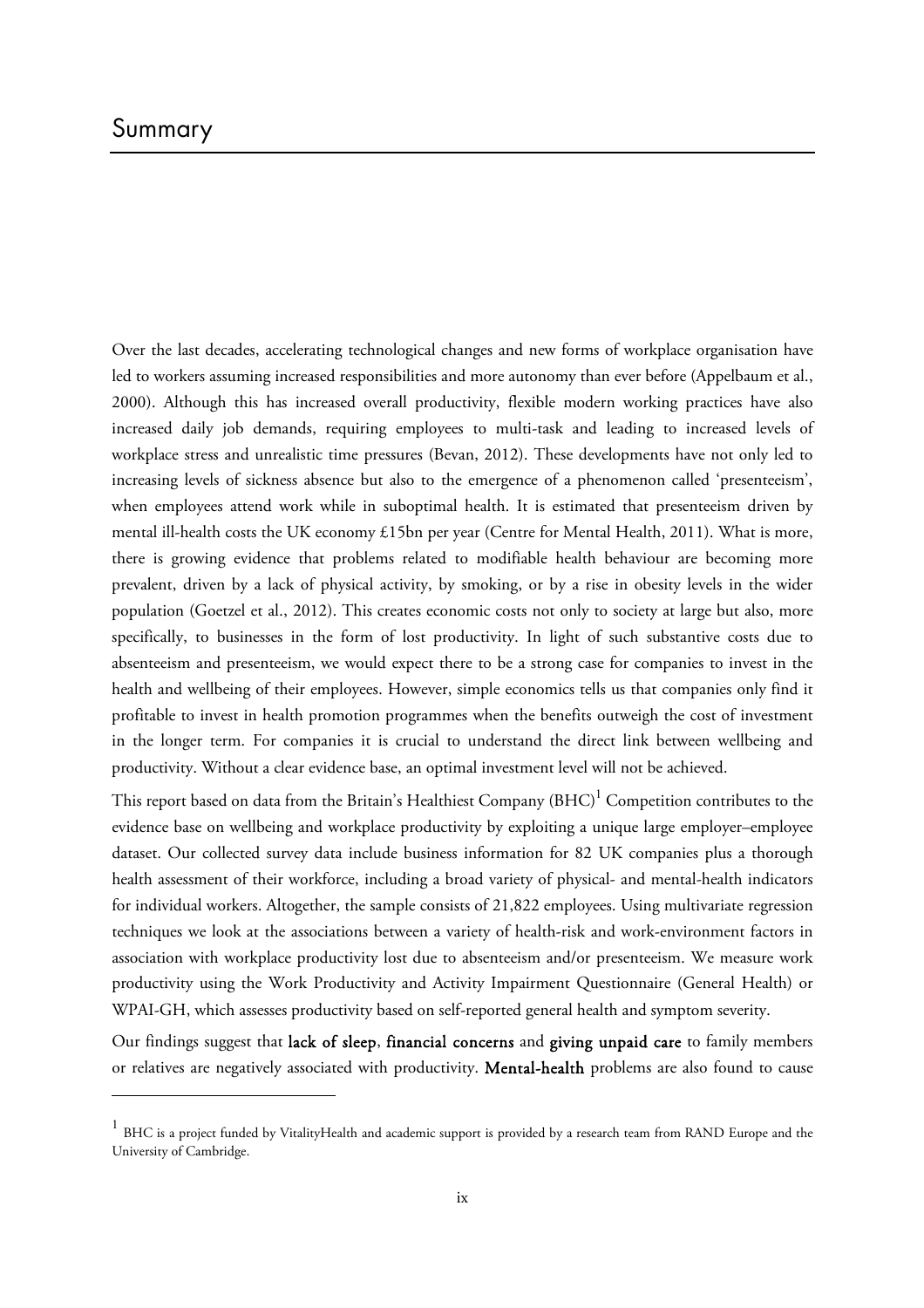significant productivity loss, especially in the form of presenteeism. In line with existing research we also find that employees with musculoskeletal and other (chronic) health conditions report higher rates of absenteeism and presenteeism than workers without such conditions.

When looking at work-environment factors we find that workers who are subject to workplace **bullying** report significantly higher levels of absenteeism and presenteeism than those who are not. We also find that more than 45 per cent of those studied reported being subject to unrealistic time pressures, which we find to be another significant cause of productivity loss. Other work-environment factors associated with relatively higher levels of presenteeism were strained relationships at work.

Beside the aforementioned significant associations between certain risk factors and productivity loss in the workplace, some of our findings are somewhat counterintuitive. For instance, smoking has not been found to be statistically significantly associated with productivity loss. Also, severe obesity has not been found to be related to absenteeism and presenteeism. Here we need to take into account the crosssectional nature of our data. We are not in a position to follow individuals over a longer time period, where the evidence shows that smoking and obesity are associated with severe health conditions such as cardiovascular disease or cancer, both of which are associated with productivity loss. Therefore, our findings potentially capture more short-term effects, assessed at a given point in time. Similarly, in our analysis, work-environment factors such as a lack of control or insufficient peer or managerial support do not show any statistically significant associations with workplace productivity loss.

Our report should be useful to policymakers and practitioners in identifying the characteristics of employees who are more at risk of work impairment. Our analysis also indicates the importance of workenvironment factors on productivity, something of relevance to companies looking to improve their working environment and reduce its negative effects on employees' health and wellbeing. Our analysis distinguishes in more detail between factors that determine absenteeism and presenteeism. Based on our (self-reported) data, we find that various factors are slightly differently associated with absenteeism compared to presenteeism, indicating that policymakers and companies may want to look more at presenteeism and its associated risk factors.

Knowledge about the effectiveness of workplace health interventions and programmes is still emerging and our report cannot make direct suggestions about what type of interventions policymakers or organisations should implement to improve employee health and wellbeing. Some of our findings suggest that companies which pay attention to health and wellbeing at board level report lower rates of absenteeism and presenteeism, although more research still needs to be done into the effectiveness of health interventions in the workplace.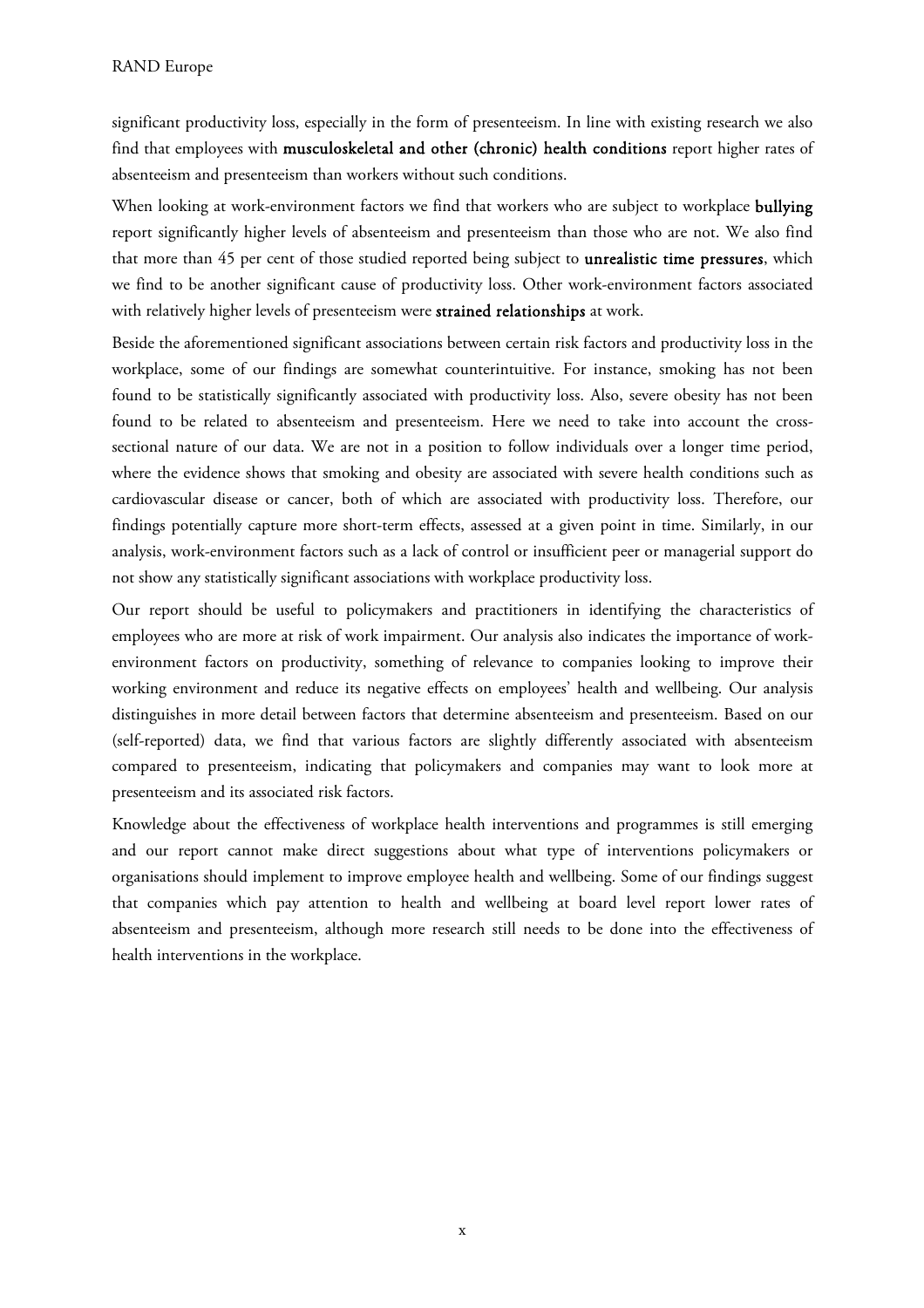The authors would like to thank the quality-assurance reviewers Charlene Rohr and Bryn Garrod at RAND Europe. We would also like to thank our sponsors, Shaun Subel and Adam Noach at VitalityHealth, who provided useful comments on this report. We also thank the wider Britain's Healthiest Company team at RAND Europe and the University of Cambridge, but emphasise that the views presented in this report are the authors'. Any remaining errors are also our own.

This product forms part of Britain's Heathiest Company project funded by VitalityHealth.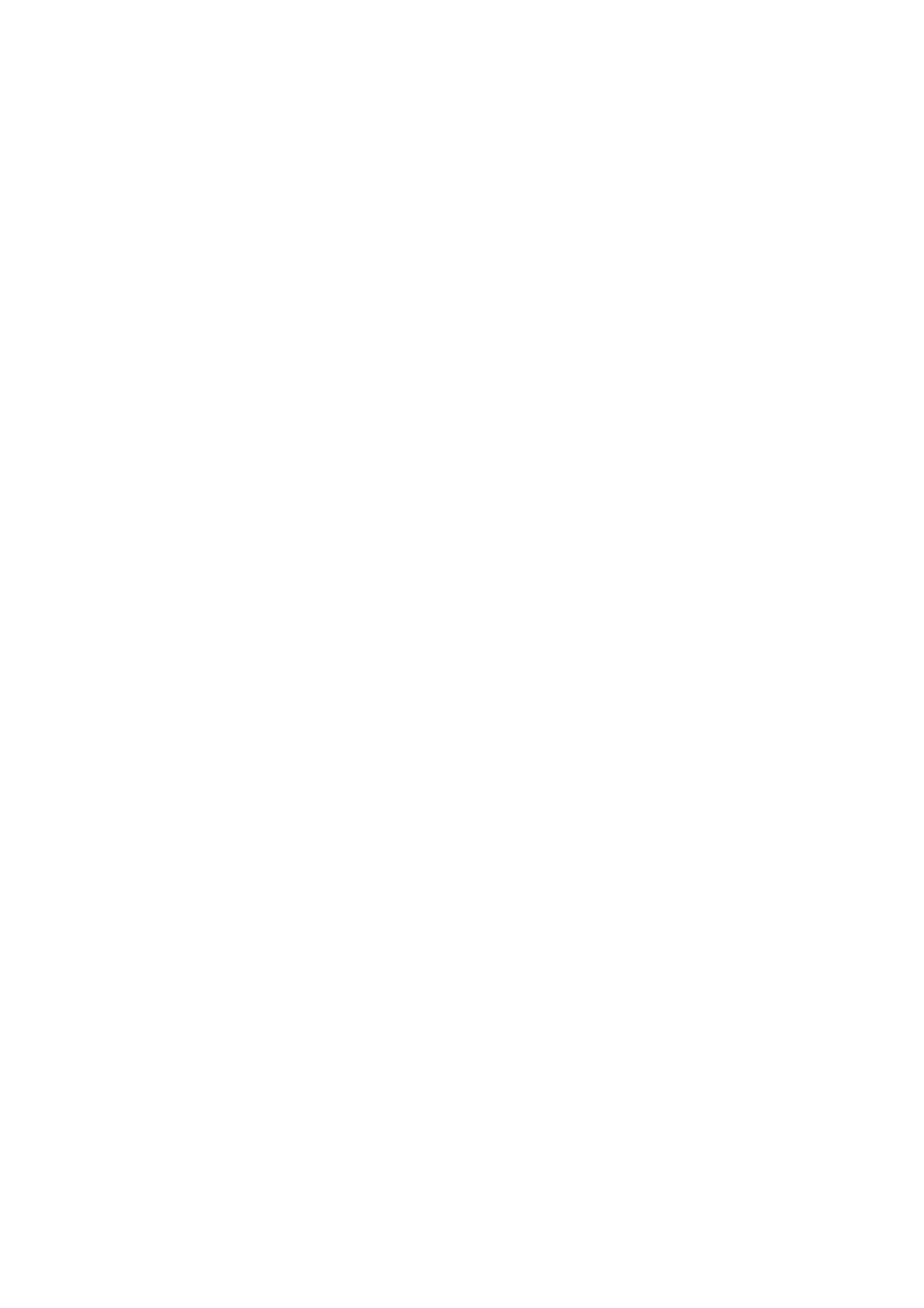# Abbreviations

| <b>BHC</b> | Britain's Healthiest Company                                              |
|------------|---------------------------------------------------------------------------|
| BMI        | Body mass index                                                           |
| <b>CBT</b> | Cognitive behavioural therapy                                             |
| <b>HLQ</b> | Health and labour questionnaire                                           |
| <b>HPQ</b> | Health and work performance questionnaire                                 |
| <b>HR</b>  | Human resource                                                            |
| <b>HSE</b> | Health and Safety Executive                                               |
| <b>OLS</b> | Ordinary least squares                                                    |
| <b>NHS</b> | National Health Service                                                   |
| <b>GLM</b> | Generalised linear model                                                  |
| <b>MS</b>  | Management standards                                                      |
| <b>SPS</b> | Stanford presenteeism scale                                               |
| WPAI-GH    | Work productivity and activity impairment questionnaire (general health)  |
| WPAI-SHP   | Work productivity and activity impairment questionnaire (specific health) |
| <b>WLQ</b> | Work limitations questionnaire                                            |
| WPSI       | Work productivity short inventory                                         |
| WHI        | Work health interview                                                     |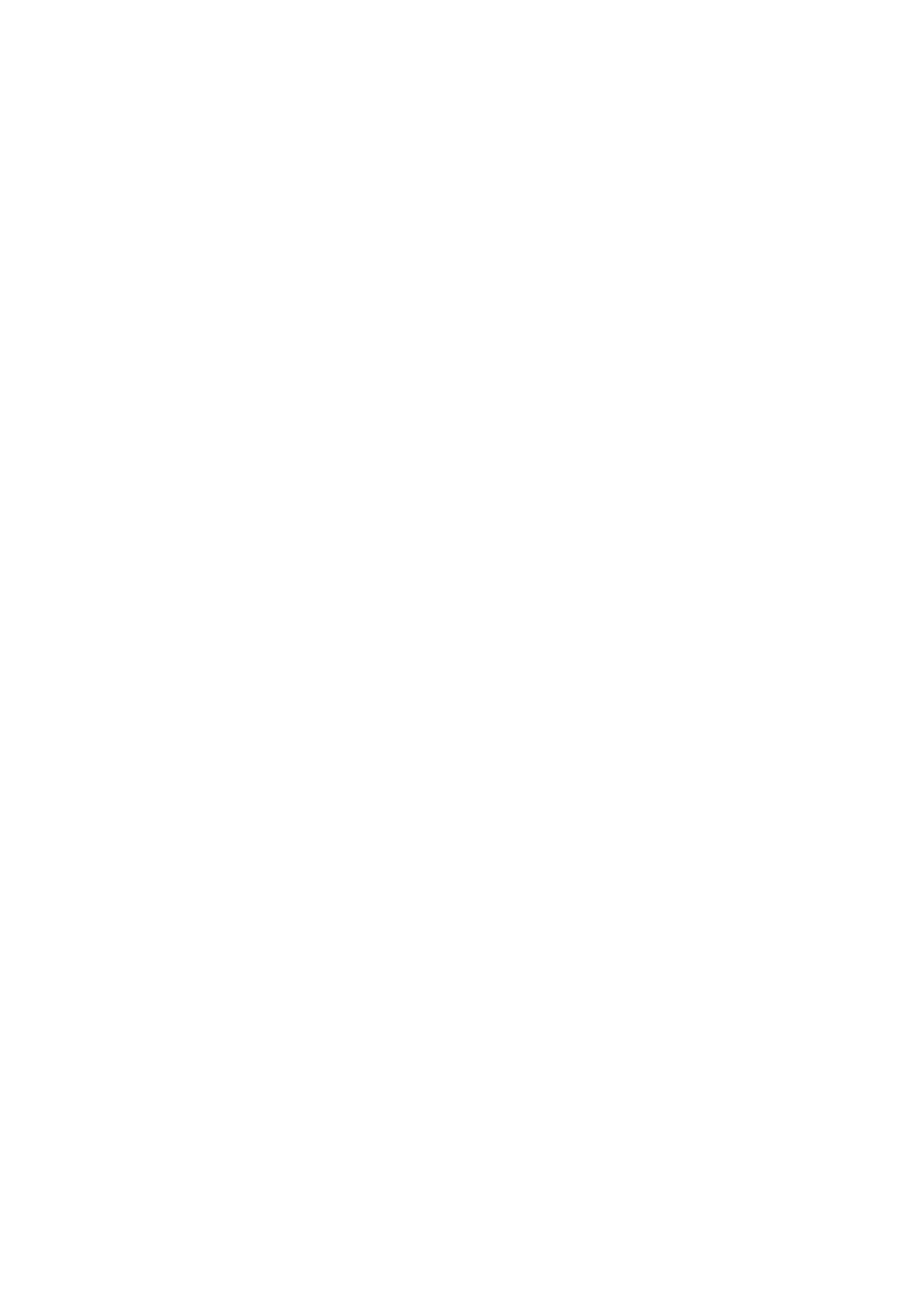### 1.1. Introduction

There is increasing public acceptance that health and wellbeing at work can have profound impacts on individuals, organisations and societies (European Commission, 2008). Dame Carol Black's review – *Working for a Healthier Tomorrow* – recognised that there is strong and growing evidence that work, health and wellbeing are closely and powerfully linked and need to be addressed together (Black, 2008). In the United Kingdom during 2013–2014 an estimated 1.2 million people who worked during the last year were suffering from an illness (long-standing as well as new cases) they believed was caused or made worse by their current or past work. Half a million of these appear to be new conditions which started during the year. Approximately, 28.2 million days were lost due to work-related ill health or injury (HSE, 2014). The recent Black and Frost (2011) report on the UK workplace highlights that 140 million working days are lost to sickness absence and 300,000 individuals leave the workplace each year due to illhealth. This puts the approximate cost of sickness absence to British business at approximately £15bn annually (Black and Frost, 2011). What is more, businesses face significant costs not only due to sickness absence but also from employees attending work while sick, which is referred to as 'presenteeism' (other related terms are 'sickness presence' or 'lost health-related productivity'). It is estimated that presenteeism due to mental ill-health costs the UK economy about £15bn per year (Centre for Mental Health, 2011)

There is therefore a strong business case for investing in staff health and wellbeing. The simple logic is that effective investment in health and wellbeing can save a company more in terms of lost productivity than the original investment, a principle established by several case studies, notably in some large UK employers (Hassan et al., 2009). RAND Europe's work for the Boorman Review (Boorman, 2009) on the health and wellbeing of National Health Service (NHS) staff gave a sense of the possible savings organisations might make by adopting more effective ways of managing health and wellbeing. That study estimated that bringing lost productivity in the NHS down to levels experienced by better public sector performers (essentially, by halving lost productivity) would save the NHS about £500m a year.

However, knowledge of the effectiveness of interventions and programmes – and of contextual factors which influence wellbeing – is still emerging. Our experience with organisations participating in the Britain's Healthiest Company competition shows that few measure returns on investment or understand the effectiveness of interventions. There is, in addition, a great deal of debate on how to measure outcomes such as productivity, although some evidence exists on a range of interventions. The systematic review by Cancelliere et al. (2011), for instance, finds that specific interventions such as occupationalhealth programmes, job-stress education for line managers and supervisors, lifestyle-guidance programmes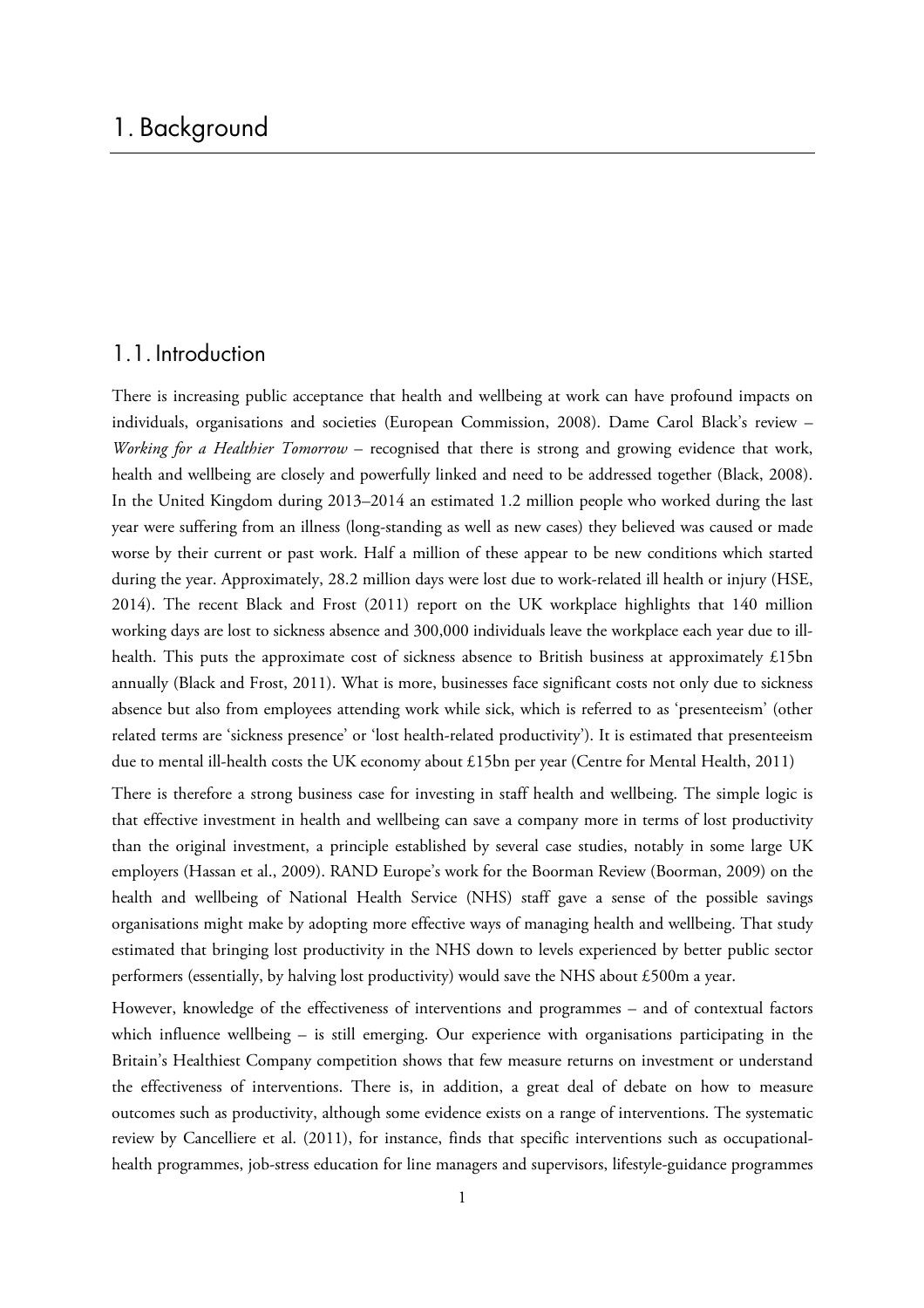by email, and telephone-counselling sessions with mental-health clinicians appear to be effective in reducing levels of presenteeism (and, indirectly, absenteeism). In addition, a recent review (Stolk et al., 2014) for the UK government on mental health and employment reports that interventions based on cognitive behavioural therapy (CBT) seem to be effective not only in improving employability but also in keeping individuals with mental-health conditions at work and improving their productivity in the workplace. Similarly, there is a growing body of evidence relating to wellness programmes (Mattke et al., 2014), although the recent systematic reviews by Buseman-Williams (2014) and Osilla et al. (2012) show that the effectiveness of such programmes is mixed, and that they appear better at promoting individual wellbeing rather than wider organisational productivity. Some studies also shed light on the importance of multi-programme interventions (Hassan et al. 2009), while wider evidence also exists concerning the way in which the working environment, such as shift work or long hours (Waddell et al. 2006), and other factors (e.g. sleep) contribute to wellbeing.

Knowing what is (cost-)effective for a given population is important but may not be the only barrier stopping organisations from investing in staff health and wellbeing. There is a common perception that larger companies may find it easier to make such investments compared to smaller organisations, that overall employ the majority of workers (Mattke et al. 2014). However, a RAND Europe study looking at data across Europe suggests that in many countries small employers actually offer the same type of support as larger employers (Stolk et al., 2012). Regulatory and national contexts tend to be more important than the size and resources of an employer, emphasizing the importance of attitudes towards workplace health and wellbeing.

## 1.2. Policy relevance

-

Although downward trends in fatal and non-fatal injuries at work in many industrialised countries reinforce the perception that 'tough jobs' are declining, health and wellbeing in the workplace remain an issue thanks to factors including decreased job security, possibly worsening working conditions and reduced opportunities to combine work with other private and social responsibilities (European Commission, 2008). From 1990 to 2008, the rate of self-reported work-related illness – particularly due to stress and related conditions – doubled, jumping from 820 per 100,000 employed in 1990 to 1,620 in 2008 (Health and Safety Executive, 2009). The issue of workforce health and wellbeing is perhaps even more critical in the current climate given the perceived lingering effects of the economic crisis on the mental health of the working population (as recently reported in a study undertaken by the Institute of Education at the University of London<sup>2</sup>).

At the same time, there is increased evidence in the UK and other industrialised countries that problems related to modifiable health behaviour are becoming much more prevalent. According to the Health and Social Care Information Centre (2014) the proportion of adults having a normal body mass index (BMI) decreased between 1993 and 2001 (from 41 to 32 per cent for men and 49.5 to 41 per cent for women), whereas the proportion of adults classified as obese increased from 13 to 24 per cent for men and 16 to 25

<sup>2</sup> Institute of Education. As of April 2015 [http://www.ioe.ac.uk/newsEvents/87219.html.](http://www.ioe.ac.uk/newsEvents/87219.html)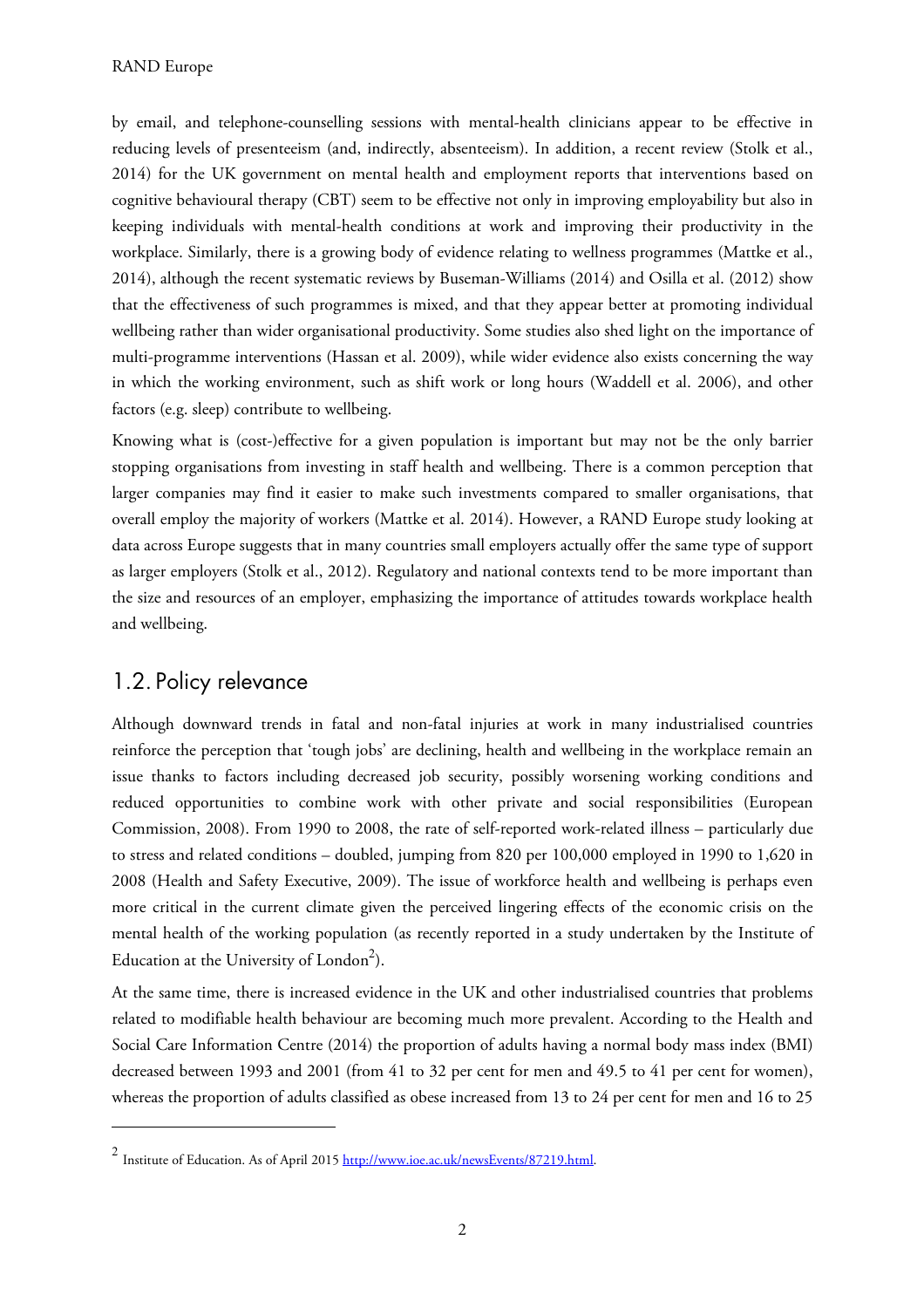per cent for women over the same period. These factors result in costs to the economy and society at large. The economic costs of obesity to the NHS, for instance, rose from £479.3m in 1998 to £4.2bn in 2007 – a more than eightfold increase in less than a decade (National Obesity Observatory, 2010).

Improving health and wellbeing can therefore have real societal, economic and personal benefits above and beyond their value to business alone. Clearly, addressing wellbeing more effectively at work – with company programmes promoting health and wellness – may lead overall to increased life satisfaction, reduced healthcare utilisation and, potentially, a lower benefits bill.

It is right to recognise that being in work can be good for your health and wellbeing. Much of the academic evidence relating to labour-market status and health focuses on the damaging effects of unemployment (Waddell et al., 2006). Work can be beneficial, while unemployment is seen as a key driver behind mental ill-health (Pevalin and Goldberg, 2003; Paul and Moser, 2009) and returning to work appears to help to improve mental wellbeing (Paul and Moser, 2009; McManus et al., 2012). However, it's not just about keeping people in work. Studies also show that inappropriate working environments can exacerbate mental-health problems (Clayton et al., 2011; van Stolk et al., 2014; Waddell and Burton, 2006). It is therefore crucial to understand those factors which contribute to health and wellbeing in the workplace and, further down the line, to productivity outcomes.

# 1.3. Objectives of the study

VitalityHealth commissioned RAND Europe in collaboration with the University of Cambridge to conduct an employer and employee survey for the Britain's Healthiest Company competition. The competition seeks to give employers an assessment of the health of their workforce and of their current health-promotion interventions. To that end, RAND Europe collected a large-scale dataset which we use in this work to understand the relation between a broad set of health and lifestyle risk factors and workplace productivity.

Building on existing quantitative and qualitative evidence, this study seeks to:

- 1. Report on the prevalence of modifiable and other health risks among the large-scale study population including smoking, alcohol consumption, physical activity and nutrition, as well as mental-health conditions.
- 2. Identify determinants of workplace productivity loss due to sickness absence or presenteeism, with special focus on a set of health risks.
- 3. Identify recommendations to help businesses improve the effectiveness of their current health and wellbeing interventions.

Wherever necessary, we make the assumptions, limitations and potential caveats of our analytical approach explicit in our report.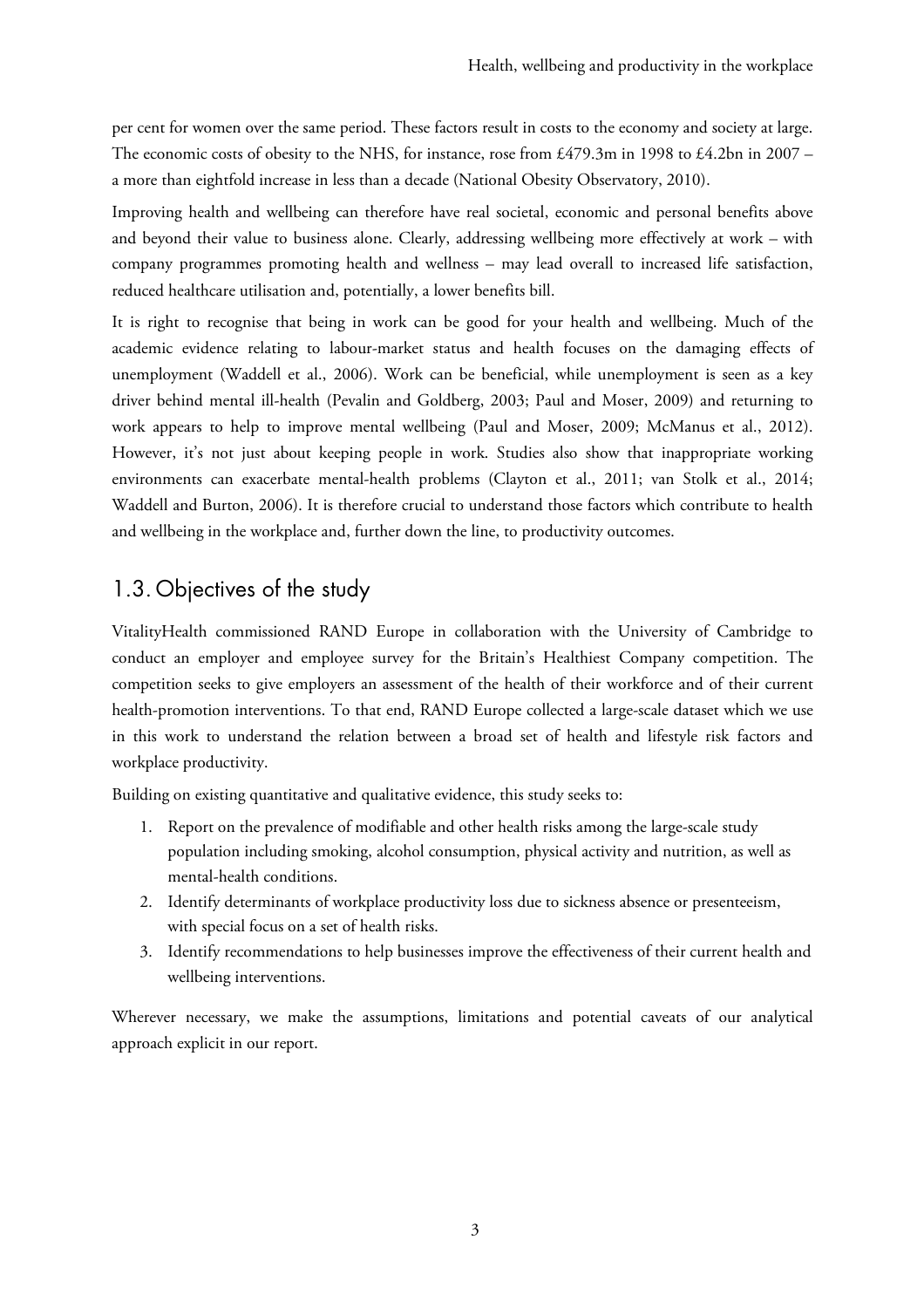# 1.4. Research approach

In order to address the research objectives formulated above, our research incorporates three strands:

- 1. We review the available literature in order to collect currently available evidence about the relation between various personal health risks, organisational factors and workplace productivity;
- 2. We use general descriptive statistics to highlight the prevalence of health risk factors among the employees in companies participating in the 2014 Britain's Healthiest Company competition;
- 3. We use multivariate regression approaches to investigate the determinants of workplace productivity loss. These analytical methods enable us to look at associations between the outcome of interest (productivity loss) and its determinants, such as personal health risk factors, work environment and other organisational characteristics.

# 1.5. Structure of this report

The report is structured as follows. Chapter 2 describes the 2014 Britain's Healthiest Company survey in more detail. Chapter 3 describes different ways to measure productivity loss and how its determinants are measured. Chapter 4 describes the results of our empirical analysis, and Chapter 5 outlines the conclusions of the report and discusses health and wellbeing in UK companies.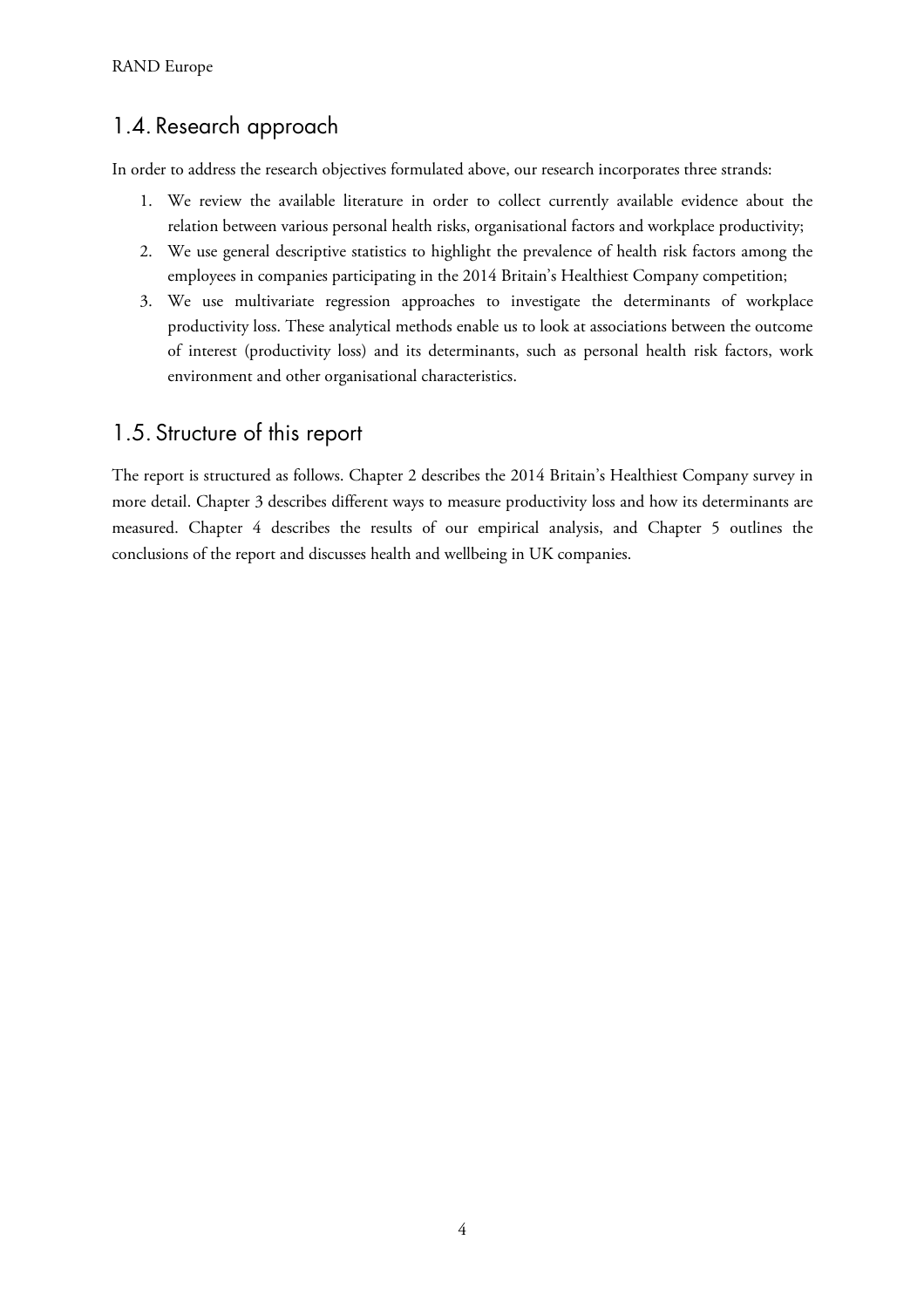# 2. Britain's Healthiest Company survey and how it compares to other UK data sources

This chapter describes the data collection process for the 2014 Britain's Healthiest Company survey and discusses the representativeness of the collected employer and employee responses.

# 2.1. Britain's Healthiest Company survey data 2014

### 2.1.1. The search for Britain's Healthiest Company

The Britain's Healthiest Company (BHC) competition was established by health insurer VitalityHealth. The competition seeks to find the UK's outstanding organisations with regard to best practice and innovative approaches towards workplace health and wellbeing. The BHC competition is one of the largest UK national studies, giving employers valuable insights into the wellbeing of their employees. All companies in Britain with 50 or more employees are invited to participate in the competition. After registering, participating companies return a corporate-health assessment, including general company characteristics such as the size of the organization and the industry it operates in as well as information on the organisation's approach to health promotion and wellbeing interventions. Subsequently, employees are invited to respond to an employee health-assessment survey which collects information on lifestyle, behavioural and clinical risk factors (including weight, diet, exercise, smoking, alcohol intake, stress, cholesterol and blood glucose levels and blood pressure) as well as asking how often people attend health screenings to monitor and understand their health. At the end, each participating company receives a confidential corporate health report which provides employers with a holistic view of employee wellbeing and benchmark information which can be used to plan future human resource (HR) strategies. The corporate report provides an effective way of measuring and managing health risks within an organisation and of understanding how these risks affect employee engagement and productivity levels. Participating employees receive a detailed health assessment providing information on their individual health and lifestyle risks. Both the corporate and employee reports include practical recommendations on how to manage particular lifestyle and health risks.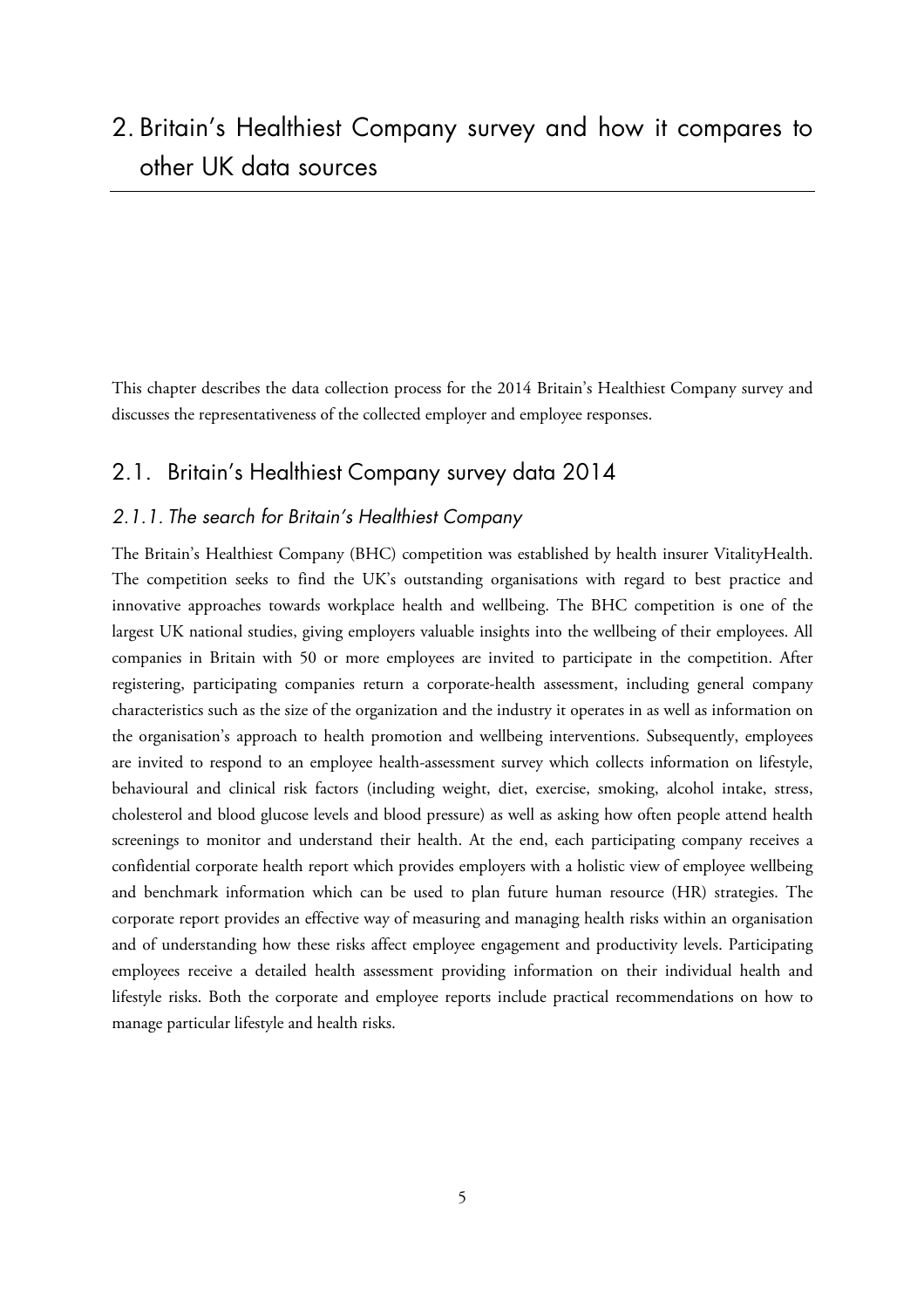### 2.1.2. A brief description of the data collection process

To ensure the validity of comparisons between organisations, only companies meeting a minimum required employee survey response rate are included in the competition. Details of how respondents are included in the BHC competition are shown in Figure 2-1 below.

From 136 companies initially registered, 47 withdrew their application after registration. Initially responding companies were followed up, and encouraged to participate by VitalityHealth; withdrawals occurred for several reasons, for example, not being able to commit staff time to participation, or having other surveys running during the same time period. From the 91 companies that distributed the employee survey, 9 companies were excluded due to low response rates or voluntarily withdrew.

Figure 2-1: Flow chart: employees responding to Britain's Healthiest Company survey



The survey collected information from more than 27,000 UK employees about vital statistics including height, weight, lifestyle habits, mental health, chronic conditions, smoking, drinking and other demographic information; 2,174 responses were ineligible due to missing key information, leading to 24,850 employee responses overall. Both the employer and the employee survey can be linked through a unique company identifier.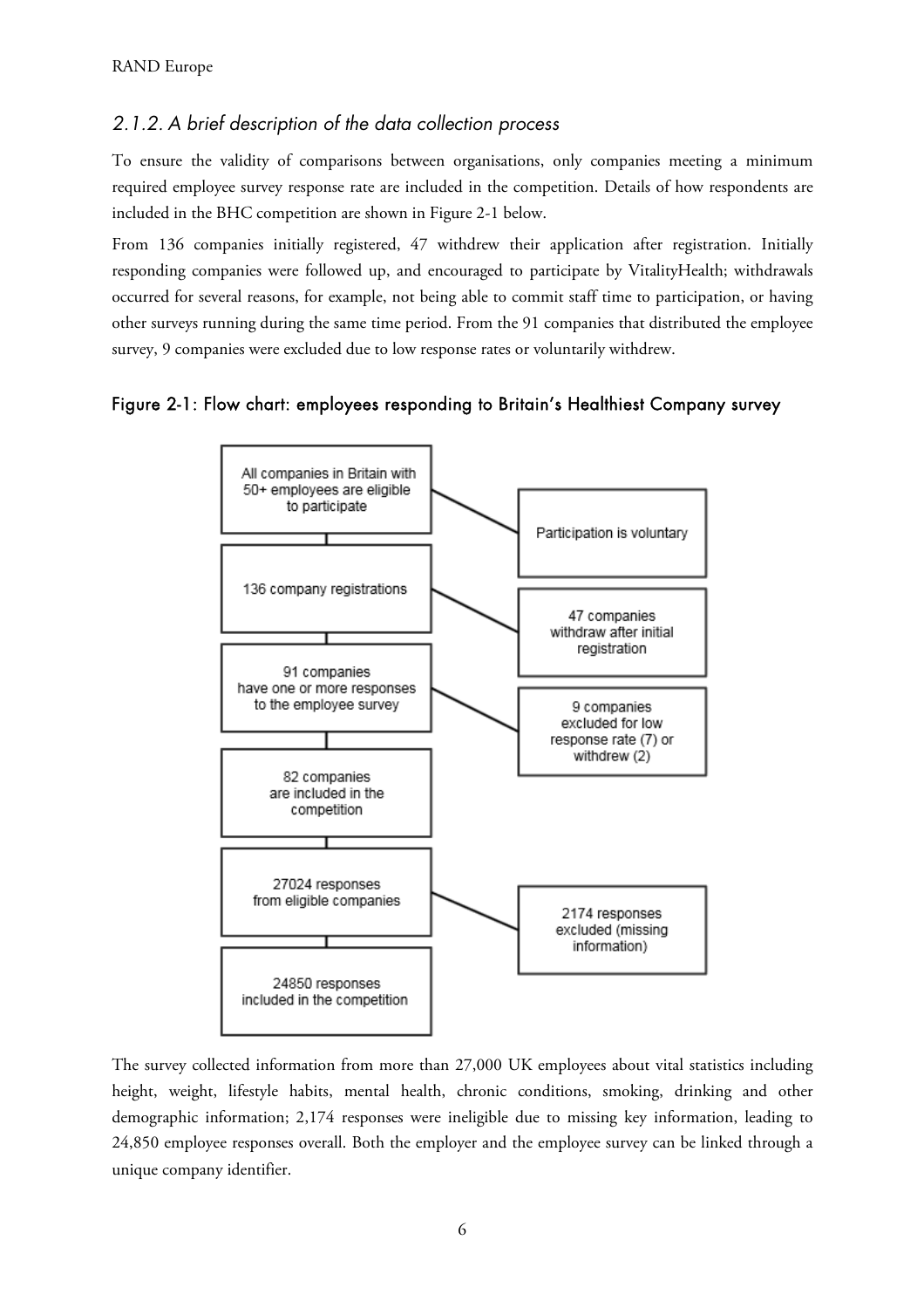To derive the final data sample we use for the analysis in this study, we discarded the full set of information for employees with missing information in our outcome variable of interest: work impairment due to absenteeism or presenteeism. This leaves us with a sample of 21,822 employees for the empirical analysis.

### 2.1.3. A note on the representativeness of the 2014 BHC survey

In the UK, 30.6 million people aged 16 and over were in work from April to June 2014, while in 2012 there were 448,905 companies with 50 or more employees. From March to May 2014 the 2014 Britain's Healthiest Company survey received 27,024 responses from employees at 82 companies with 50 or more employees from across the UK, with a combined total workforce of 204,143.

In order to understand the quality of the findings from analyses based on the survey data, it is important to understand how representative the survey is in terms of the participating companies and employees (i.e. the representativeness of the sample). It is also important to understand whether those companies which responded to the survey were systematically different from those which did not (i.e. whether there was a non-response bias).

First, we used responses to the employer and employee surveys to explore whether survey respondents were representative of all employees in participating companies. Participating companies report the age, gender and income profiles of their workforce in the employer survey, while individual employees report their age, gender and income in their survey responses. By comparing information from these two sources it is possible to explore which groups from participating companies are over- or under-represented among respondents. In detail, we measured the mean age, income and proportion of female employees in each participating company, using information reported in the employer surveys and assuming that responses in the top income and age-group survey-response categories (i.e. over £90,000 and 65 years old) were on average 68.5 years and £95,000 respectively. We then compared these with the information presented by the employees.

Second, we compared the characteristics of participating companies and participating employees with all companies and employees in Britain. To that end we estimated weights based on the response rate at each participating company, the age, gender and income of responders, and company size. We then explored whether using these weights changed the estimates obtained (i.e. weighting to all employees of responding companies, and to all companies in the UK). Specifically, we created inverse probability weights as follows: employee age responses were categorised into the same groups as presented in the employer survey; income survey option categories were consistent across both. Weights were estimated by group, separately for age, gender and income. Two additional company weights were estimated – a weight for response rate to weight to overall number of employees in that company, and for company size (number of employees) – to weight included companies to the same size profile as all companies in the UK.

The weights were combined multiplicatively. Where employer survey responses on the income (2611 responses) or age (342 responses) profile for the company were missing, weighting on these characteristics was not performed for this company, and weights were set to 1. When combined weights were greater than 25 (43 responses) or less than 0.04, weights were replaced with 25. For a small number of employee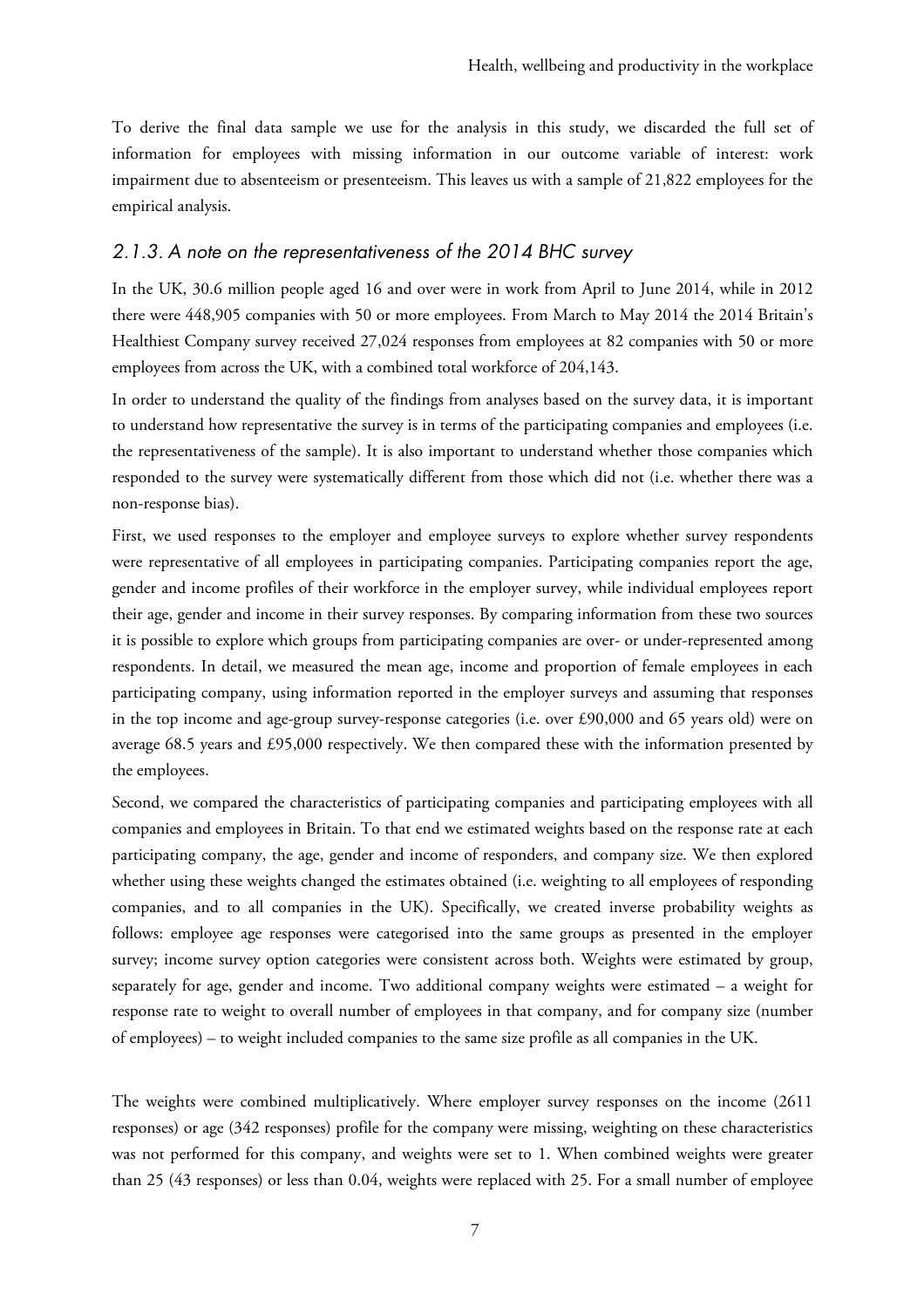### RAND Europe

responses (769 out of 24,850) with characteristics (for example age or income) in groups where the employer reported no employees, weights of 'zero' were estimated; these were replaced as 0.04, i.e. 1/25 in this analysis.

### Are respondents representative of all employees in participating companies?

The mean age of respondents as reported by companies who participated in the survey was 39.6; 50.9 per cent of respondents were female and the median reported income group was £30,000–39,999. Female respondents and companies where mean income and age of respondents fall into the middle range are over-represented among respondents compared with the company profiles (see Figure 2-2).



### Figure 2-2: Average (mean) age, gender and income profiles of participating companies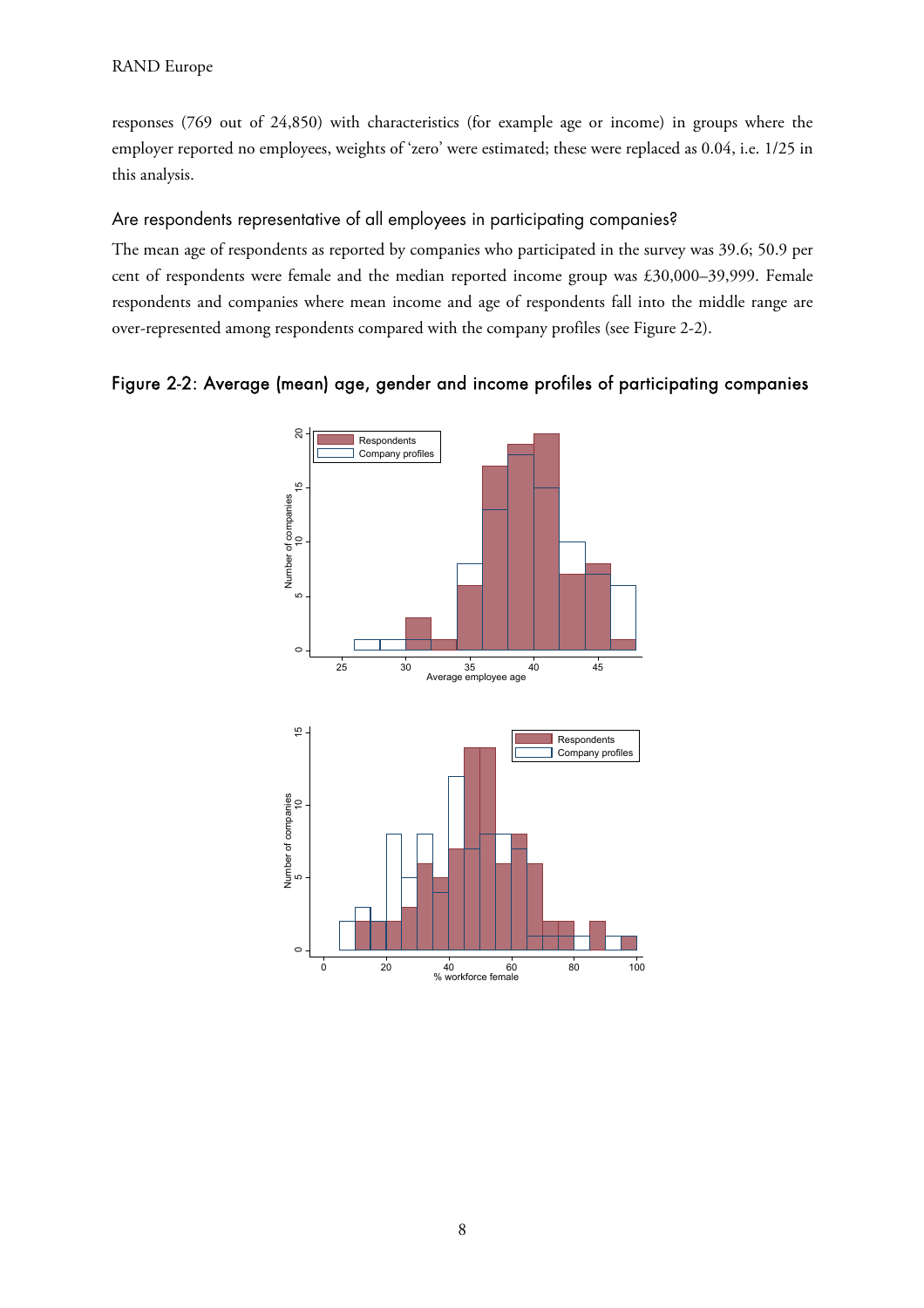

Are participating companies representative of all companies in the UK?

BHC participating companies are dominated by financial and insurance activities. They made up 22 per cent of survey responses but only account for 2 per cent of all UK businesses. Manufacturing is overrepresented. Companies in manufacturing made up 12 per cent of survey responses, but comprise only 6 per cent of UK businesses, while construction and real-estate companies are not represented at all, despite accounting for 20 per cent of all UK businesses. Respondents working in companies with 500–2499 employees are particularly over-represented (36 per cent of respondents compared with 0.2 per cent of employees nationally).  $3,4$ 

How do respondents to the BHC survey compare with the rest of the UK?

Weighting makes minimal differences to the estimates of health measures from BHC (see Table 2-1).

|                     | unweighted | weighted |
|---------------------|------------|----------|
| Mean age            | 39.6       | 38.9     |
| Mean BMI            | 26.1       | 26       |
| Men $BMI > 30$      | 15.9%      | 15.2%    |
| Women $BMI > 30$    | 17.2%      | 17.7%    |
| <b>Hypertension</b> | 1.6%       | 1.7%     |

| Table 2-1: Weighted and unweighted estimates from BHC employee respondents |  |  |  |  |  |
|----------------------------------------------------------------------------|--|--|--|--|--|
|                                                                            |  |  |  |  |  |

 $\overline{a}$ 

 $^3$  Department for Business, Innovation and Skills. Business population estimates for the UK and Regions, 2013. As of April 2015 [https://www.gov.uk/government/uploads/system/uploads/attachment\\_data/file/254552/13-92-business-population-estimates-](https://www.gov.uk/government/uploads/system/uploads/attachment_data/file/254552/13-92-business-population-estimates-2013-stats-release-4.pdf)2013-stats-release-4.pdf.

<sup>4</sup> Size of firms in London and UK by enterprise size 2001-12

[http://www.ons.gov.uk/ons/taxonomy/index.html?nscl=Enterprises+by+Size+and+Number.](http://www.ons.gov.uk/ons/taxonomy/index.html?nscl=Enterprises+by+Size+and+Number)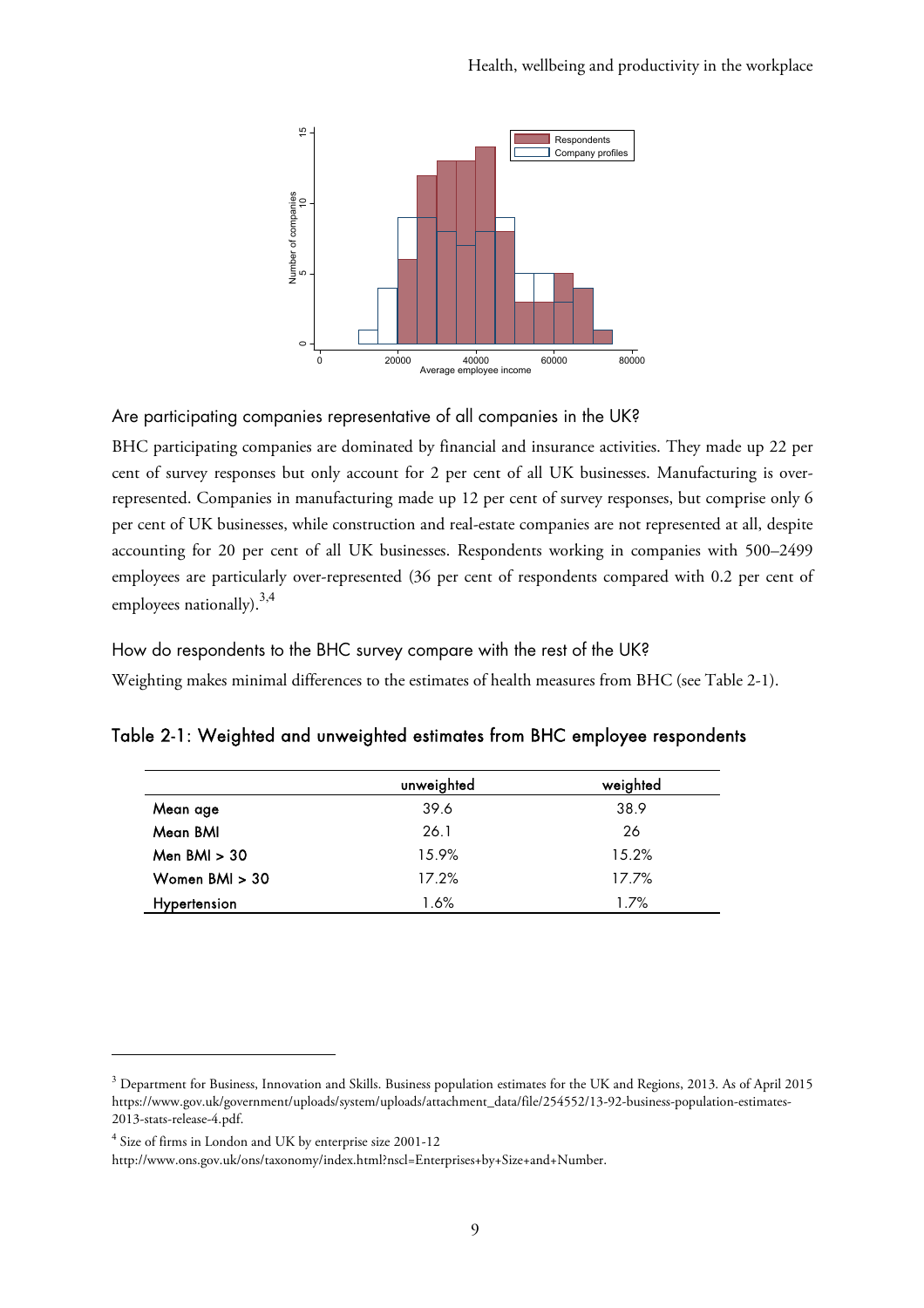1

However, this is slightly different from the national picture. For example, in the data from the Health Survey for England 2012,<sup>5</sup> 17.8 per cent of men and 18.3 per cent of women who are currently in employment have a self-reported a BMI larger than 30 compared with estimates from BHC of 15.2 per cent and 17.7 per cent respectively. Estimates from the non-working population (of interviewer measured, rather than self-reported BMI) are higher still, nationally 26 per cent of men and 24 per cent of women have a BMI larger than 30 (Health and Social Care Information Centre, 2014).

### Discussion on representativeness

Overall, we find that there are differences between participating companies and all companies in the UK. We also find an over-representation of companies with greater average numbers of middle-income and middle-age employees, and/or with higher proportions of female employees. However, estimates of health measures such as BMI change little after weighting, and BMI estimates from respondents are only slightly different from a nationally representative group of employees.

Nevertheless, it is important to stress that in general response rates are typically lower among the very old, the very young, and those living in lower-income areas. It is also possible that employees with healthier lifestyles are more likely to respond than employees with less healthy lifestyles. The implications for this survey are that respondents may not be typical of all respondents within participating companies, nor participating companies of all companies in the UK. Healthier lifestyles, and 'healthier' companies, are likely to be over-represented.

However, the implications of these potential biases for the analyses presented in the rest of this report are low. All income, age and gender groups are represented among respondents, and in the analysis we also adjust for demographic and company characteristics such as size and industry.

 $^5$  NatCen Social Research and University College London. Department of Epidemiology and Public Health, Health Survey for England, 2012 [computer file]. Colchester, Essex: UK Data Archive [distributor], April 2014. SN: 7480, <http://dx.doi.org/10.5255/UKDA-SN-7480-1>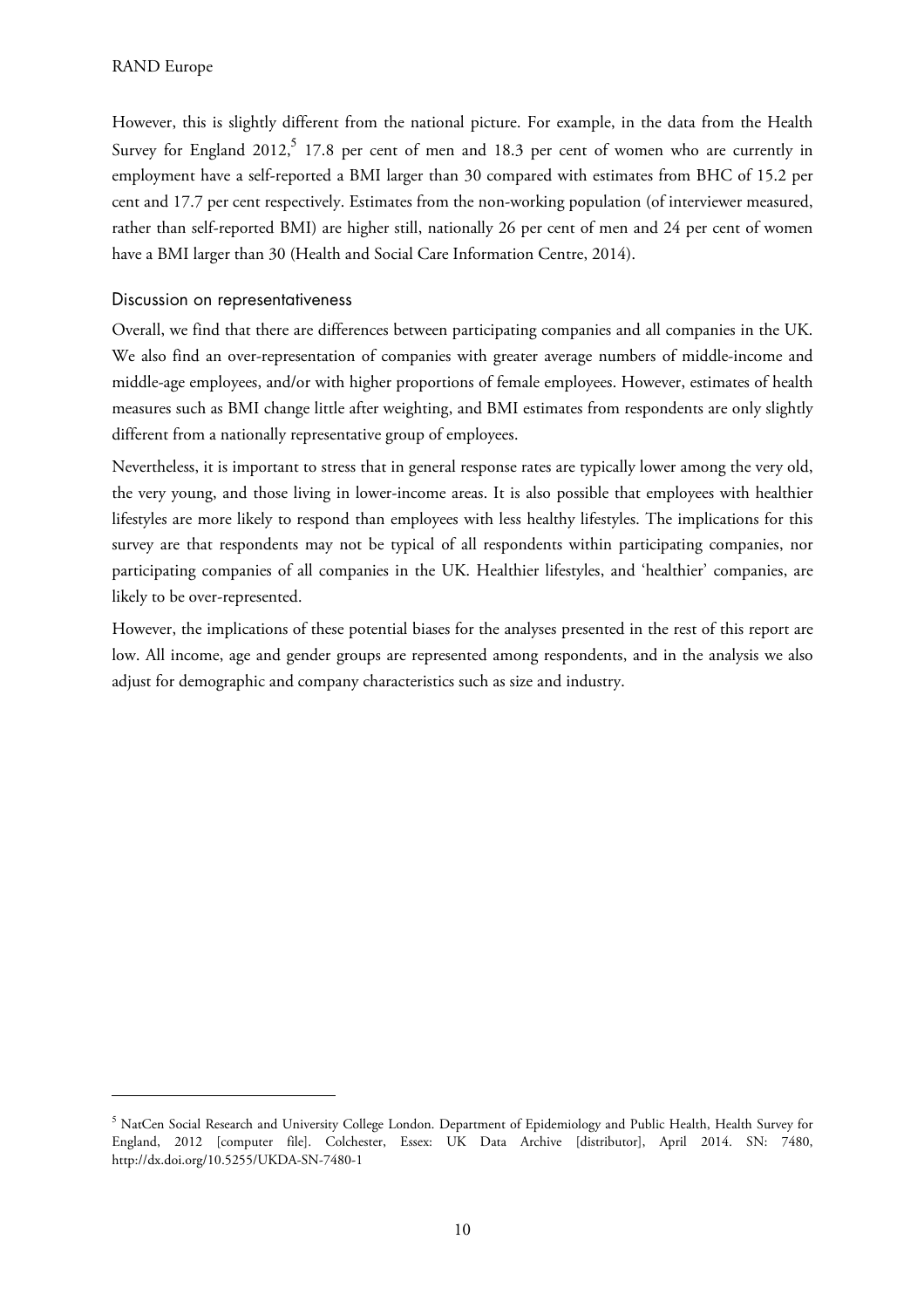# 3. How we measure workplace productivity and its determinants

In this chapter we describe the measurement of workplace productivity used in this study. We also present factors that have been identified in the literature as being associated with productivity and describe how they are measured in the 2014 BHC survey.

Broadly, we can group such determinants of workplace productivity into three categories:

- 1. Job -and workplace related factors including aspects of the work environment such as work demands, work relationships, and corporate attitudes towards health and wellbeing;
- 2. Personal factors, which are related to personal attitudes to work and absence, and individual behaviour, such as lifestyle and mental-health factors;
- 3. Health and physical factors include existing (long-term) health conditions as well as physical factors such as blood pressure or cholesterol levels.

The relation between these factors and work productivity is depicted in Figure 3-1:





As Figure 3-1 highlights, all three factors are related to productivity but are interrelated in a dynamic manner as well. For instance, someone who is exposed to unrealistic time pressures or bullying in the workplace may develop mental-health problems over time. To capture such dynamic effects, however,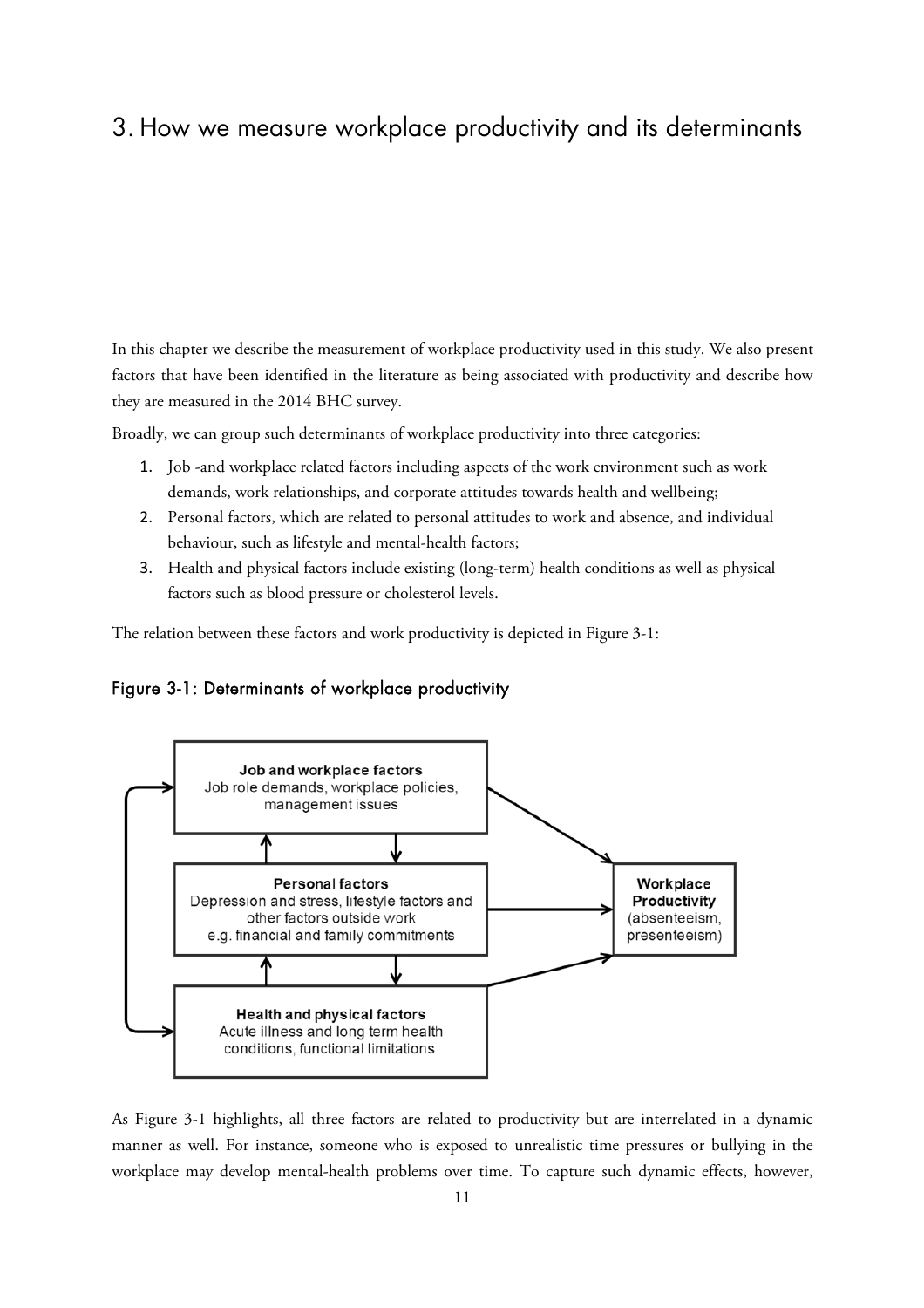requires longitudinal data following that worker over a long period. Our data, by contrast, reflect the separate effects on productivity of both time pressure and mental-health problems at a given point in time only, and are thus cross-sectional in nature. We go into more detail below on the measurement of workplace productivity, the outcome in which we are particularly interested, and its determining factors.

# 3.1. Measuring productivity loss

In the literature on health and work productivity the measurement of 'ill health' is often divided into two categories: absenteeism and presenteeism. The former refers to the measure of days absent from work, the latter to reduced productivity while at work (Koopmanschap et al., 2013).

The BHC data measure work productivity using the Work Productivity and Activity Impairment Questionnaire (General Health) (WPAI-GH). The WPAI-GH was developed in 1993 to assess productivity loss by measuring the effect on work productivity of general health and symptom severity (Tang et al., 2011). It was originally established as a self-reported quantitative assessment of the amount of absenteeism, presenteeism and daily-activity impairment attributable to general health (WPAI-GH) or a specific health problem (WPAI-SHP). It has since been used in a wide range of applications and several versions for specific health problems are now available, as well as being available in different languages (Lofland et al., 2004).

The instrument consists of six questions with a recall time frame of seven days. The questions ask whether the respondent is employed; the number of hours missed from work; the number of hours actually worked; and the degree to which the respondent feels that a health problem has affected productivity while at work and affected their ability to do daily activities other than work. WPAI-GH outcomes are expressed as impairment percentages, where higher percentages indicate greater impairment and lower productivity. We use the following three work-related impairment percentages calculated on the basis of the WPAI-GH scale

- Per cent work time missed due to ill-health (absenteeism)
- Per cent impairment while working due to ill-health (presenteeism)
- Per cent overall work impairment due to ill-health (absenteeism and presenteeism).

Beside the different WPAI scales, a number of other scales of self-reported workplace-productivity measurement instruments have been created, including the Work Limitations Questionnaire (WLQ), the Health and Work Performance Questionnaire (HPQ), the Work Productivity Short Inventory (WPSI), the Stanford Presenteeism Scale (SPS-34 and SPS-13), the Work and Health Interview (WHI) and the Health and Labour Questionnaire (HLQ). A number of reviews have examined the advantages and disadvantages of each of the scale in more detail (Allen & Bunn 2003; Lofland et al. 2004; Stewart et al. 2003a).

In short, among the main advantages of the WPAI-GH, as noted in the literature, are the way it can be generalized across occupations and the ease with which it allows computations of productivity loss (Reilly et al., 2008). On the basis of the questions, the calculation of the impairment percentages is relatively straightforward and well documented. Prasad et al. (2004) highlight the validity of the WPAI scales,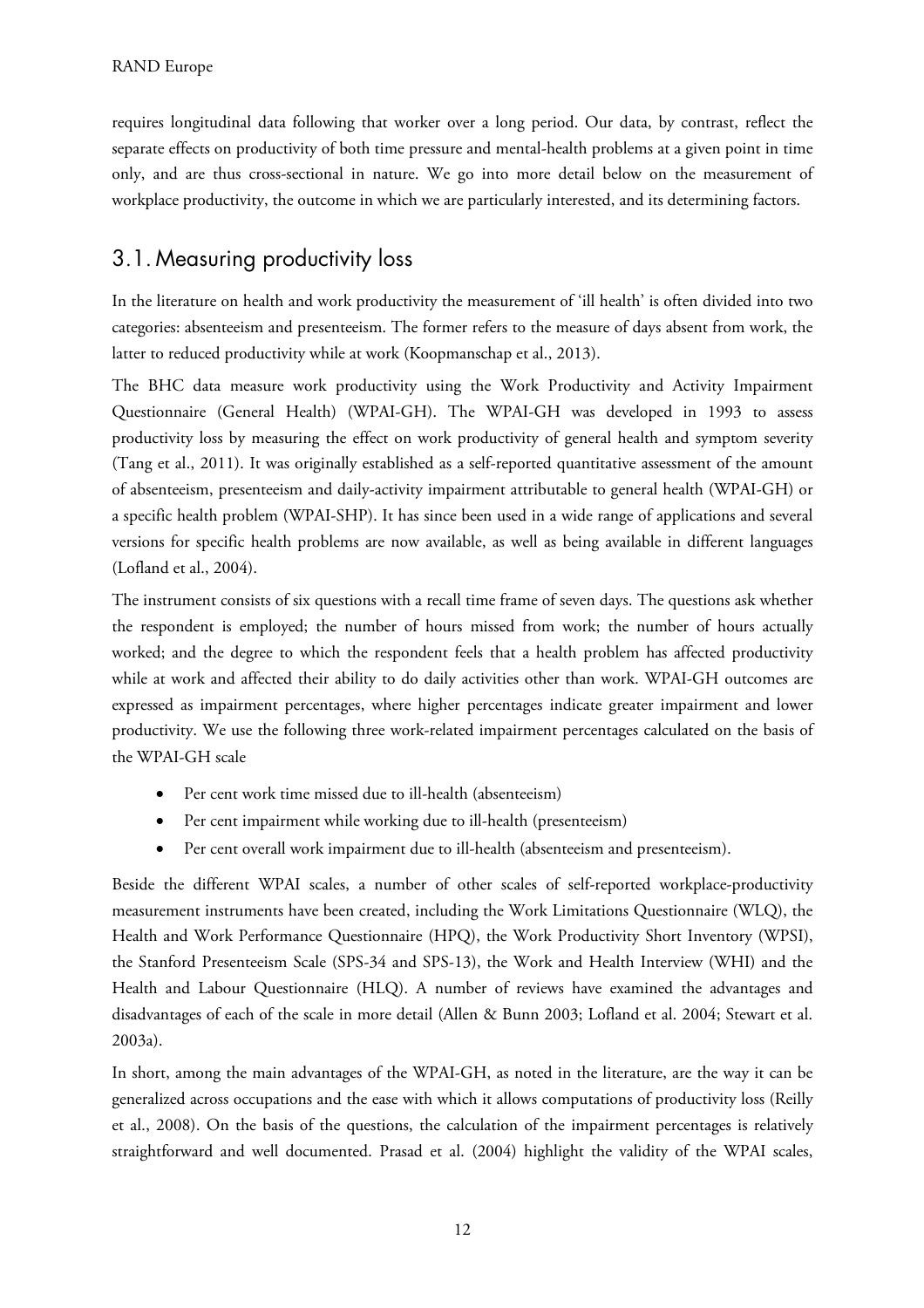which have been used in a number of studies, although in general it appears that WLQ and HPQ presenteeism scales are the most popular (Schultz and Edington, 2007).

There are drawbacks, however, concerning the lack of specificity with which the WPAI measures productivity loss and the fact that the self-administrated version is less accurate than the interviewer version. Regarding the former, Prasad et al. (2004) observe that the use of single items to obtain data on reduced productivity while at work and during non-work daily activities is a limitation of the WPAI scale. Therefore, the WPAI scale may be inadequate if a study intends to examine the impact on productivity for different tasks at work. A related criticism is raised by Loeppke et al. (2003), who note that no attempt to assess the level of work demand – whether cognitive, emotional, or physical – or the potential variability in this demand has been made. This lack of specificity is likely to be the result of the limited number of questions included in the WPAI-GH.

# 3.2. Measuring the determinants of productivity loss

### 3.2.1. Job- and workplace-related factors

Job-related factors driving absenteeism and presenteeism can be divided into two elements: workplacedesign indicators, including the work environment, and wider organisational factors.

Workplace policies including sick pay and job stability can strongly influence the absenteeism and presenteeism of an individual worker (Johns, 2010). However, it is not just through organisational policies. The job role itself (e.g. manual labour or high-intensity public-facing roles), management issues (including perceptions of effort–reward balance) and the workplace environment can all influence productivity – directly through their influence on worker health (Black, 2008) or indirectly where sickness absence is a coping mechanism. There exists a direct relation between job design, family-friendly workmanagement practices, organisational change and employee health and wellbeing.

The 2014 BHC survey includes indicators to measure work-related stress using six items from the UK Health & Safety Executive (HSE) Management Standards (MS) Indicator Tool (Health and Safety Executive, 2015). Stress is measured along the following lines:

- Demands: unrealistic time pressures
- Control: choice in deciding what to do at work
- Managerial support: line manager encourages at work
- Peer support: respect at work from colleagues
- Relationships: those at work are strained
- Change: staff are always consulted about change at work

In line with Gerich (2015), the organisational factors associated with workplace productivity present in the 2014 BHC survey include further indicators showing the importance of employee health and wellbeing in measuring a company's success perceived by board members, as well as whether the organisation supports health-promotion programmes in the workplace.

Moreover, in order to investigate the relation between a company's provision of health and wellbeing interventions and productivity in the workplace we use information from both, the employer and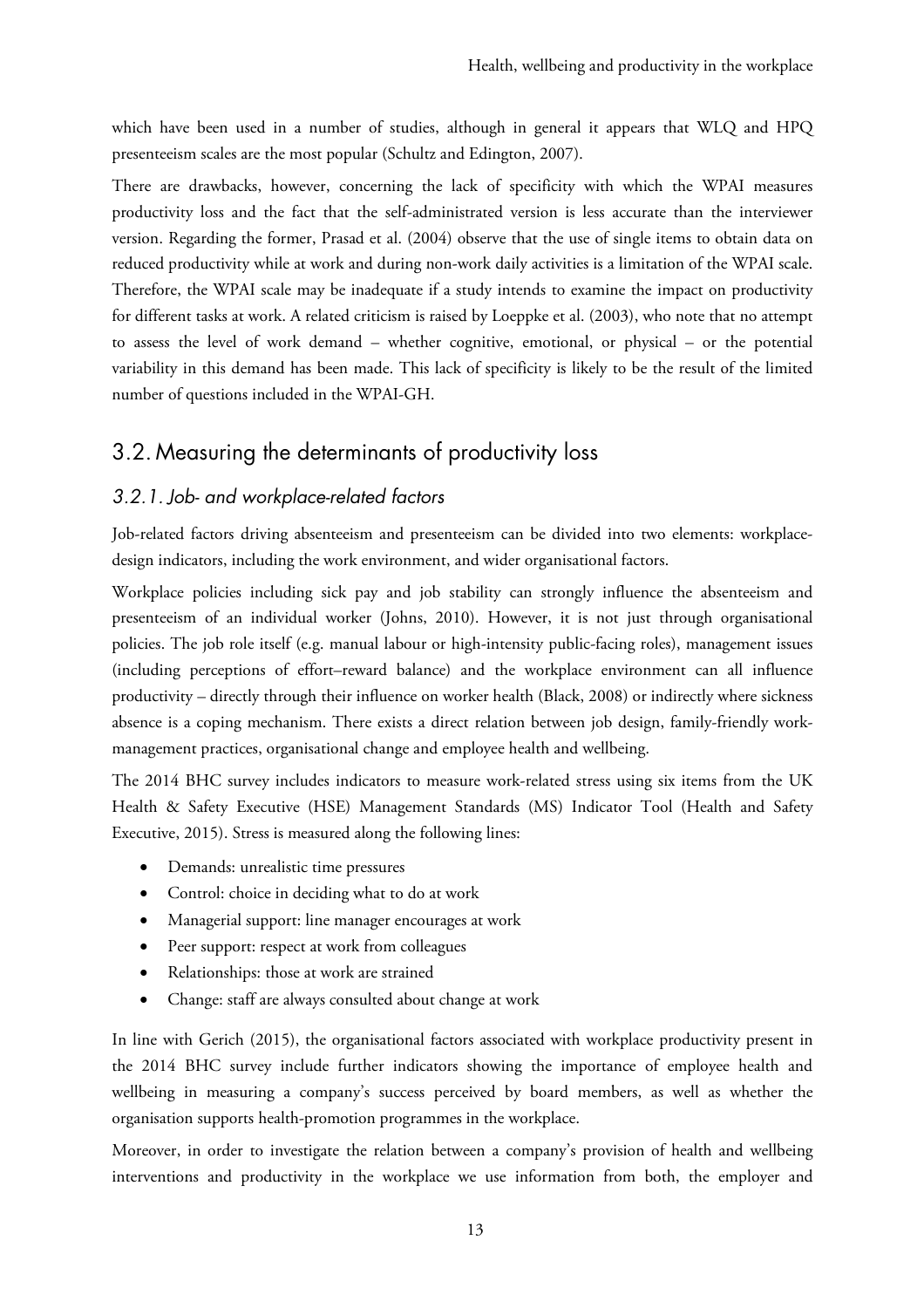employee surveys, and construct an intervention index measuring the intensity with which a company offers health-promotion and wellbeing programmes to its employees. To generate the index we add up the number of interventions a company provides and weight it with the share of employees who reported actually using the provided intervention. $^6$  We then place companies into three groups of equal size according to their health-intervention index score: companies with low provision (*low*), companies with medium provision (*medium*) and companies with high provision (*high*).

### 3.2.2. Personal factors

Personal factors determining workplace productivity can be broadly categorised into three elements. Firstly, non-job factors such as work attitudes and financial or family priorities can influence an individual's absenteeism or presenteeism (Johns, 2010). Our data include, for instance, measures on whether an employee suffers financial pressure or provides unpaid care looking after an ill, frail or disabled family member.

Secondly, it has been found that lifestyle risk factors including obesity, diet and sedentary lifestyle habits influence workplace productivity (Alavinia et al. 2009; Boles et al. 2004; Cancelliere et al. 2011). A lack of physical activity has been associated with low workplace productivity. Burton et al. (2005a) compared those using a fitness centre with those who did not (using a logistic regression model adjusted for age, gender, location and health risks) and found that the latter were more likely to report higher levels of presenteeism. More recently, attention has turned to sleep as a determinant of productivity loss. Recent studies (Bolge et al. 2009; Dean et al. 2010; Kessler et al. 2011; Sarsour et al. 2011) show the relation between insomnia and workplace performance. Using the same productivity scale, the study by Katz et al. (2014) found that (accounting for factors such as demographics and other health risks) employees who slept less than seven to eight hours per night experienced significantly more productivity loss compared to employees who slept more than eight hours per night on average.

Thirdly, mild to severe mental-health conditions are found to be major predictors of productivity loss (Stewart et al., 2003b). Stress at work may increase ill health and productivity directly through biological stress pathways or indirectly through influencing individuals' health behaviours, such as alcohol consumption and smoking (Chandola et al., 2008). In the BHC survey, mental health is measured using the Kessler Psychological Distress scale, a six-item questionnaire intended to provide a measure of distress based on questions about anxiety and depressive symptoms a person has experienced in the most recent four-week period (Kessler et al., 2002). Poor scores on mental wellbeing can impact negatively on both mental and physical health.

## 3.2.3. Health and physical factors

 $\ddot{\phantom{a}}$ 

Chronic and acute health conditions have been found to be linked to workplace productivity loss (Burton et al., 2004). For instance, a study at a British university showed that around 40 per cent of employees with a self-reported chronic illness reported limitations in their productivity when at work (Munir et al.,

<sup>6</sup> For example: company X provides on-site gym (20 percent of employees report they make use of it) and bicycle storage facilities (10 per cent of employees report they make use of it), leading to an overall index score for the company of  $1*0.2 + 1*0.1 = 0.3$ .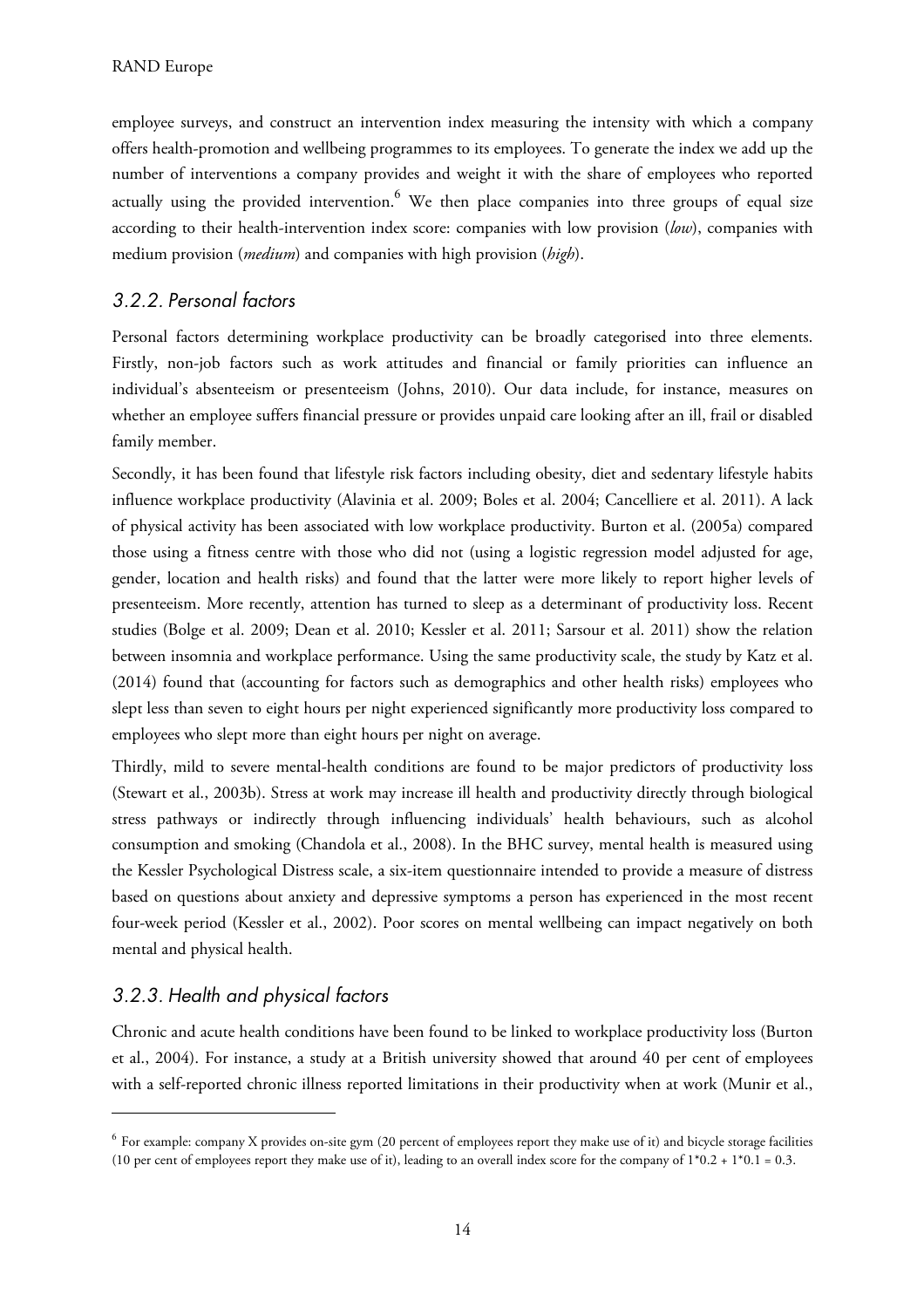2005). Generally, the existing literature measures the impact of co-morbidity by adding up the number of existing conditions for each individual. Lerner et al. (2003), for example, added up the number of conditions and found that each additional chronic condition gradually increases probability of work productivity loss due to presenteeism.

In addition to the literature on productivity loss, which shows a strong association between productivity and mental health, the link with musculoskeletal pain is also important. In a systematic review, Schultz and Edington (2007) highlight that only one study (Hagberg et al., 2002), which they identify as of moderate quality, looks at the association between musculoskeletal conditions and presenteeism. Using a relatively long one-month recall period for their productivity scale, Hagberg et al. (2002) show a productivity loss among Swedish computer workers with musculoskeletal problems. Some studies have also looked at the associations of biological risk factors, such as high blood pressure, glucose and cholesterol. However, the overall assessment is that the effect of these risk factors seems not to matter much as a driver of productivity loss (Burton et al., 2005b ).

# 3.3. Modelling the determinants of workplace productivity

We begin the empirical analysis by reporting general descriptive statistics of our study sample of employees, including the total number of observations and corresponding proportions among the study sample for the measures and determining factors of productivity. To explore the associations between workplace productivity and health risk factors outlined above, such as work demands, health problems, lifestyle factors, sleep, and organisations' attitudes towards health and wellbeing, we primarily apply ordinary least squares (OLS) regression analysis. In general terms, a linear regression model is used to describe the relation between two or more variables in a set of data points with a line. OLS is a statistical approach to fitting a model to the observed data by finding the function which most closely approximates (or best fits) the data (Wooldridge, 2010). In technical terms, the OLS method is used to fit a straight line through a set of data-points so that the sum of the squared vertical distances (called residuals) from the actual data-points is minimised. Therefore, the best fit can be represented by the line that minimises the total distance between the actual data points and the predicted values.

A definition of all predictor variables included in the regression analysis can be found in Table A-1 in the appendix. In general, all predictor variables are included in the model as binary indicators. For interpretation purposes this means that they have to be interpreted relative to an omitted base category (for the variable financial concerns, for instance, the omitted category represents a worker who does not report any current financial concerns).

Please note that all analyses in this study are conducted with Stata 13.1 $^7$  and all statistics are evaluated at the 1 per cent, 5 per cent and 10 per cent significance levels. For statistical significance we expect the pvalue to be less than the significance level ( $\alpha$  = 0,01 or 0,05 or 0,1 respectively). The concept of statistical significance is generally used to determine whether a null hypothesis is be rejected or retained. The null

1

<sup>7</sup> StataCorp. 2013. Stata Statistical Software: Release 13. College Station, TX: StataCorp LP.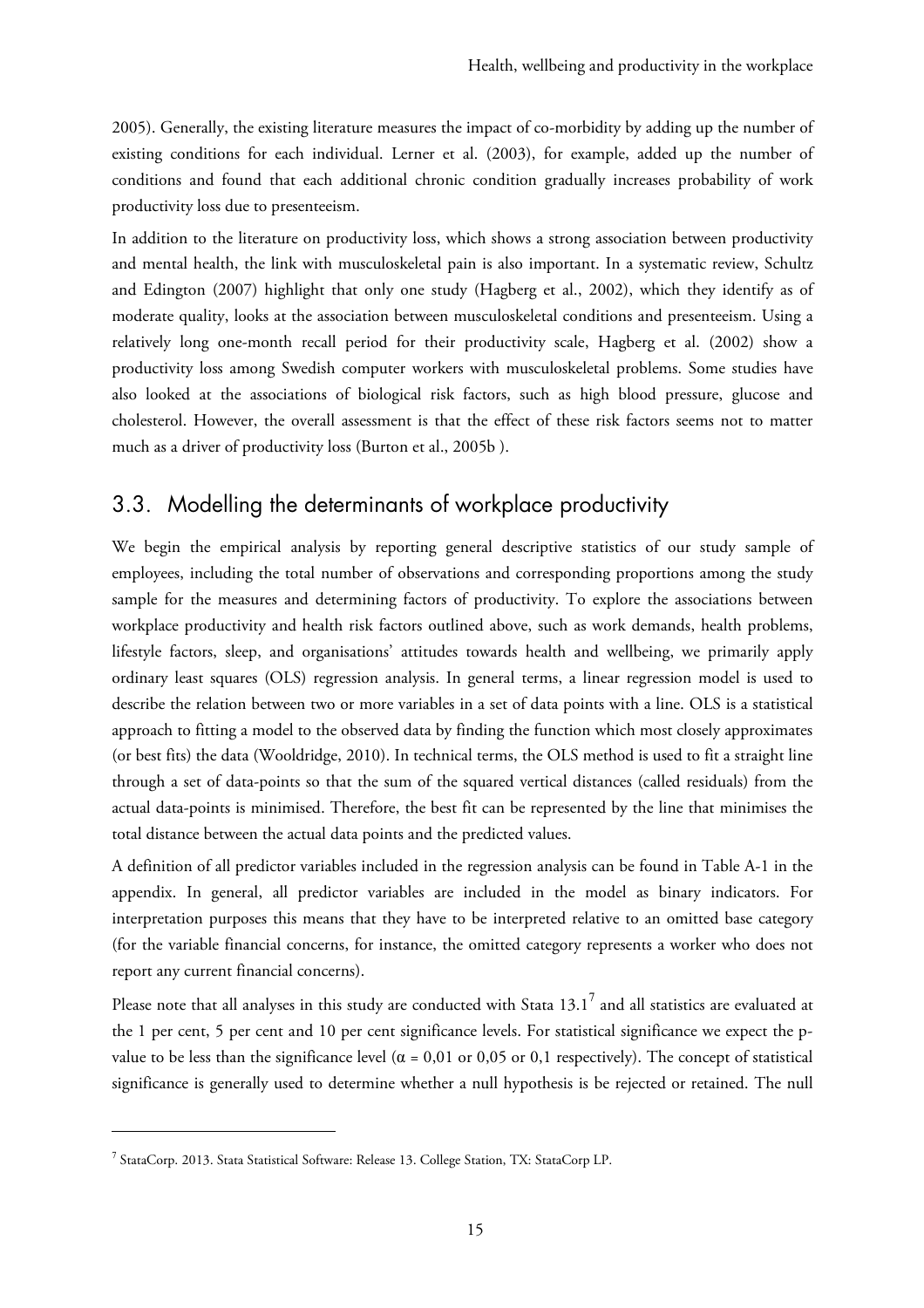hypothesis is the default statement that the true effect is zero. P-values represent the probability of observing an effect given that the null hypothesis is true (there is no real effect), whereas the null hypothesis is rejected if the p-value is less than the significance level. The significance level therefore represents the probability of rejecting the null hypothesis given that it is true (DeGroot et al., 1986).

Note that as our dependent variable is a share (of work impairment) and lies therefore between 0 and 1, it is important to stress that we also run sensitivity analyses and apply a fractional response estimator proposed by Papke and Wooldridge (1993). An issue that may arise with OLS is that it could predict values for the proportion of working time lost due to absenteeism and/or presenteeism which lie outside the interval between 0 and 1. The proposed fractional response estimator takes this into account and suggests that a generalised linear model (GLM) with a binomial distribution and a logit link function is appropriate in the case where the observed variable is continuous and bounded between 0 and 1. However, as long as the relative proportion of OLS predicted values that fall outside the unit interval is small, the OLS estimator is expected to be unbiased. OLS is our preferred estimator as fractional response models have not been applied widely in the literature and for practicality OLS delivers directly the marginal effects of our variables of interest without the need for conversion. We report the results from the OLS regression in section 3 and the sensitivity analysis using GLM in the appendix.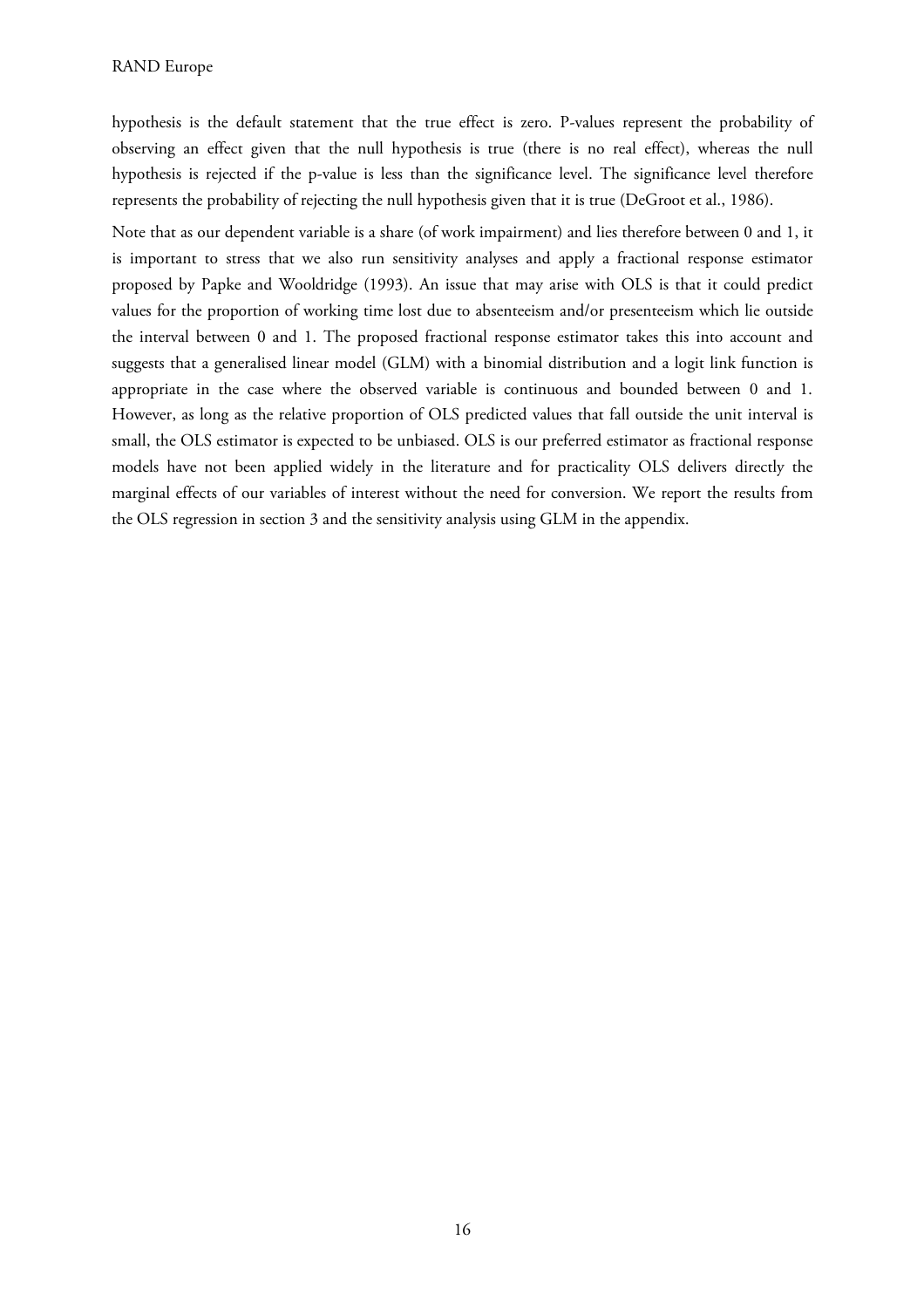# 4. The determinants of workplace productivity loss: empirical findings

In this section we present the findings of our empirical analysis of the determinants of workplace productivity among employees in the 2014 BHC survey. We start by providing an overview of general descriptive characteristics of employees in our study sample. Subsequently we present the findings of the regression analysis, which models the relation between workplace productivity and the determinants thereof.

### 4.1. Descriptive characteristics of the study sample

Among the 2014 BHC employees the average work impairment due to absenteeism and presenteeism in the study population is 8.8 per cent. The average work impairment due to presenteeism is 7.7 per cent. The mean age of all employees in the sample is 36 years. Further information on descriptive characteristics of the employees in the study is presented in Tables 4-1 to 4-4. Table 4-1 reveals that the study population is relatively well educated, with about 52 per cent having completed a university degree (undergraduate or postgraduate). The majority of the employees are white-collar workers (72.9 per cent) from a white ethnicity background (91.6 per cent) with an average yearly income of about £40,000. About 26 per cent of respondents report that they have financial concerns at present, while 4.5 per cent state that they are providing unpaid care by looking after an ill, frail or disabled family member, friend or partner.

Table 4-2 shows that in general, employees in our sample are relatively content with their jobs (72 per cent), but almost 45.6 per cent report unrealistic time pressures at work. Over 25 per cent report that they lack a choice in deciding what they do at work and about 13.9 per cent report that relationships at work are strained. About 5 per cent report that they are subject to bullying at work. From an organisational point of view, the majority of employees report that their companies' leaders view the level of employee health and wellbeing as one important indicator of the organisations' success; that they are informed about the importance of health and wellbeing; and that the organisation's health benefits support health promotion. About 10.5 per cent of the population in the analysis sample are obese (BMI between 30 and 35), 4.8 per cent severely obese (BMI larger than 35), while at the lower end of the BMI distribution, 1.5 per cent of employees report a BMI below 18.5, which counts as underweight. About 11.2 per cent of employees currently smoke. Furthermore, 36 per cent do not perform the recommended weekly amount of physical activity (more than 150 minutes per week).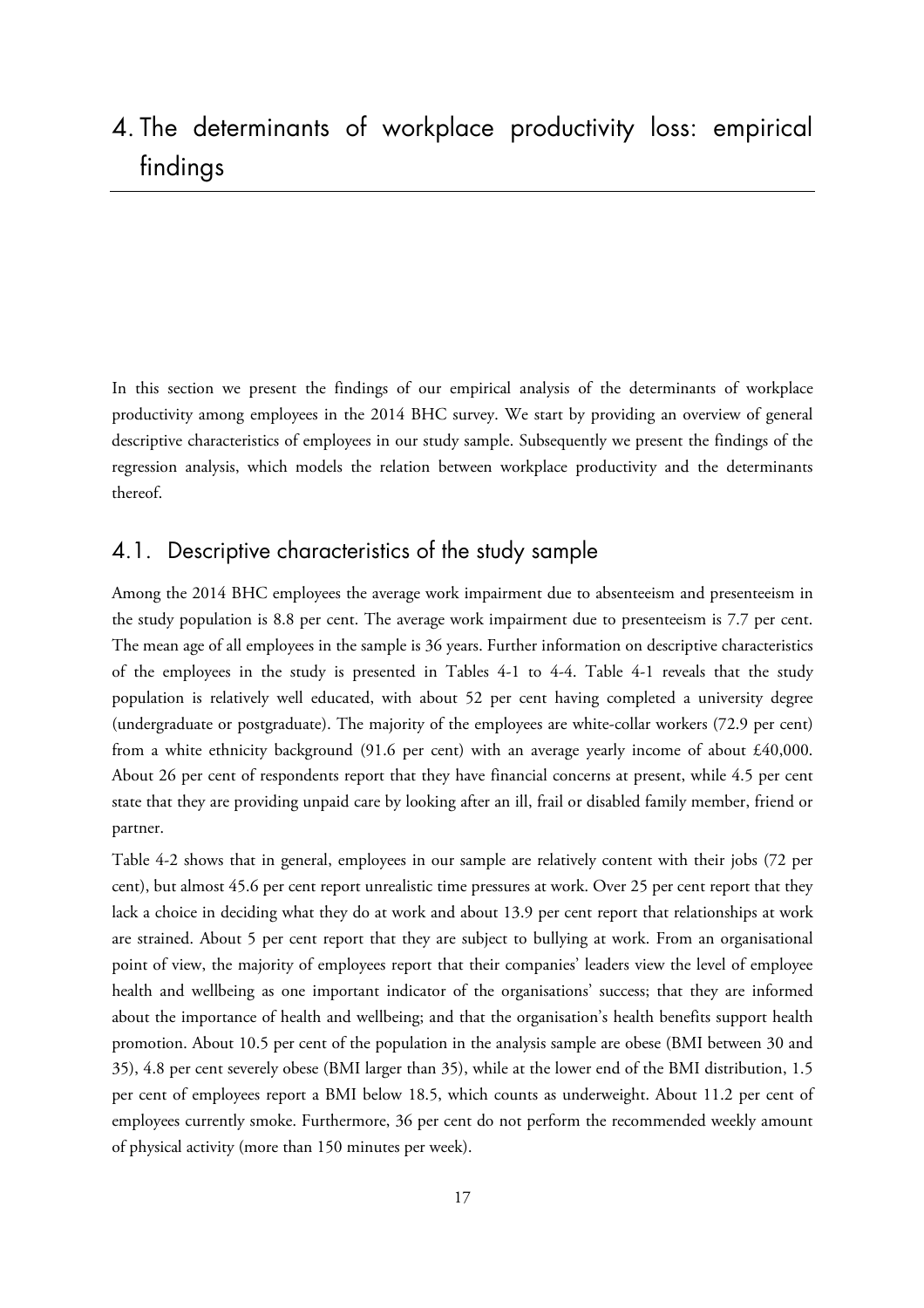| Age                      | $\boldsymbol{\mathsf{N}}$ | Proportion |
|--------------------------|---------------------------|------------|
| less than 20 years       | 196                       | 0.9%       |
| 20-29 years              | 5085                      | 23.3%      |
| 30-39 years              | 7092                      | 32.5%      |
| 40-49 years              | 5739                      | 26.3%      |
| 50-59 years              | 3121                      | 14.3%      |
| 60+ years                | 589                       | 2.7%       |
| Gender                   |                           |            |
| female                   | 10889                     | 49.9%      |
| male                     | 10933                     | 50.1%      |
| <b>Education</b>         |                           |            |
| no formal education      | 22                        | 0.1%       |
| Primary education        | 65                        | 0.3%       |
| 1st cycle secondary      | 2335                      | 10.7%      |
| 2nd cycle secondary      | 3339                      | 15.3%      |
| Post-secondary           | 4212                      | 19.3%      |
| Undergraduate university | 7856                      | 36.0%      |
| Postgraduate university  | 3622                      | 16.6%      |
| PhD                      | 371                       | 1.7%       |
| Income                   |                           |            |
| less than £10,000        | 306                       | 1.4%       |
| £10,000-19,999           | 3208                      | 14.7%      |
| £20,000-29,999           | 5608                      | 25.7%      |
| £30,000-39,999           | 4103                      | 18.8%      |
| £40,000-49,999           | 2684                      | 12.3%      |
| £50,000-59,999           | 1746                      | 8.0%       |
| £60,000-69,999           | 1091                      | 5.0%       |
| £70,000-79,999           | 764                       | 3.5%       |
| £80,000-89,999           | 524                       | 2.4%       |
| £90,000 plus             | 1789                      | 8.2%       |
| Ethnicity                |                           |            |
| White                    | 19989                     | 91.6%      |
| Mixed                    | 393                       | 1.8%       |
| Asian                    | 1026                      | 4.7%       |
| <b>Black</b>             | 218                       | 1.0%       |
| Other                    | 196                       | 0.9%       |
| Occupation               |                           |            |
| Blue collar              | 5914                      | 27.1%      |
| White collar             | 15908                     | 72.9%      |

# Table 4-1: Demographic characteristics BHC 2014 employees (n = 21,822)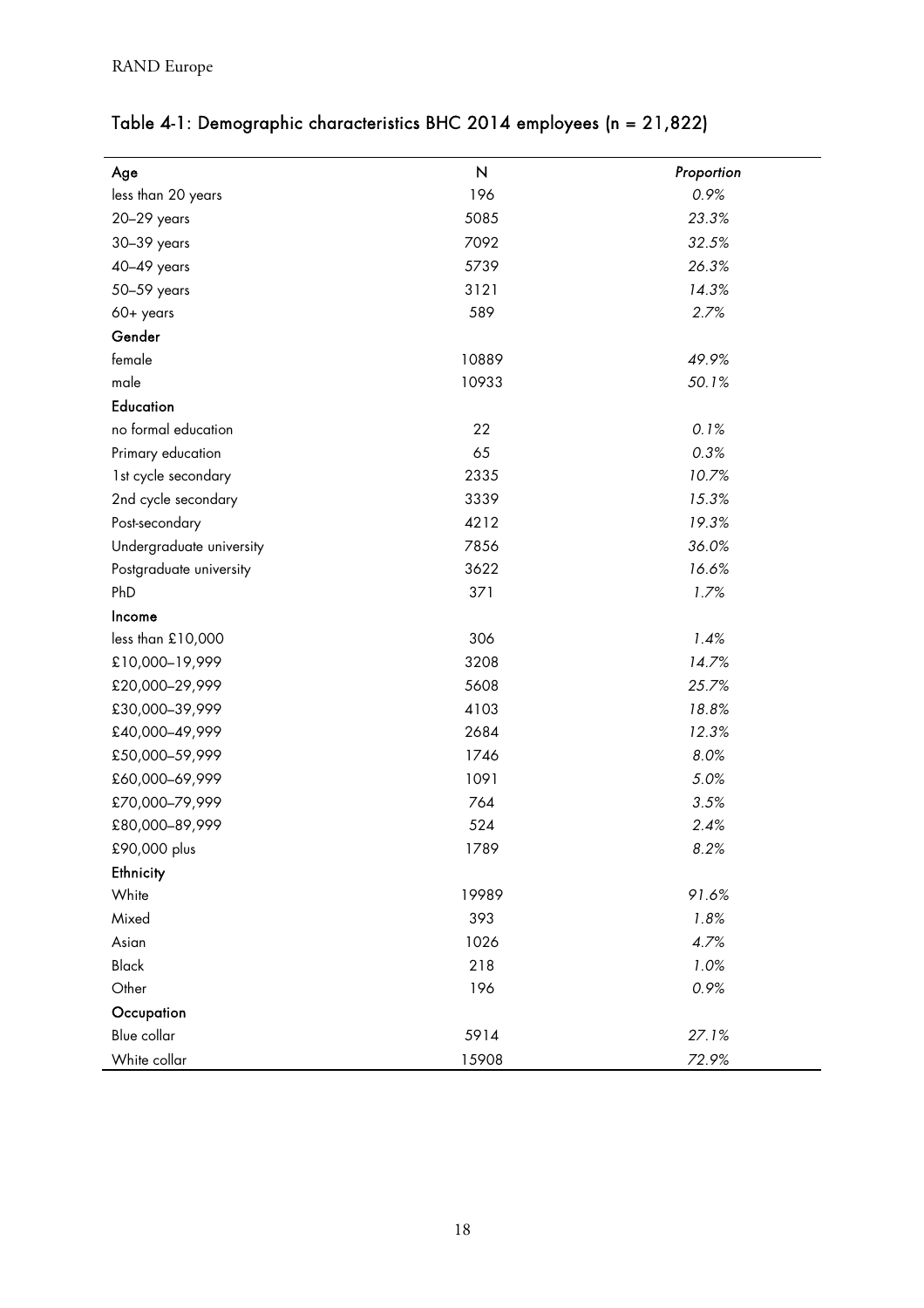| Work environment                    | N     | Proportion |
|-------------------------------------|-------|------------|
| Job satisfaction                    | 15734 | 72.1%      |
| HSE: lack of control                | 5696  | 26.1%      |
| HSE: bullying                       | 1113  | $5.1\%$    |
| HSE: strained relationships         | 3033  | 13.9%      |
| HSE: unrealistic demands            | 9951  | 45.6%      |
| HSE: lack of peer support           | 1571  | 7.2%       |
| HSE: lack of change consultation    | 6547  | 30.0%      |
| HSE: lack of managerial support     | 2117  | 9.7%       |
| Organisational factors              |       |            |
| Health as company success indicator | 14359 | 65.8%      |
| Health promotion support            | 15952 | 73.1%      |
| Informed of importance of wellbeing | 16388 | 75.1%      |

# Table 4-2: Job and workplace related factors (n = 21,822)

# Table 4-3: Personal factors (n = 21,822)

| Non-job factors                   | $\boldsymbol{\mathsf{N}}$ | Proportion |
|-----------------------------------|---------------------------|------------|
| Financial concerns                | 5608                      | 25.7%      |
| Unpaid care                       | 982                       | 4.5%       |
| Children                          | 8052                      | 36.9%      |
| Lifestyle factors                 |                           |            |
| Sleep:                            |                           |            |
| less than 5 hours                 | 114                       | 0.5%       |
| 5 to 6 hours                      | 818                       | 3.7%       |
| 6 to 7 hours                      | 4745                      | 21.7%      |
| 7 to 8 hours                      | 10222                     | 46.8%      |
| $8 + hours$                       | 5923                      | 27.3%      |
| BMI:                              |                           |            |
| normal                            | 17545                     | 80.4%      |
| underweight                       | 327                       | 1.5%       |
| overweight                        | 633                       | 2.9%       |
| obese                             | 2269                      | 10.4%      |
| severely obese                    | 1047                      | 4.8%       |
| Current smoker                    | 2444                      | 11.2%      |
| Physical inactivity               | 7856                      | 36.0%      |
| Not healthy range: fruit and veg  | 19182                     | 87.9%      |
| Not healthy range: added fats     | 7027                      | 32.2%      |
| Not healthy range: sugary drinks  | 6830                      | 31.3%      |
| Not healthy range: added salt     | 1571                      | 7.2%       |
| Not healthy range: alcohol        | 4059                      | 18.6%      |
| Mental health                     |                           |            |
| Kessler score: mental health risk | 851                       | 3.9%       |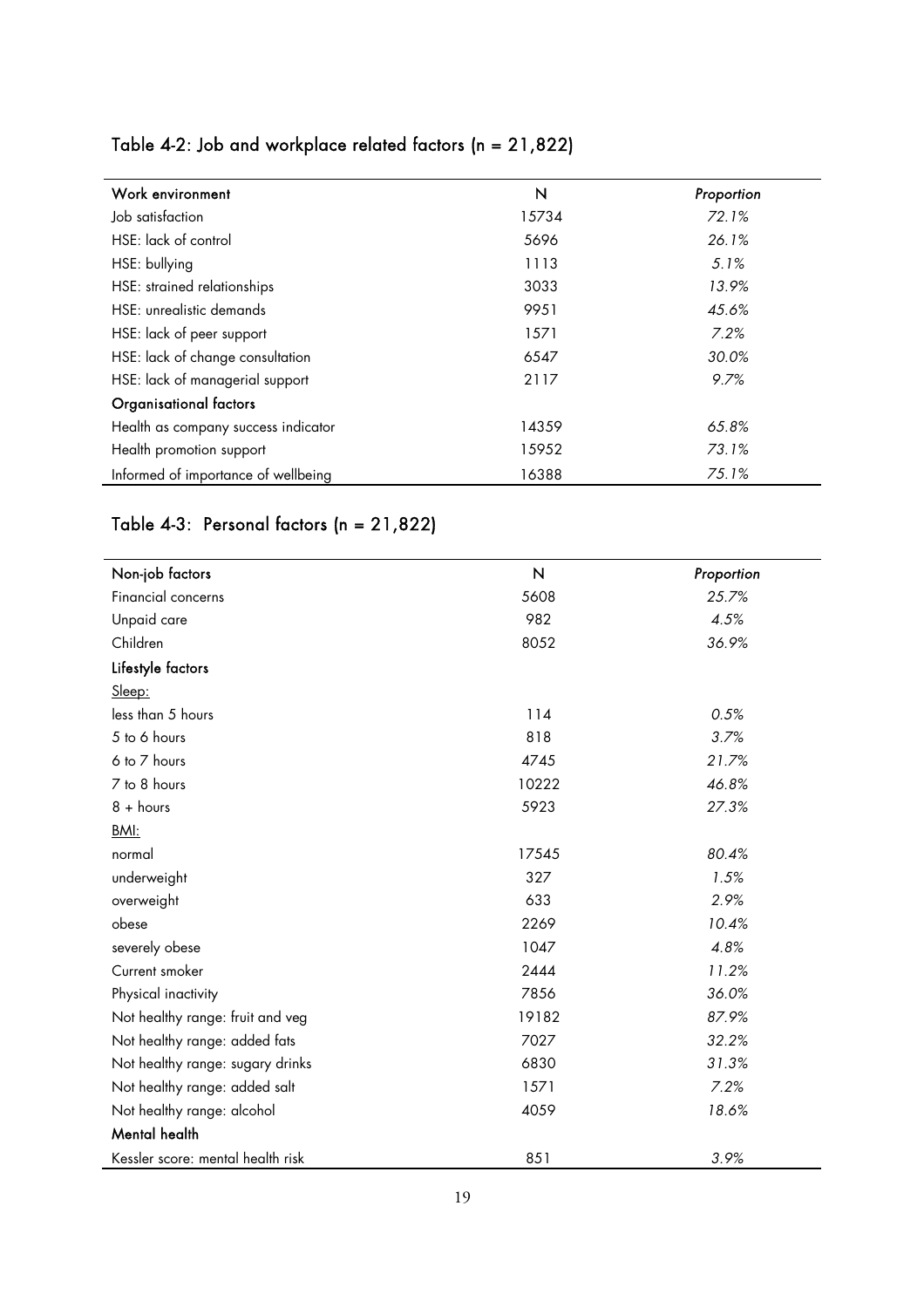| Table 4-4: Health and physical factors ( $n = 21,822$ ) |  |  |
|---------------------------------------------------------|--|--|
|---------------------------------------------------------|--|--|

| Musculoskeletal                 | N             | Proportion |
|---------------------------------|---------------|------------|
| 0 condition                     | 4,954         | 22.7%      |
| 1 condition                     | 6088          | 27.9%      |
| 2 conditions                    | 4495          | 20.6%      |
| $3+$ conditions                 | 6285          | 28.8%      |
| Other chronic health conditions |               |            |
| 0 condition                     | 16410         | 75.2%      |
| 1 condition                     | 4146          | 19.0%      |
| 2+ conditions                   | 1266          | 5.8%       |
| <b>Blood pressure</b>           |               |            |
| Healthy range                   | 14228         | 65.2%      |
| No test, no recall              | 2008          | 9.2%       |
| High                            | 5586<br>25.6% |            |
| Cholesterol                     |               |            |
| Healthy range                   | 10540         | 48.3%      |
| No test, no recall              | 10736         | 49.2%      |
| High                            | 546           | 2.5%       |
| Glucose                         |               |            |
| Healthy range                   | 8489          | 38.9%      |
| No test, no recall              | 13115         | 60.1%      |
| High                            | 218           | 1.0%       |

Looking at nutrition, remarkably 87.9 per cent of the study population does not follow the UK recommendations of five portions of fruit or vegetables per day, whereas about 32 per cent are not in the healthy ranges of salt and sugary drink consumption and 18.6 per cent of employees are not in the recommended UK healthy range of alcohol consumption (maximum of three to four daily units for men, two to three for women). With regard to mental health, 3.9 per cent of employees show a high risk of developing mental-health problems.

When looking at chronic conditions, about 28 per cent of employees report that they have at least one musculoskeletal condition (e.g. back or joint pain) and 19 per cent report having any other chronic health condition (e.g. diabetes or cancer). A total of 25.6 per cent of respondents state that their blood pressure is too high (9.2 per cent do not recall it or haven't tested it for a while); by contrast, the share of employees with high glucose and cholesterol levels is lower (2.5 and 1 per cent respectively), but with a higher number of people who cannot recall or have not been tested.

In what follows we investigate the relation between work impairment due to absenteeism and/or presenteeism and the different factors outlined above in more detail by presenting the results from the multivariate regression analysis.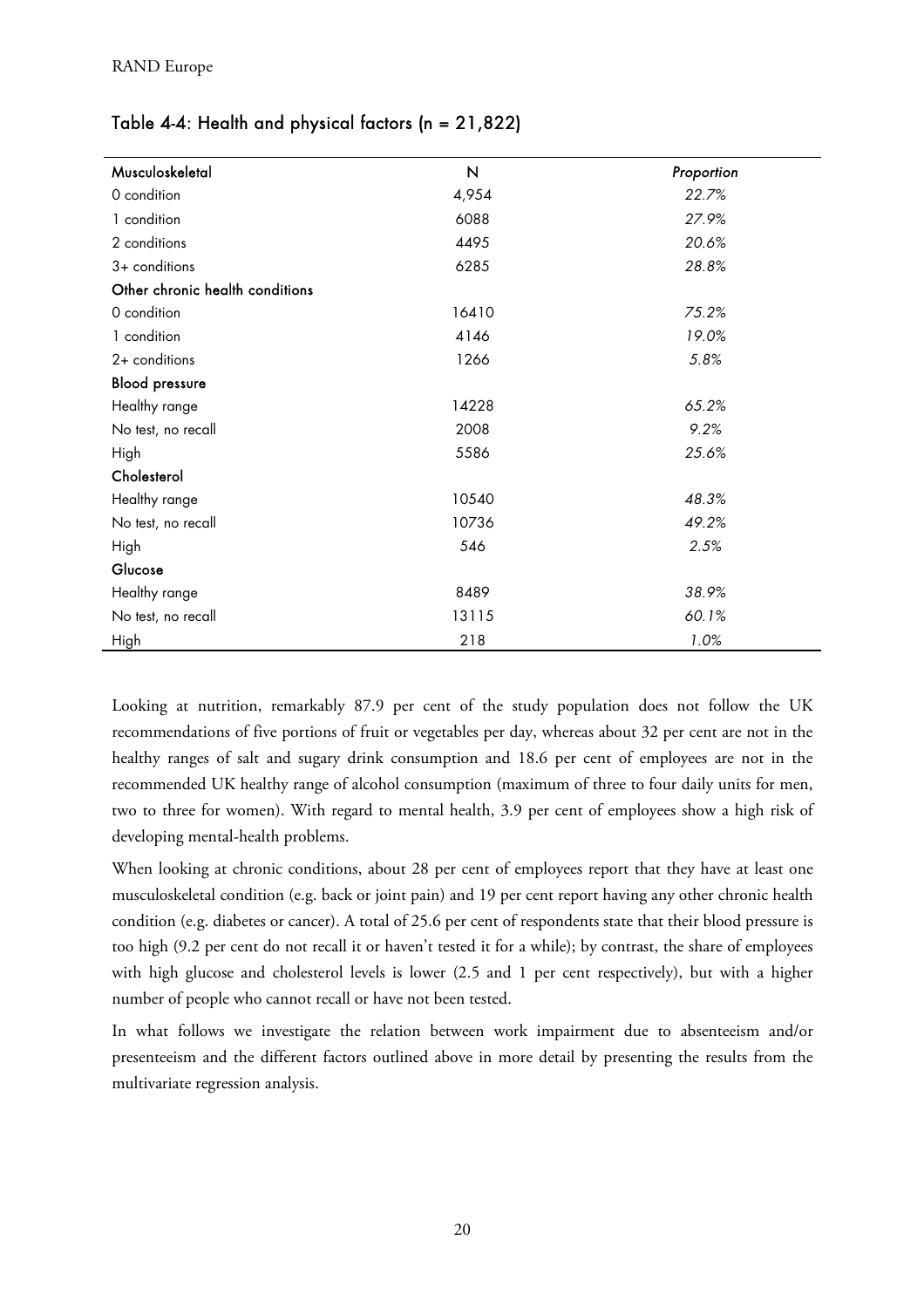# 4.2.What are the determinants of workplace productivity? Findings from our regression analysis

Columns (1) to (3) of Table 4-5 report the results from a multivariate OLS regression model using three different outcome variables measured by the WPAI-GH scale: the percentage share of working time lost due to absenteeism and presenteeism; the percentage share of working time lost due to absenteeism; and the percentage share of working time lost due to presenteeism. The regression model includes a set of predictor variables related to job and work environment, personal factors, and health and physical factors, and also adjusts for employee and company characteristics. Note that for ease of presentation, Panels A to C of Table 4-5 below report the findings separately for factors related to job and work environment, personal factors, and health and physical factors, although these predictors were all included simultaneously in the regression model.

### 4.2.1. Job and work-environment factors

When looking at factors determining workplace productivity which are related to the nature of the job, the work environment or the organisation (Table 4-5, Panel A), we find that employees who are satisfied with their job show less lost productivity due to absenteeism or presenteeism than employees that are unhappy with their current job. An employee who reports being content with his/her current job has on average 6.92 percentage points less work impairment due to absenteeism and/or presenteeism than an employee who is unhappy with his/her job.

Interestingly, in contrast with other studies our results suggest that a lack of control in deciding what to do at work is not (statistically significantly) associated with productivity loss. However, reporting being subject to bullying in the workplace is related to both absenteeism and presenteeism. An employee who is subject to bullying in the workplace reports a 2.93 percentage point higher work impairment due to presenteeism than an employee who is not exposed to any bullying. Moreover, strained relationships at work and unrealistic time demands are also predictors of work impairment due to presenteeism. At the same time, we find no direct associations between employee self-reported line-manager support and productivity.

When looking at determinants of productivity at the organisational level, our findings suggest that employees in companies which do not acknowledge health and wellbeing as an organisational success indicator report higher work productivity loss due to absenteeism and presenteeism. However, we do not find any statistically significant associations for an organisation's health promotion support. In addition, in companies where information about the importance of employee wellbeing is widely spread throughout the organisation, no direct statistically significant effect on productivity loss due to absenteeism or presenteeism can be identified. Furthermore, we do not find evidence for a positive (or negative) relation between a company's provision of health interventions or wellness programmes and productivity.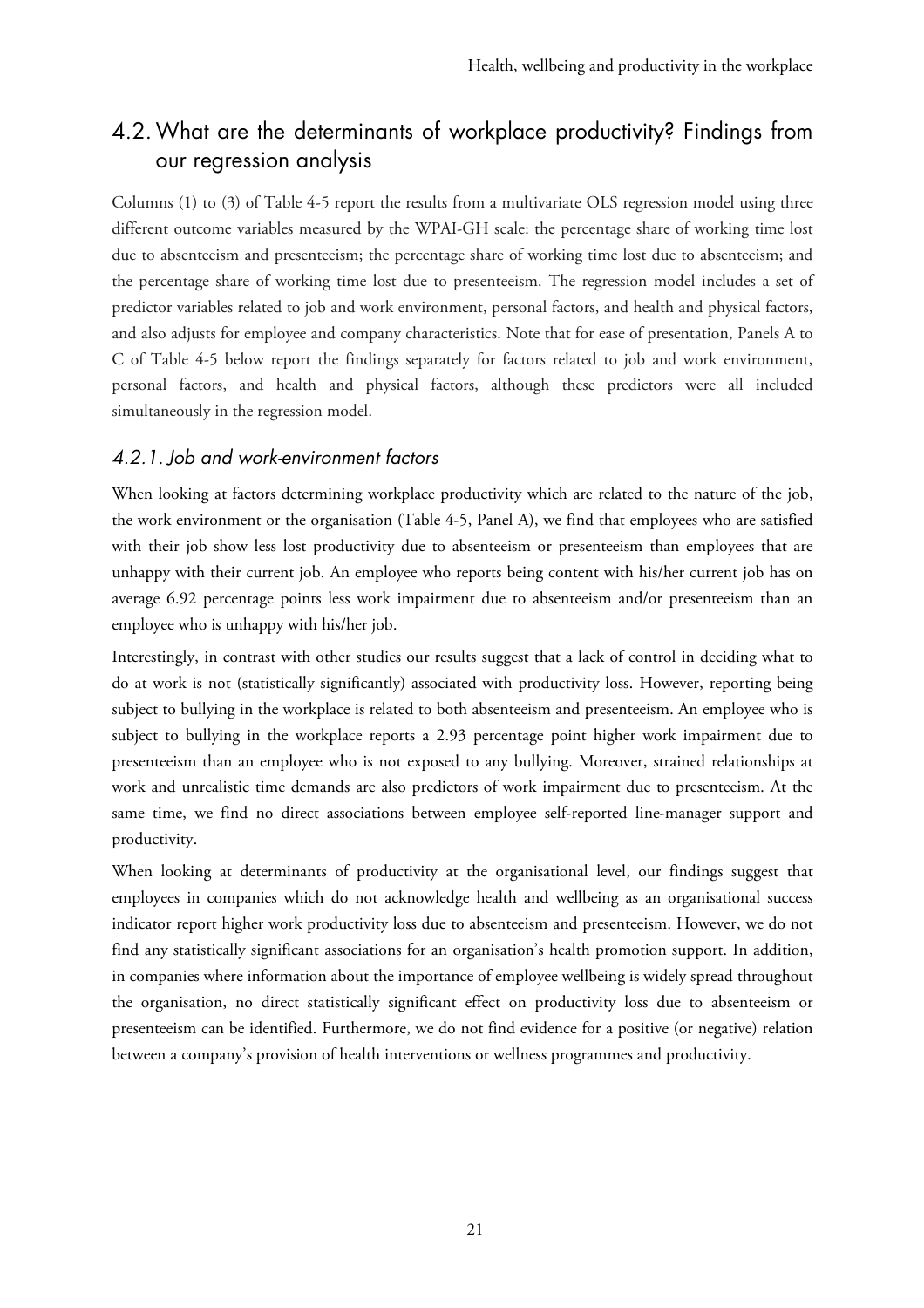| Panel A                             | (1)                                                 | (2)           | (3)           |
|-------------------------------------|-----------------------------------------------------|---------------|---------------|
|                                     | Outcome variable: % work impairment (WPAI-GH scale) |               |               |
|                                     | Absenteeism/Presenteeism                            | Absenteeism   | Presenteeism  |
| <b>Job Factors</b>                  |                                                     |               |               |
| Job satisfaction                    | $-0.0692$                                           | $-0.0090$     | $-0.0601$     |
|                                     | $(0.000)****$                                       | $(0.003)$ *** | $(0.000)****$ |
| HSE: lack of control                | $-0.0017$                                           | $-0.0016$     | $-0.0001$     |
|                                     | (0.498)                                             | $(0.095)*$    | (0.956)       |
| HSE: bullying                       | 0.0308                                              | 0.0015        | 0.0293        |
|                                     | $(0.000)****$                                       | (0.519)       | $(0.000)***$  |
| HSE: strained relationships         | 0.0119                                              | $-0.0008$     | 0.0128        |
|                                     | $(0.003)$ ***                                       | (0.554)       | $(0.000)***$  |
| HSE: unrealistic demands            | 0.0165                                              | 0.0001        | 0.0164        |
|                                     | $(0.000)****$                                       | (0.919)       | $(0.000)***$  |
| HSE: lack of peer support           | 0.0055                                              | 0.0007        | 0.0048        |
|                                     | (0.317)                                             | (0.740)       | (0.337)       |
| HSE: lack of change consultation    | $-0.0013$                                           | $-0.0015$     | 0.0002        |
|                                     | (0.622)                                             | (0.133)       | (0.930)       |
| HSE: lack of managerial support     | 0.0018                                              | 0.0011        | 0.0007        |
|                                     | (0.696)                                             | (0.504)       | (0.855)       |
| Health as company success indicator | $-0.0089$                                           | 0.0021        | 0.0068        |
|                                     | $(0.004)$ ***                                       | $(0.037)$ **  | $(0.014)$ **  |
| Health promotion support            | 0.0022                                              | 0.0012        | 0.0010        |
|                                     | (0.385)                                             | (0.232)       | (0.661)       |
| Informed of importance of wellbeing | 0.0004                                              | 0.0004        | 0.0000        |
|                                     | (0.889)                                             | (0.722)       | (1.000)       |
| Intervention provision: medium      | $-0.0009$                                           | 0.0002        | $-0.0011$     |
|                                     | (0.859)                                             | (0.909)       | (0.802)       |
| Intervention provision: high        | 0.0021                                              | $-0.0001$     | 0.0022        |
|                                     | (0.568)                                             | (0.942)       | (0.485)       |
| Observations:                       |                                                     | 21,822        |               |

#### Table 4-5: Determinants of absenteeism and presenteeism

Notes: p-values in parentheses: \*\*\* p<0.01, \*\* p<0.05, \* p<0.10. Regressions clustered for companies (company\_id). Columns (1) to (3) report the results from an OLS regression with work productivity loss due to absenteeism and presenteeism, absenteeism or presenteeism as outcome variable. Omitted categories for the predictor variables are: no musculoskeletal condition, no other chronic health condition, low-risk blood pressure, low-risk cholesterol level, low-risk fasting glucose level, no financial concerns, no unpaid care, no children, more than eight hours of sleep, normal BMI, currently non-smoker, physically inactive, not in the healthy range of recommended nutrition intake (veg, salt, added fat, sugary drinks), non-risk drinker, low-risk for mental-health problems, satisfied with the job, not exposed to any of the HSE stress measures, indicates that the company cares about health and wellbeing, and low provision of health interventions. The regression model includes a full set of demographic control variables including age, income, gender, ethnicity, occupation. We also control for company characteristics such as size and industry.

Employees in companies with a medium or high provision of health interventions do not show any statistically significantly different percentages of work impairment due to absenteeism or presenteeism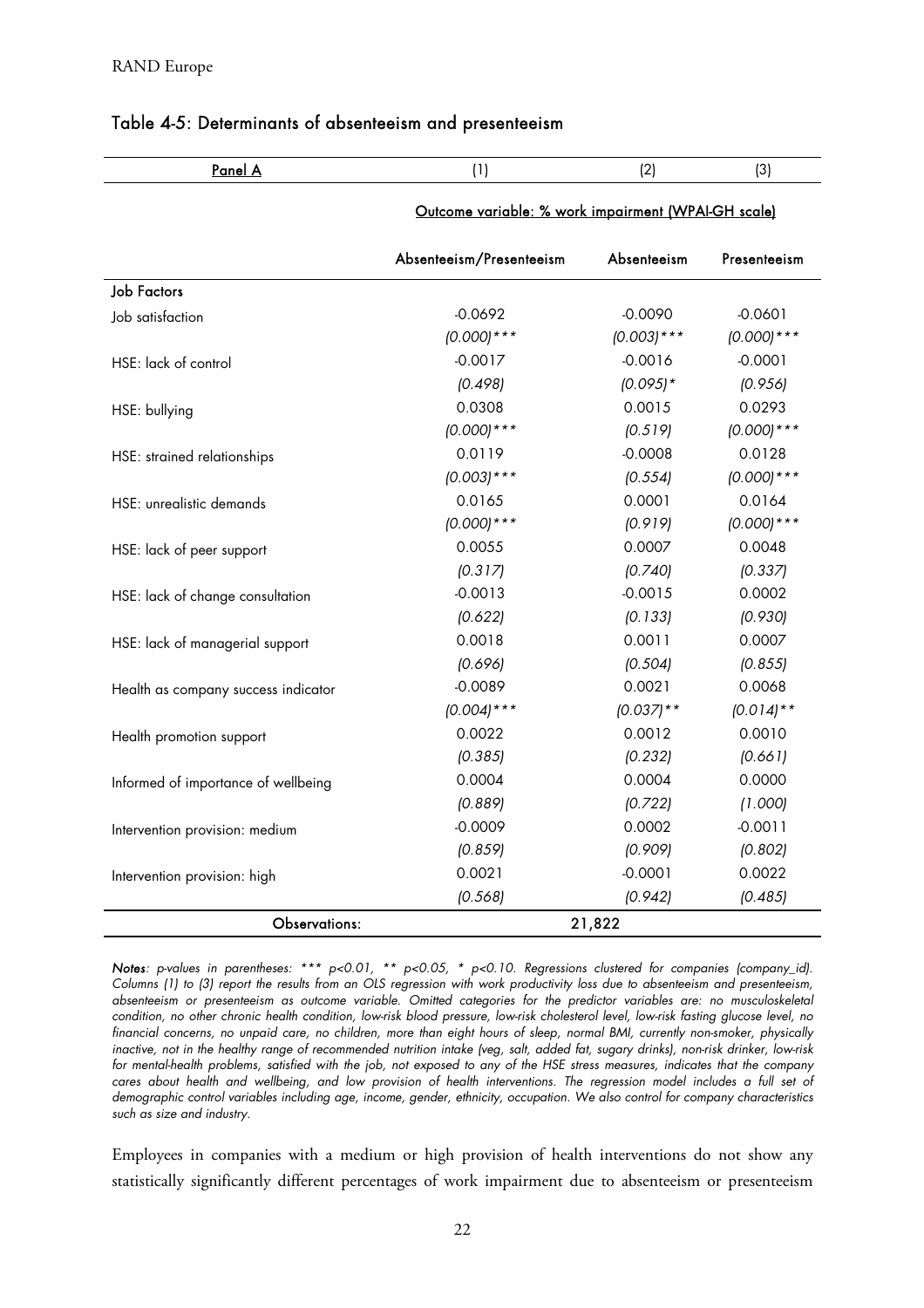than employees in companies with a low provision of interventions. If anything, the coefficients are positive (although not significant) for companies with a high provision of interventions, suggesting that in such companies, work impairment due to absenteeism and presenteeism is higher than in companies with only low provision. This appears slightly counterintuitive at first glance. What we pick up here is probably the reverse causality problem that we cannot identify companies over time with our data and that probably companies with high absenteeism (and presenteeism) rates more likely invest in such interventions. However, given that our data are only cross-sectional we are not in a position to investigate this relationship further.

### 4.2.2. Personal factors

#### Non-Job Factors

Panel B of Table 4-5 shows that employees who report financial concerns have a higher productivity loss, with the effect driven by presenteeism. An employee with financial concerns reports on average a 2.33 percentage point higher work impairment due to presenteeism than an employee with no financial concerns. Unpaid care is a second personal factor statistically significant when related to productivity, increasing the impairment due to presenteeism by 1.47 percentage points on average (Column 3). One interesting finding is that employees who have children report on average fewer percentage shares of work impairment due to presenteeism than employees without children (although it is important to stress here that we do not have information on the age of the children).

#### Sleep

In line with existing studies, we find that sleep – or, more accurately, lack of sleep – is a predictor of workplace productivity. Employees sleeping fewer than five hours per night show an increased work impairment due to presenteeism of 6.93 percentage points compared to employees who sleep on average eight or more hours per night. Interestingly, the effect of sleep is solely on presenteeism. Our findings also suggest that the negative effect of lack of sleep on productivity gradually decreases the more sleep on average an employee gets, with the effect vanishing for employees who sleep between seven and eight hours per night.

#### BMI

Our study finds an association between BMI and workplace productivity. A BMI classified as underweight is associated with both absenteeism and presenteeism. An employee reporting a BMI below 18 has on average a 4.01 percentage point higher work impairment due to absenteeism and presenteeism than an employee in the normal BMI range (Column 1, Panel B of Table 4-5). Employees with a BMI classified as overweight report on average a 1.94 percentage point higher work impairment due to absenteeism and presenteeism than employees in the normal BMI range. This effect is smaller for employees with a BMI classified as obese. The work impairment for these employees is 0.79 percentage points higher than for employees in the normal BMI range. Somewhat puzzling, our findings suggest no statistically significant association between severely obese BMI values and productivity loss. This contradicts findings from the US which have found such an association (e.g. Katz et al., 2014).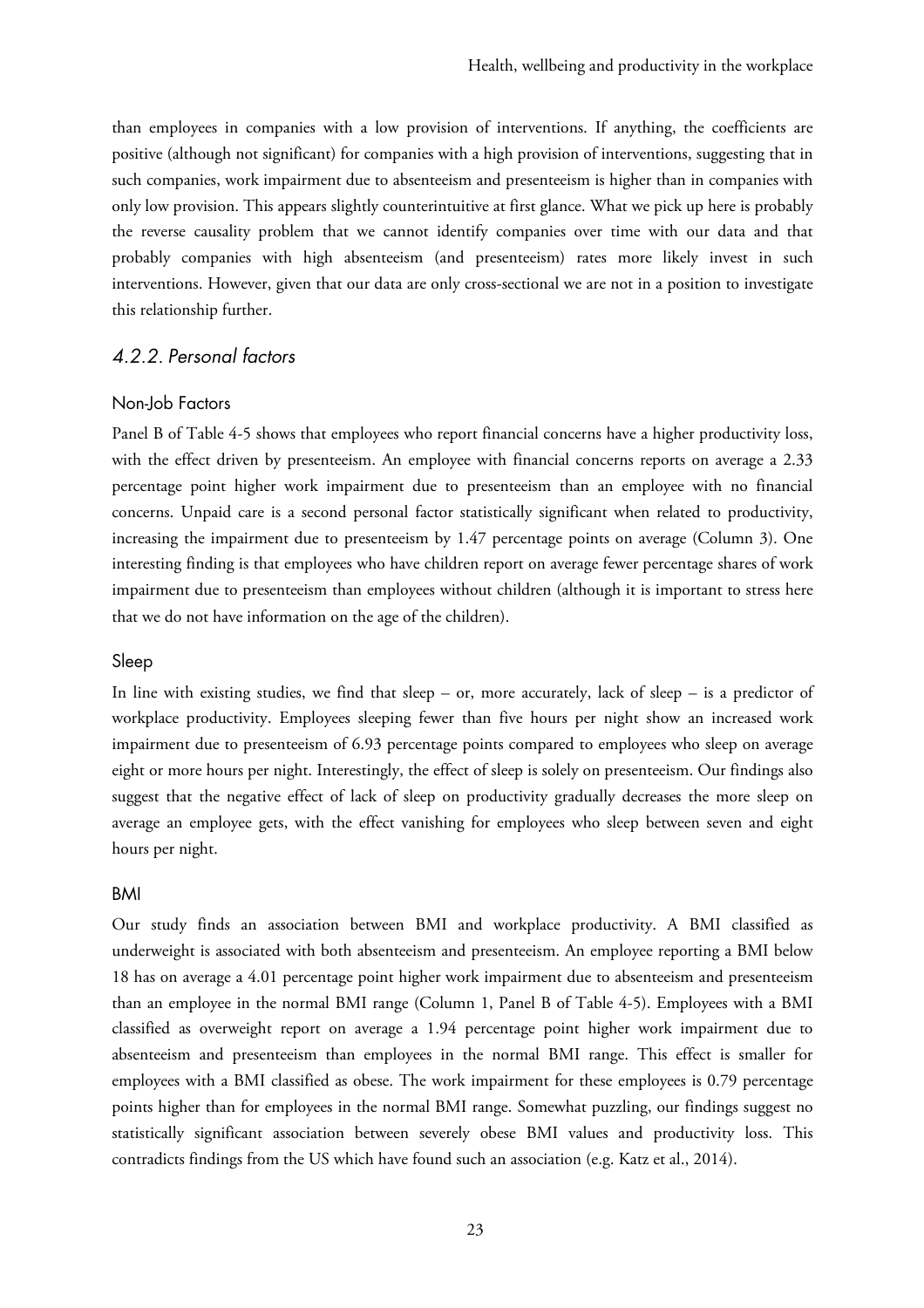| Panel B                           | (1)                                                 | (2)           | (3)           |
|-----------------------------------|-----------------------------------------------------|---------------|---------------|
|                                   | Outcome variable: % work impairment (WPAI-GH scale) |               |               |
|                                   | Absenteeism/Presenteeism                            | Absenteeism   | Presenteeism  |
| <b>Personal factors</b>           |                                                     |               |               |
| Financial concerns                | 0.0245                                              | 0.0012        | 0.0233        |
|                                   | $(0.000)****$                                       | (0.212)       | $(0.000)****$ |
| Unpaid care                       | 0.0149                                              | 0.0002        | 0.0147        |
|                                   | $(0.015)$ **                                        | (0.943)       | $(0.012)$ **  |
| Children (yes/no)                 | $-0.0056$                                           | $-0.0009$     | $-0.0046$     |
|                                   | $(0.000)****$                                       | $(0.022)**$   | $(0.000)***$  |
| Sleep: less than 5 hours          | 0.0760                                              | 0.0067        | 0.0693        |
|                                   | $(0.000)****$                                       | (0.342)       | $(0.000)****$ |
| Sleep: 5 to 6 hours               | 0.0379                                              | $-0.0023$     | 0.0403        |
|                                   | $(0.000)****$                                       | (0.350)       | $(0.000)****$ |
| Sleep: 6 to 7 hours               | 0.0102                                              | $-0.0018$     | 0.0120        |
|                                   | $(0.005)$ ***                                       | (0.183)       | $(0.001)$ *** |
| Sleep: 7 to 8 hours               | $-0.0020$                                           | $-0.0018$     | $-0.0003$     |
|                                   | (0.423)                                             | (0.189)       | (0.906)       |
| <b>BMI</b> underweight            | 0.0401                                              | 0.0084        | 0.0317        |
|                                   | $(0.001)$ ***                                       | $(0.023)**$   | $(0.003)$ *** |
| <b>BMI</b> overweight             | 0.0194                                              | 0.0087        | 0.0107        |
|                                   | $(0.005)$ ***                                       | $(0.035)**$   | $(0.100)*$    |
| <b>BMI</b> obese                  | 0.0079                                              | 0.0016        | 0.0063        |
|                                   | $(0.052)*$                                          | (0.293)       | $(0.049)$ **  |
| <b>BMI</b> severely obese         | 0.0080                                              | 0.0002        | 0.0077        |
|                                   | (0.157)                                             | (0.934)       | (0.138)       |
| Current smoker                    | 0.0007                                              | 0.0001        | 0.0006        |
|                                   | (0.875)                                             | (0.954)       | (0.877)       |
| Physical inactivity               | 0.0191                                              | 0.0028        | 0.0163        |
|                                   | $(0.000)****$                                       | $(0.005)$ *** | $(0.000)****$ |
| Not healthy range: fruit and veg  | 0.0003                                              | $-0.0014$     | 0.0017        |
|                                   | (0.936)                                             | (0.229)       | (0.602)       |
| Not healthy range: added fats     | 0.0140                                              | 0.0006        | 0.0134        |
|                                   | $(0.000)****$                                       | (0.541)       | $(0.000)****$ |
| Not healthy range: sugary drinks  | 0.0047                                              | 0.0006        | 0.0041        |
|                                   | $(0.092)*$                                          | (0.556)       | $(0.096)$ *   |
| Not healthy range: added salt     | $-0.0035$                                           | 0.0013        | $-0.0048$     |
|                                   | (0.432)                                             | (0.451)       | (0.245)       |
| Not healthy range: alcohol        | 0.0005                                              | $-0.0022$     | 0.0027        |
|                                   | (0.818)                                             | (0.130)       | (0.211)       |
| Kessler score: mental health risk | 0.1306                                              | 0.0172        | 0.1134        |
|                                   | $(0.000)***$                                        | $(0.000)****$ | $(0.000)***$  |

# Table 4-5 (cont'd): Determinants of absenteeism and presenteeism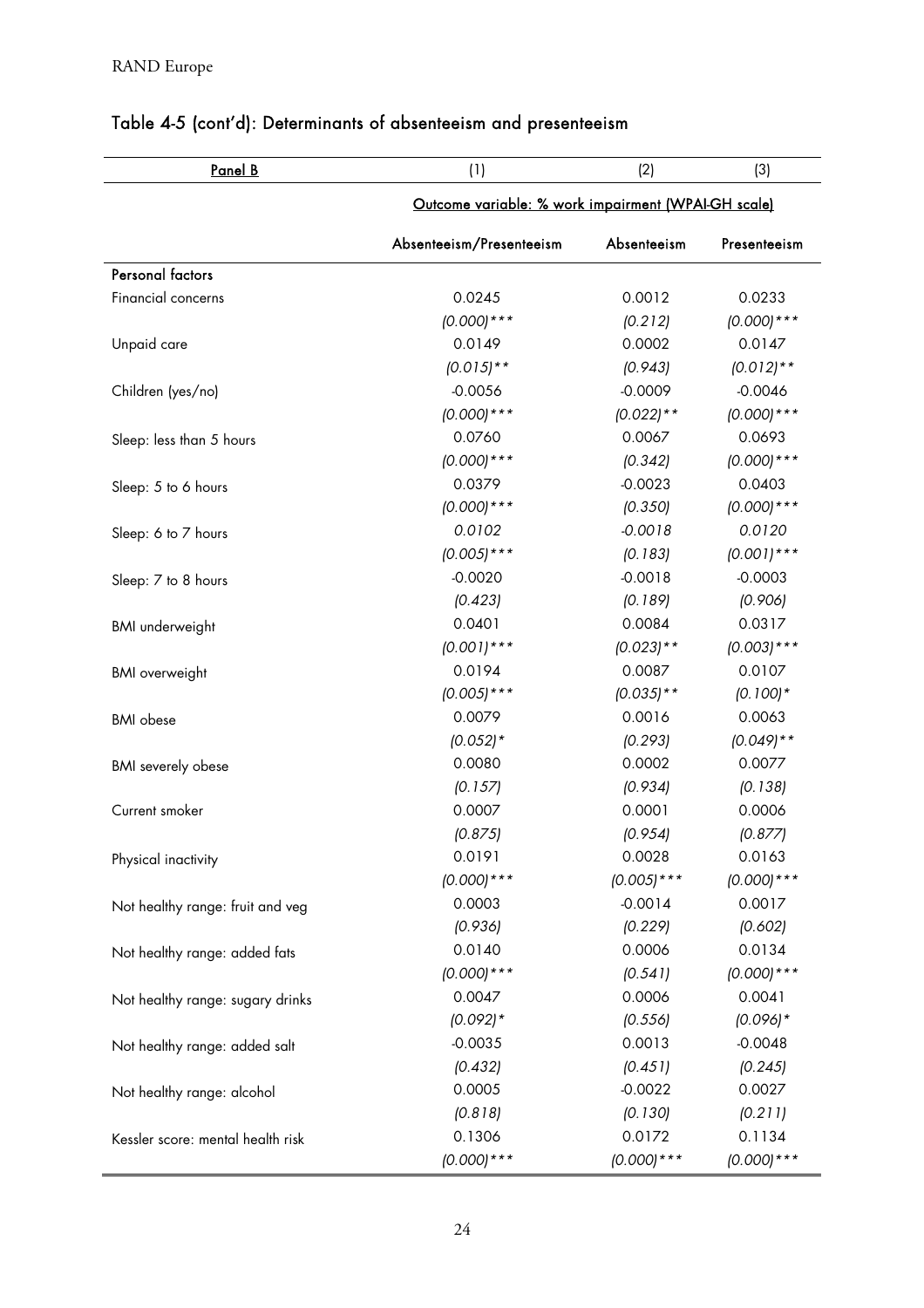Notes: p-values in parentheses: \*\*\*  $p<0.01$ , \*\*  $p<0.05$ , \*  $p<0.10$ . Regressions clustered for companies (company\_id). Columns (1) to (3) report the results from an OLS regression with work productivity loss due to absenteeism and presenteeism, absenteeism or presenteeism as outcome variable. Omitted categories for the predictor variables are: no musculoskeletal condition, no other chronic health condition, low-risk blood pressure, low-risk cholesterol level, low-risk fasting glucose level, no financial concerns, no unpaid care, no children, more than eight hours of sleep, normal BMI, currently non-smoker, physically inactive, not in the healthy range of recommended nutrition intake (veg, salt, added fat, sugary drinks), non-risk drinker, low-risk for mental-health problems, satisfied with the job, not exposed to any of the HSE stress measures, indicates that the company cares about health and wellbeing and low health-intervention provision. The regression model includes a full set of demographic control variables, including age, income, gender, ethnicity, occupation. We also control for company characteristics such as size and industry.

One explanation for this could be that our data is self-reported. Respondents state their weight and their height, and there is scope for errors in reporting. So the prevalence of severely obese employees in our sample could be partially driven by errors in reporting, or there might be a selection effect. Severely obese people who are employed are possibly healthier than severely obese people who are not in work.

### Smoking

Our findings suggest no direct association between work impairment due to absenteeism or presenteeism and smoking. It is, however, well documented that smoking leads to chronic health conditions and it is therefore important to stress that the effect of smoking on workplace productivity may have to be interpreted from a dynamic perspective. Smoking might not have an immediate direct health or productivity effect, but in the longer term it has. The results from a 50-year UK study shows that half to two thirds of all lifelong smokers will die of illnesses linked to smoking (Doll et al., 2004). Among lifelong smokers death is usually caused by lung cancer, chronic obstructive lung disease and cardiovascular disease. These diseases are often accompanied with years of ill-health and corresponding loss of productivity. Our cross-sectional data do not pick up these long-term effects, for which a longitudinal study is preferable.

### Physical activity, diet and alcohol

When looking at physical inactivity, in line with the wider literature (see Schultz amd Edington, 2007), we find a positive association between lack of physical activity and workplace productivity loss, both in terms of absenteeism and presenteeism. An employee not performing the recommended 150 minutes of exercise per week reports on average a 1.91 percentage point higher work impairment due to absenteeism and presenteeism compared to an employee who performs the recommended amount of physical activity.

Looking at nutritional risk factors (Panel B of Table 4-5), we find two factors associated with productivity loss. First, an employee who is not in the healthy range of consumption of added fats reports on average a 1.4 percentage point higher work impairment due to absenteeism and presenteeism than an employee in the healthy range. Second, an employee consuming sugary drinks outside the healthy range shows on average a 0.47 percentage point higher work impairment due to absenteeism and/or presenteeism than an employee in the healthy range.

We do not find a positive association between alcohol consumption and productivity loss. A similar issue here arises as with smoking: drinking above the recommended daily units might not have a detrimental productivity effect now, but is correlated with negative health conditions in the future.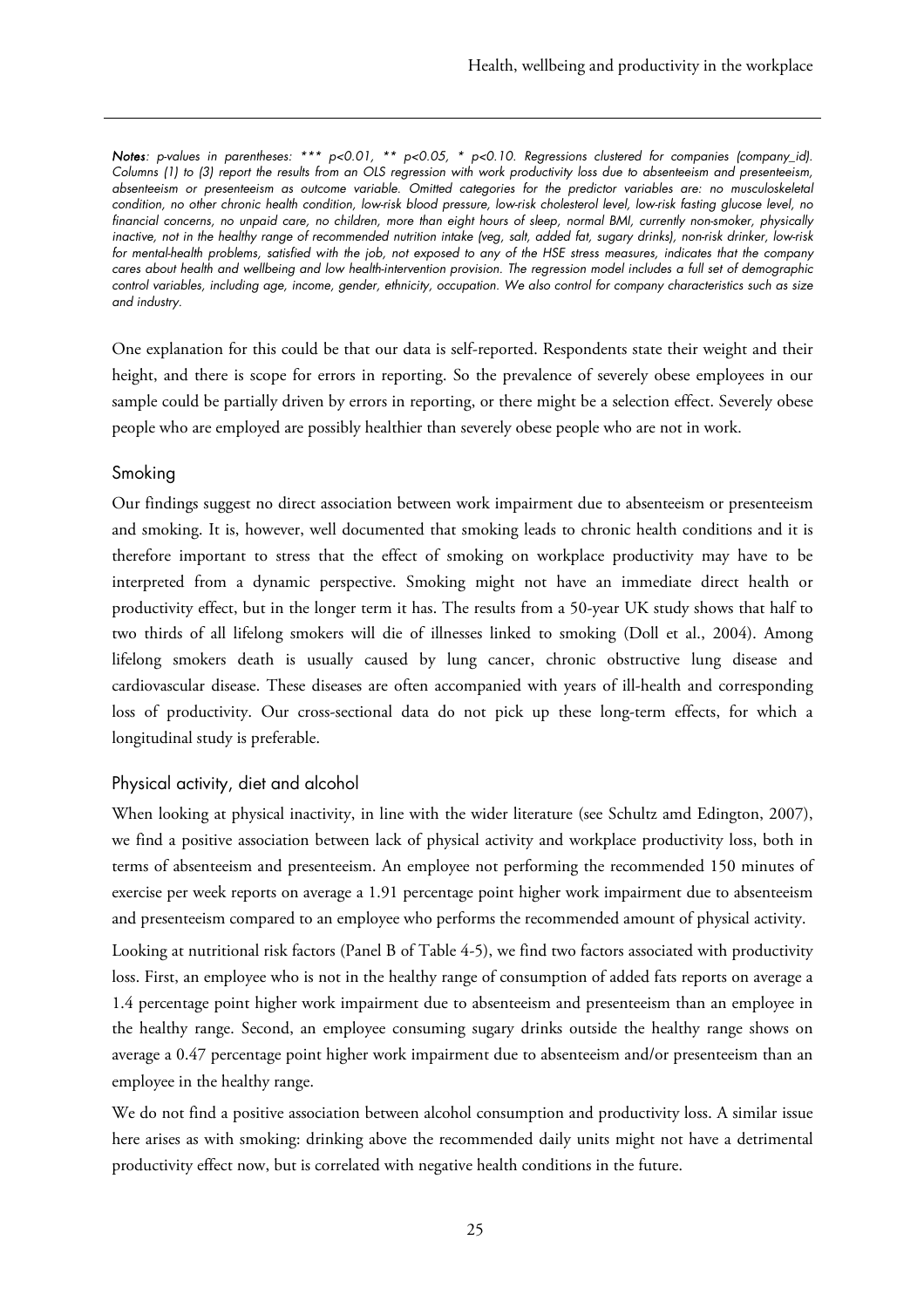| <u>Panel C</u>                     | (1)                                                 | (2)           | (3)           |
|------------------------------------|-----------------------------------------------------|---------------|---------------|
|                                    | Outcome variable: % work impairment (WPAI-GH scale) |               |               |
|                                    | Absenteeism/Presenteeism                            | Absenteeism   | Presenteeism  |
| Health and physical factors        |                                                     |               |               |
| MSK: 1 condition                   | 0.0114                                              | 0.0021        | 0.0094        |
|                                    | $(0.000)****$                                       | $(0.023)**$   | $(0.000)****$ |
| MSK: 2 conditions                  | 0.0219                                              | 0.0025        | 0.0193        |
|                                    | $(0.000)****$                                       | $(0.030)**$   | $(0.000)****$ |
| $MSK: 3+$ conditions               | 0.0475                                              | 0.0033        | 0.0442        |
|                                    | $(0.000)****$                                       | $(0.002)$ *** | $(0.000)****$ |
| Chronic: 1 condition               | 0.0375                                              | 0.0074        | 0.0300        |
|                                    | $(0.000)****$                                       | $(0.000)****$ | $(0.000)****$ |
| Chronic: 2 conditions              | 0.0608                                              | 0.0043        | 0.0565        |
|                                    | $(0.000)****$                                       | $(0.039)**$   | $(0.000)****$ |
| Blood pressure: no test, no recall | 0.0028                                              | 0.0011        | 0.0016        |
|                                    | (0.504)                                             | (0.493)       | (0.649)       |
| Blood pressure: high               | 0.0116                                              | 0.0025        | 0.0091        |
|                                    | $(0.000)****$                                       | $(0.014)$ **  | $(0.000)****$ |
| Cholesterol: no test, no recall    | $-0.0015$                                           | $-0.0010$     | $-0.0006$     |
|                                    | (0.550)                                             | (0.308)       | (0.793)       |
| Cholesterol: high                  | 0.0016                                              | 0.0055        | 0.0071        |
|                                    | (0.788)                                             | (0.125)       | (0.206)       |
| Glucose: no test, no recall        | $-0.0093$                                           | $-0.0021$     | $-0.0072$     |
|                                    | $(0.002)$ ***                                       | $(0.046)$ **  | $(0.005)$ *** |
| Glucose: high                      | 0.0129                                              | 0.0028        | 0.0100        |
|                                    | (0.290)                                             | (0.588)       | (0.340)       |

### Table 4-5 (cont'd): Determinants of absenteeism and presenteeism

Notes: p-values in parentheses: \*\*\*  $p<0.01$ , \*\*  $p<0.05$ , \*  $p<0.10$ . Regressions clustered for companies (company\_id). Columns (1) to (3) report the results from an OLS regression with work productivity loss due to absenteeism and presenteeism, absenteeism or presenteeism as outcome variable. Omitted categories for the predictor variables are: no musculoskeletal condition, no other chronic health condition, low-risk blood pressure, low-risk cholesterol level, low-risk fasting glucose level, no financial concerns, no unpaid care, no children, more than eight hours of sleep, normal BMI, currently non-smoker, physically inactive, not in the healthy range of recommended nutrition intake (veg, salt, added fat, sugary drinks), non-risk drinker, low-risk for mental-health problems, satisfied with the job, not exposed to any of the HSE stress measures and indicates that the company cares about health and wellbeing. The regression model includes a full set of demographic control variables, including age, income, gender, ethnicity, occupation. We also control for company characteristics such as size and industry.

### Mental health

With regard to mental health, our findings suggest a strong association between mental-health condition and workplace productivity loss for both absenteeism and presenteeism. Employees at risk of developing mental-health problems according to their Kessler scores have on average a 13 percentage point higher work impairment due to absenteeism and presenteeism than employees in the normal range of the Kessler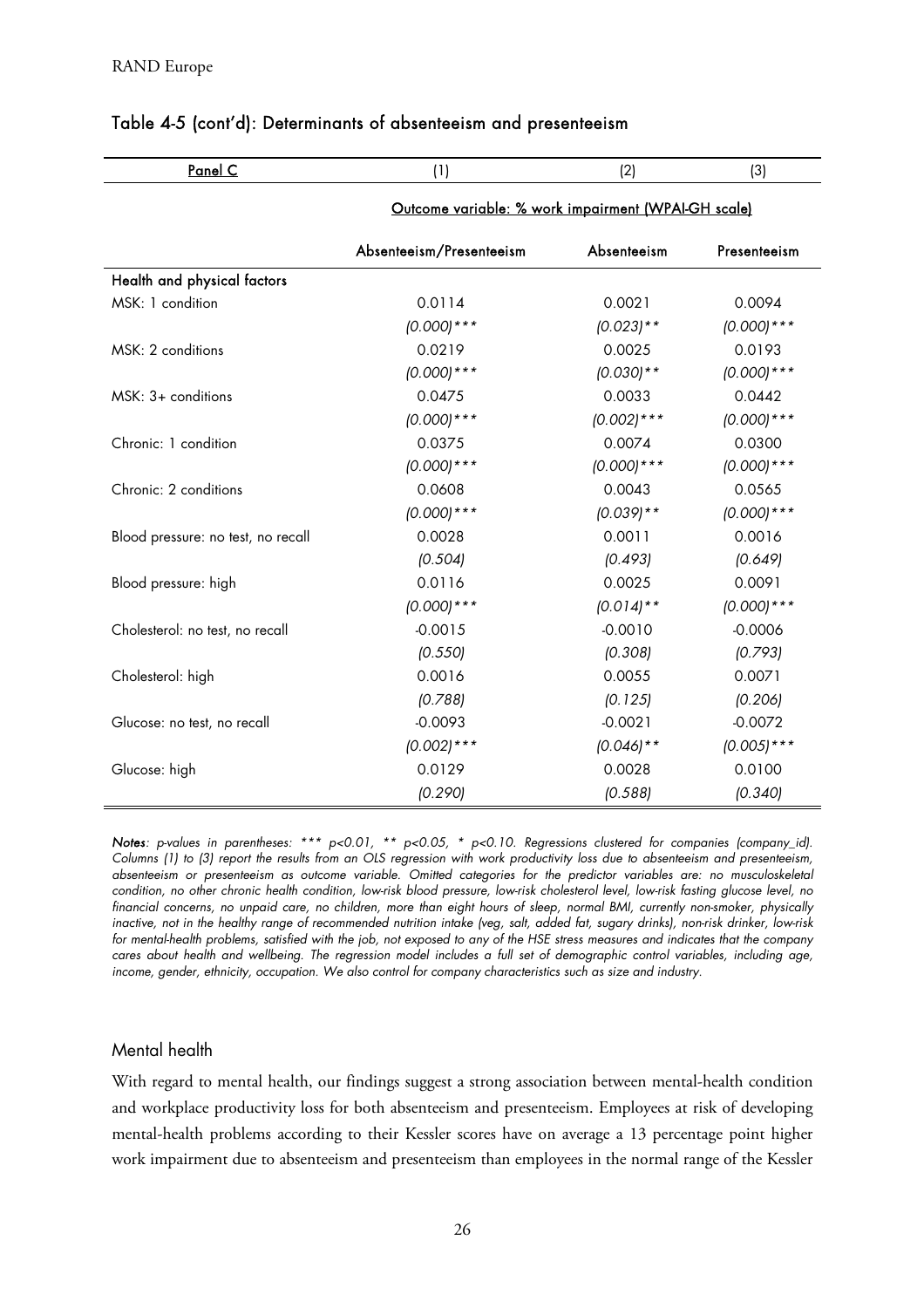score (Panel B of Table 4-5). It is worth noting that this is the largest of all the effects detected in our analysis and is mainly driven by presenteeism (see Column 3).

### 4.2.3. Health and physical factors

In line with other studies (e.g. Alavinia et al., 2009), the findings for health and physical factors suggest that musculoskeletal and other chronic health conditions are associated with productivity loss in the workplace (Panel C of Table 4-5, Columns 1 to 3). Our results suggest that work impairment due to absenteeism and presenteeism gradually rises in line with increasing levels of musculoskeletal and other chronic conditions amongst employees. Hypertension (high blood pressure) is associated with productivity loss. An employee with hypertension reports on average a 1.16 percentage point higher work impairment due to absenteeism and presenteeism than an employee without (self-reported) hypertension. We do not find such an association between cholesterol and productivity loss and none of the point estimates is statistically significant. Looking at glucose we find, somewhat counterintuitively, that employees who either have not been tested or do not recall their glucose levels report lower average percentages of work impairment due to absenteeism and presenteeism than employees in the healthy range of glucose.

### 4.2.4. Are the findings robust with regard to the regression estimation method?

We run the same models for which we present the findings in the previous sections using a GLM estimator. The results can be found in Appendix Table A-2 (Panel A to Panel C). We detect hardly any major differences in the associations between the determining factors and workplace productivity loss between the OLS and the GLM estimator. This is not surprising. When we calculate the predicted values of work impairment from the model specifications highlighted in Columns 1 to 3 of Table 4-5, we find that none of them lies outside the unit interval.

# 4.3. Strengths and limitations of this analysis

This analysis of the 2014 BHC survey data has several strengths. The large sample size and comprehensive collection of data on personal, health, job and organisational factors allow an in-depth investigation of the determinants of productivity in the UK workplace.

However, there are some limitations to the empirical approach taken here. Firstly, healthier employees are likely to be more motivated in responding to the survey and people who are on long-term sick leave are likely to be under-represented in BHC as it is a workplace survey. There is also potential for selection bias of companies into the survey. For instance, 'healthier' companies probably have a greater incentive to register and compete in the Britain's Healthiest Company competition. In our analysis, however, this bias from individual participants would lead to our underestimating the effect of a set of risk factors on workplace productivity. So if selection bias is prevalent, our estimates represent a lower bound of the true effect. We further include in our analysis a variety of individual employee characteristics, such as age,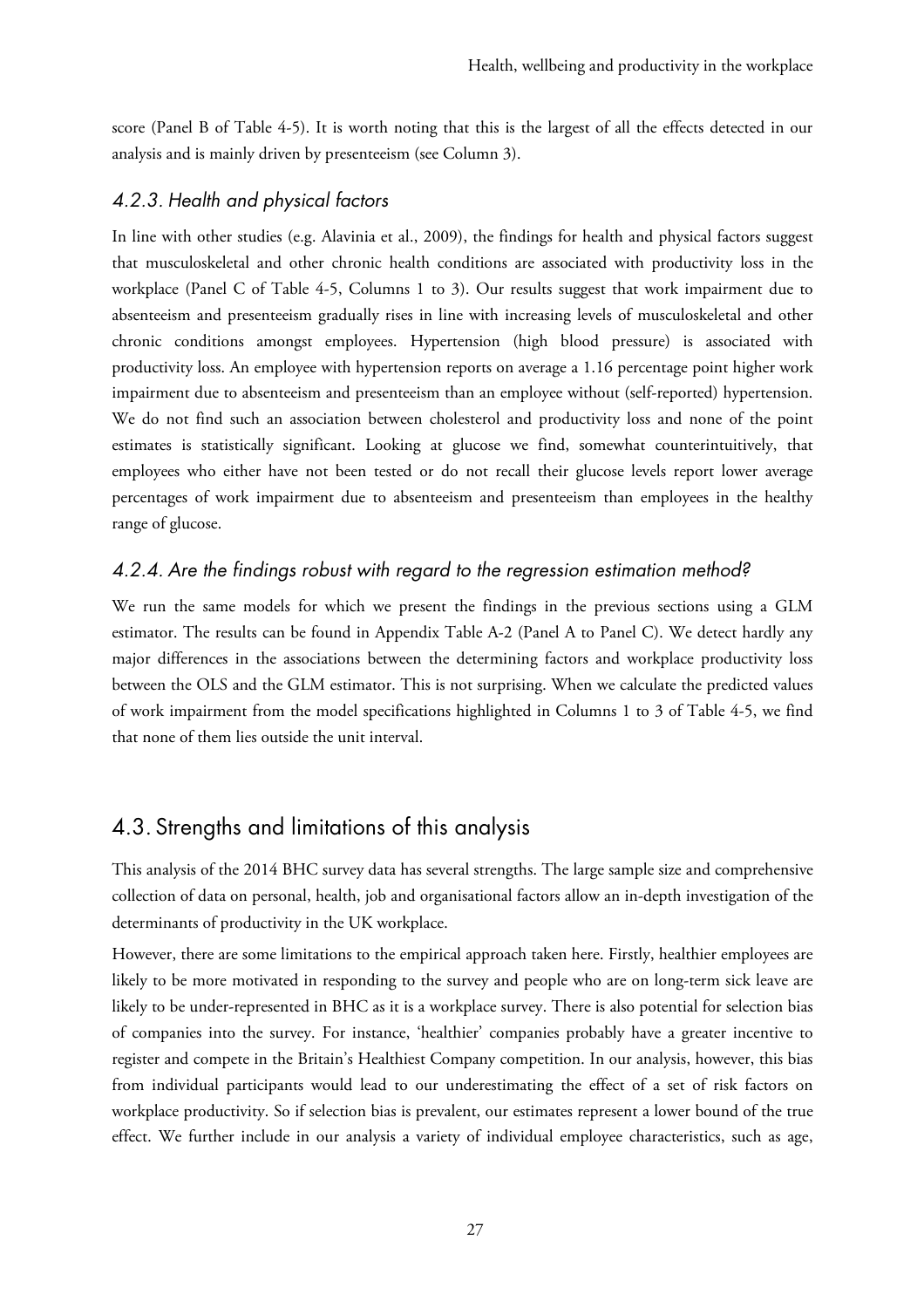gender, education, occupation and a set of company characteristics including size and industry, to help adjust for and mitigate this issue.

Secondly, it is important to stress that the data are self-reported. This creates potential for under-reporting the real prevalence of bad lifestyle habits, such as smoking, alcohol consumption, or overstating good ones, physical activity for instance. It is important to stress, though, that this is a common issue in surveys of this nature. Again, if for instance an individual is under-reporting his or her real smoking habits, then our estimates would represent a lower bound of the true parameter value and we would underestimate the true effect rather than overestimating it.

Thirdly, when interpreting the results from the empirical analysis caution has to be applied with regard to causality. Our regression models capture associations and not necessarily causation. Firstly, there is a possibility that a 'third' variable not included in the regression model (e.g. management attitudes or management productivity) could, for example, predict the adoption of health interventions as well as productivity. To an extent, the inclusion of establishment-level predictors such as size and industry may help to mitigate these problems, but it is unlikely that they can be completely eradicated. In addition, as seen with the company intervention effects, we may have the issue of reverse causality. For instance, we find a positive relation between more health interventions and higher percentages of work impairment due to absenteeism and presenteeism. However, this might be driven by the fact that companies with high rates of absenteeism (and presenteeism) adopt more interventions and not that more interventions lead to productivity loss. The direction of this association is not clear *a priori*. To that end, longitudinal data, where companies are followed over a period of time, would help identify and mitigate the issue of reverse causality.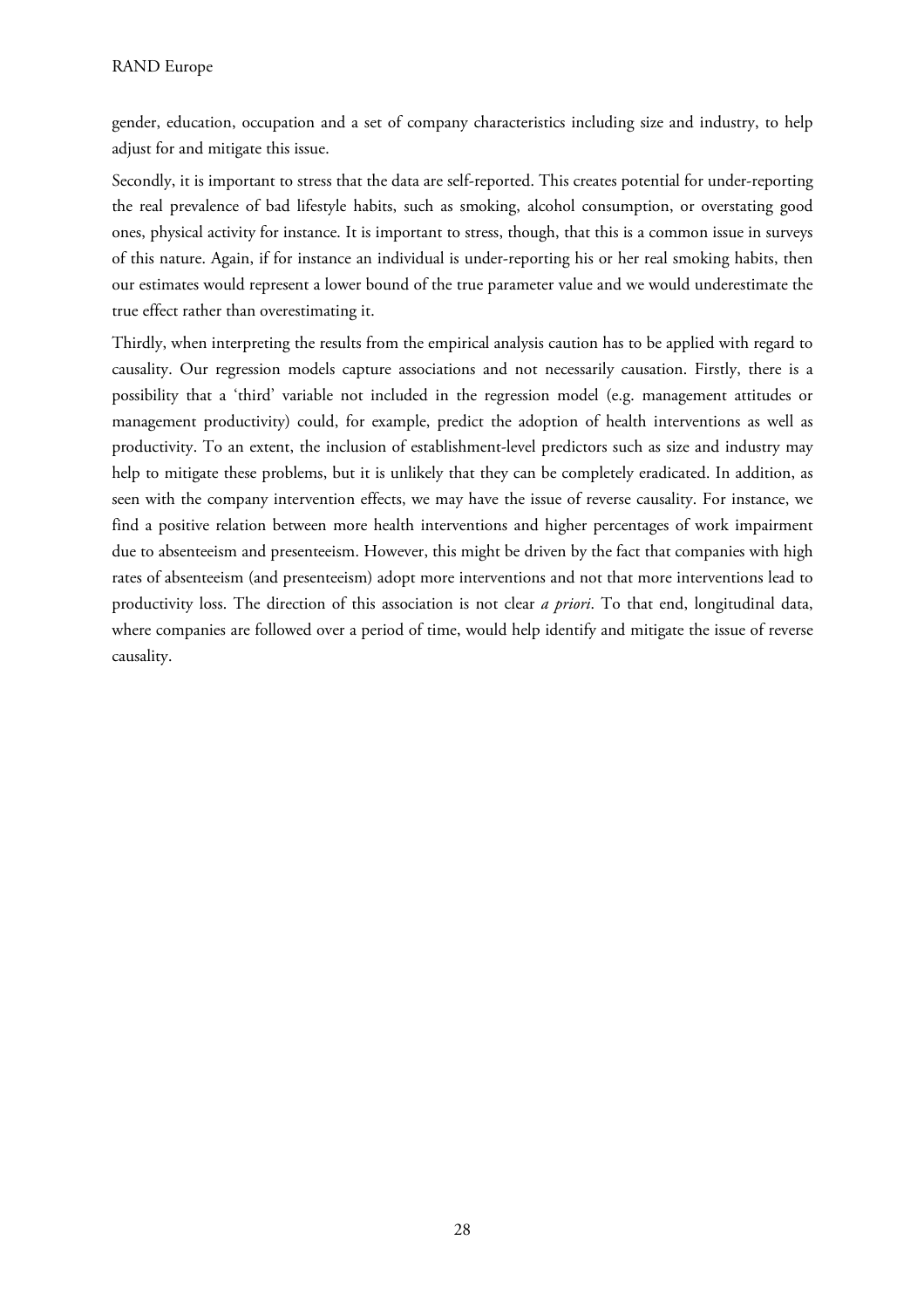This report finds a set of significant associations between certain risk factors and productivity loss in organisations. Though we cannot be completely certain about the direction of causality, these results add to a developing evidence base in this field, and many of these results are consistent with other studies.

The results are useful to policymakers and practitioners on five levels. Firstly, they allow us to identify the characteristics of employees who are more at risk of work impairment. This allows us to think about how their personal circumstances (e.g. whether they have caring responsibilities), their lifestyle (e.g. BMI) and potential health risks (e.g. musculoskeletal conditions and mental health) relate to productivity loss. It tells us more about who these individuals are and their problems. This knowledge may be useful in the targeting of interventions in areas most associated with work impairment. It is clear from our results that poor mental health is becoming the greatest reason for productivity loss. However, follow-up interviews with participating companies revealed that it is less clear to what extent mental-health issues are addressed in the wellness strategies of organisations. Understanding the factors that contribute to work impairment is helpful so that organisations can think through their portfolio of health intervention activities and look at where they are most likely to have an impact. Any positive impact will benefit both the wellbeing of individual employees and the bottom line of the organisation itself.

Secondly, the analysis provides information on how the work environment may contribute to work impairment. The results indicate the importance of relationships at work and the detrimental impact of bullying in the workplace. The issue here is not only seeing how the work environment can contribute to improved employee health and wellbeing but also, conversely, how it can directly contribute to poor health and wellbeing. This finding is of importance to organisations, helping them to examine their own working cultures and demonstrating how the workplace environment can affect employees both positively and negatively.

Thirdly, differentiating between presenteeism and absenteeism allows us to look at different dynamics of productivity loss. Our results suggest that different factors contribute to the reasons why some individuals come to work when unwell, while others stay away. One interesting result is the discovery that sleeping fewer hours is more associated with presenteeism than absenteeism. A similar conclusion applies for bullying. This indicates that policymakers and organisations may want to look more at presenteeism, an outcome which is more difficult to capture than absenteeism and which organisations generally focus on less.

Fourthly, the interplay between factors is also interesting. Going back to our observation concerning the association between sleeping fewer hours and presenteeism, this finding may also point to aspects of the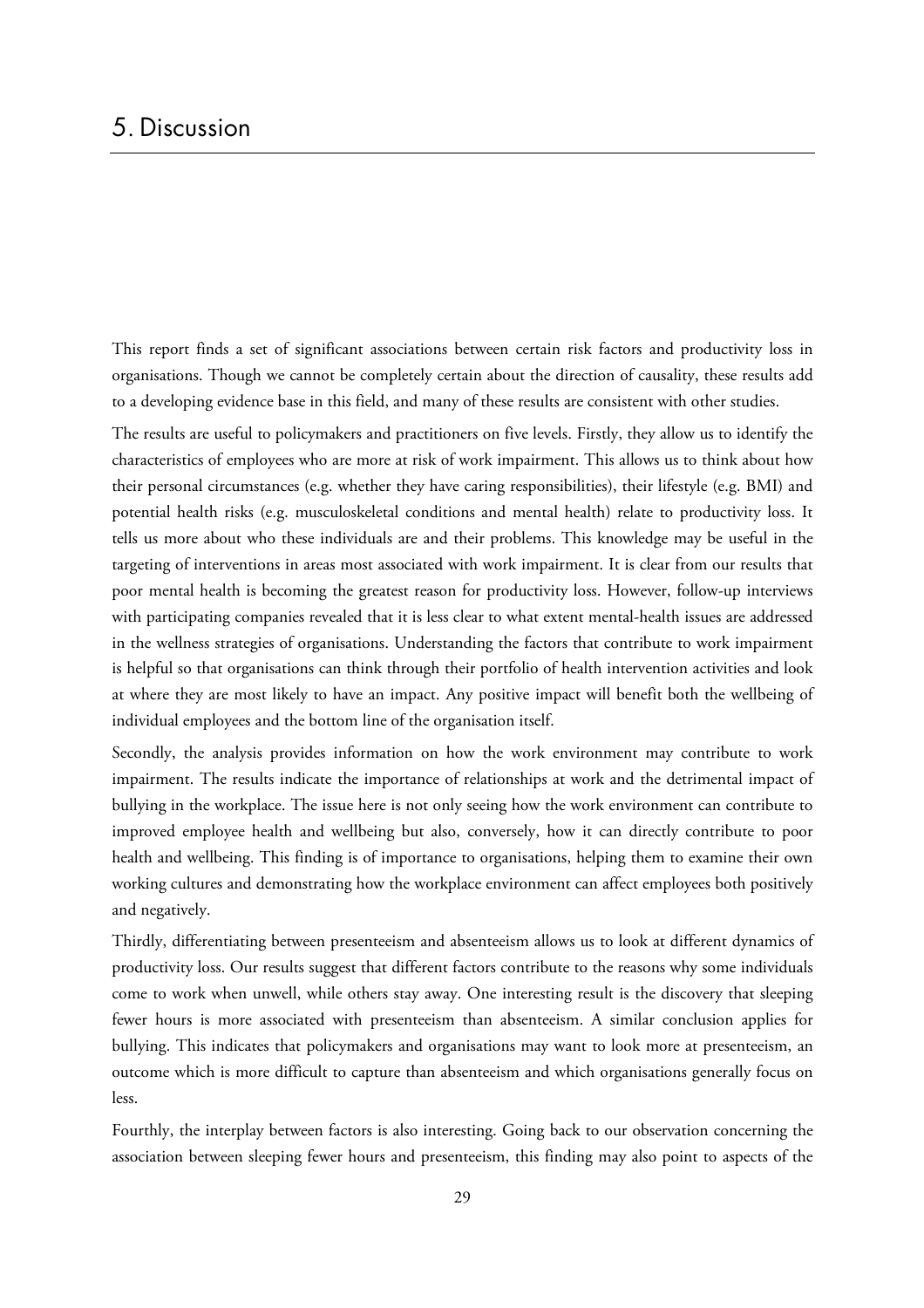work environment and their interplay with productivity loss (for instance, working shift patterns or extremely long or irregular hours). In this way, encouraging employees to get sufficient sleep may also warrant looking at working practices and flexible working more specifically.

Finally, some of our results are somewhat counterintuitive. Employees with extremely high BMI do not seem to have higher work impairment than merely obese employees. Similarly, those who consume a lot of alcohol show little difference in work impairment than an average employee. Here, we perhaps need to understand the dynamic better and delve deeper into the data, or support data analysis with more qualitative work. Is this a function of a 'party hard and work hard' culture? Is this perhaps a specific subgroup of our population that is strangely distinct? Are we perhaps capturing short-run effects in our model while some health risks take longer to play out and only then influence work impairment? Is it the case that a larger group of individuals will not show an anticipated impact on health and wellbeing despite having certain health risks (see also Mattke et al., 2014)? Similarly, work environment factors such as a lack of control, peer support or direct managerial support do not show any statistically significant associations with workplace productivity loss.

Based on the findings of the report we cannot make suggestions directly on what type of interventions policymakers or organisations should put in place to improve employee health and wellbeing, and by association reduce work impairment. In contrast, our findings suggest that health interventions as reported to us by organisations seemed to have little impact on overall productivity loss. Indeed if anything, companies having more interventions in place also appeared to have higher levels of work impairment. This finding may indicate that companies are reacting to work impairment issues related to absenteeism and/or presenteeism. However, the lack of a positive relationship may simply be driven by the fact that we cannot observe companies over time, and recent evidence (Osilla et al., 2014; Hassan et al., 2009) suggests that multi-programme or more comprehensive strategies are likely to effective in tackling health and wellbeing in the workplace. A further finding is that line-manager support is not strongly associated with better work productivity. This is perhaps surprising given the importance attached to line-manager support in the Boorman Review (Boorman, 2009) and in the Black and Frost review (2011). However, there is perhaps a difference between having a good relationship with a line manager and this line manager being able to take decisions which affect employee health and wellbeing.

This leads to a final interesting finding. Organisations that see health and wellbeing as an indicator of organisational success have lower levels of work impairment due to absenteeism and presenteeism. This finding suggests perhaps that what gets measured gets done. Steve Boorman (2009) in his review on health and wellbeing in the NHS also found that organisations that discuss health and wellbeing at board level were more likely to manage productivity loss more effectively. This point goes directly to the problem of changing culture. It is perhaps not just about understanding what is driving work impairment in an organisation, but also making it an organisational priority at all levels that will really help improve the health and wellbeing of staff.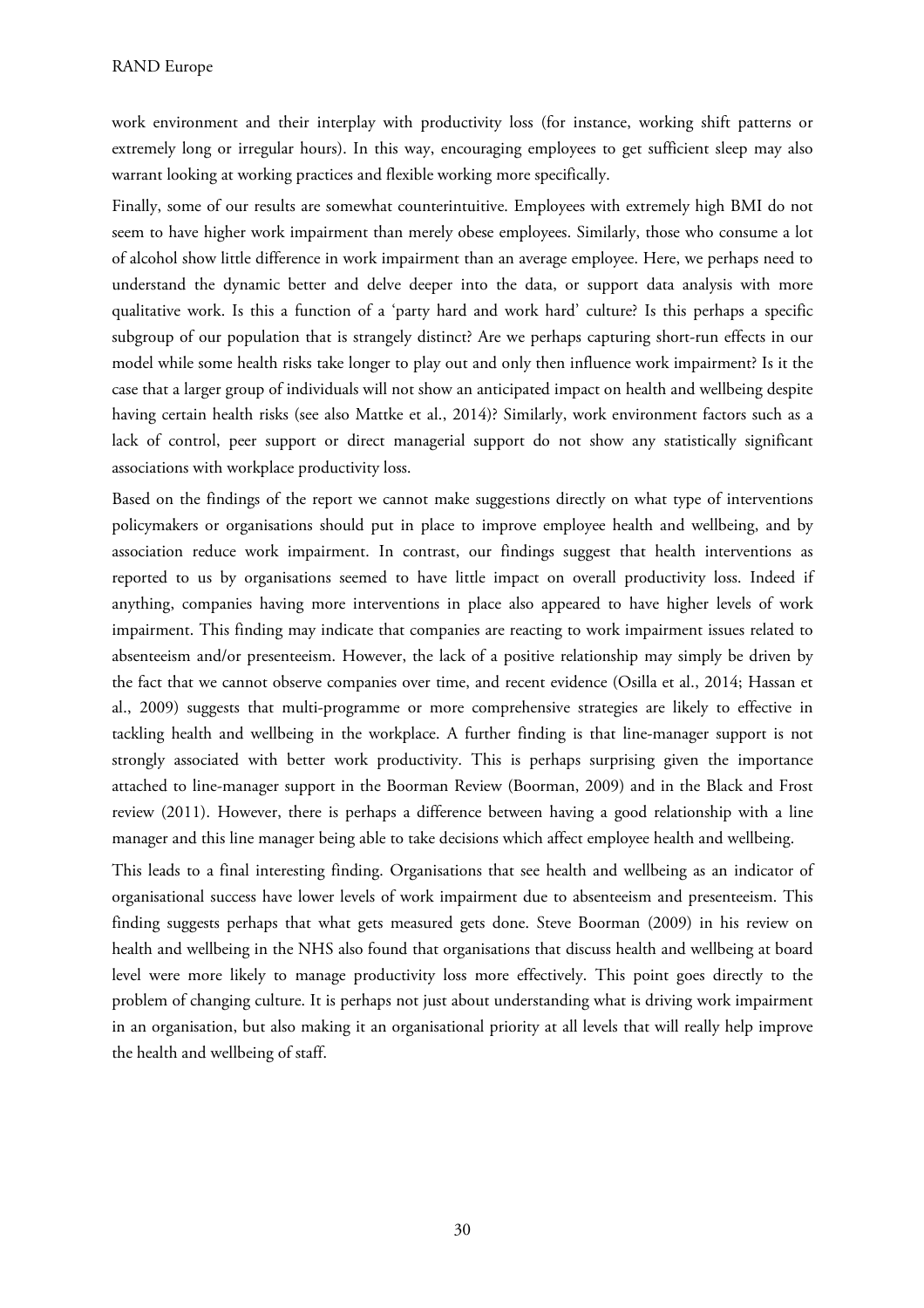- Alavinia, S.M., Molenaar, D., Burdorf, A., 2009. Productivity loss in the workforce: associations with health, work demands, and individual characteristics. Am. J. Ind. Med. 52, 49–56.
- Allen Jr, H.M., Bunn III, W.B., 2003. Using self-report and adverse event measures to track health's impact on productivity in known groups. J. Occup. Environ. Med. 45, 973–983.
- Appelbaum, E., Bailey, T., Berg, P., Kalleberg, A., 2000. Manufacturing competitive advantage: The effects of high performance work systems on plant performance and company outcomes. Ithaca, NY: Cornell University Press.
- Bevan, S., 2012. Good work, high performance and productivity. Work Foundation.
- Black, C.D., Frost, D., 2011. Health at work-an independent review of sickness absence. The Stationery Office.
- Black, C.M., 2008. Working for a healthier tomorrow: Dame Carol Black's review of the health of Britain's working age population. The Stationery Office.
- Boles, M., Pelletier, B., Lynch, W., 2004. The relationship between health risks and work productivity. J. Occup. Environ. Med. 46, 737–745.
- Bolge, S.C., Doan, J.F., Kannan, H., Baran, R.W., 2009. Association of insomnia with quality of life, work productivity, and activity impairment. Qual. Life Res. 18, 415–422.
- Boorman, S., 2009. NHS Health and Well-being :Final Report.
- Burton, W.N., Chen, C.-Y., Conti, D.J., Schultz, A.B., Pransky, G., Edington, D.W., 2005a. The association of health risks with on-the-job productivity. J. Occup. Environ. Med. 47, 769–777.
- Burton, W.N., McCalister, K.T., Chen, C.-Y., Edington, D.W., 2005b. The association of health status, worksite fitness center participation, and two measures of productivity. J. Occup. Environ. Med. 47, 343–351.
- Burton, W.N., Pransky, G., Conti, D.J., Chen, C.-Y., Edington, D.W., 2004. The association of medical conditions and presenteeism. J. Occup. Environ. Med. 46, S38–S45.
- Buseman-Williams, A., 2014. A Systematic Review of the Health Impact of Employer-sponsored Wellness Programs.
- Cancelliere, C., Cassidy, J.D., Ammendolia, C., Côté, P., 2011. Are workplace health promotion programs effective at improving presenteeism in workers? A systematic review and best evidence synthesis of the literature. BMC Public Health 11, 395.
- Centre for Mental Health, 2011. Managing presenteeism: a discussion paper.
- Chandola, T., Britton, A., Brunner, E., Hemingway, H., Malik, M., Kumari, M., Badrick, E., Kivimaki, M., Marmot, M., 2008. Work stress and coronary heart disease: what are the mechanisms? Eur.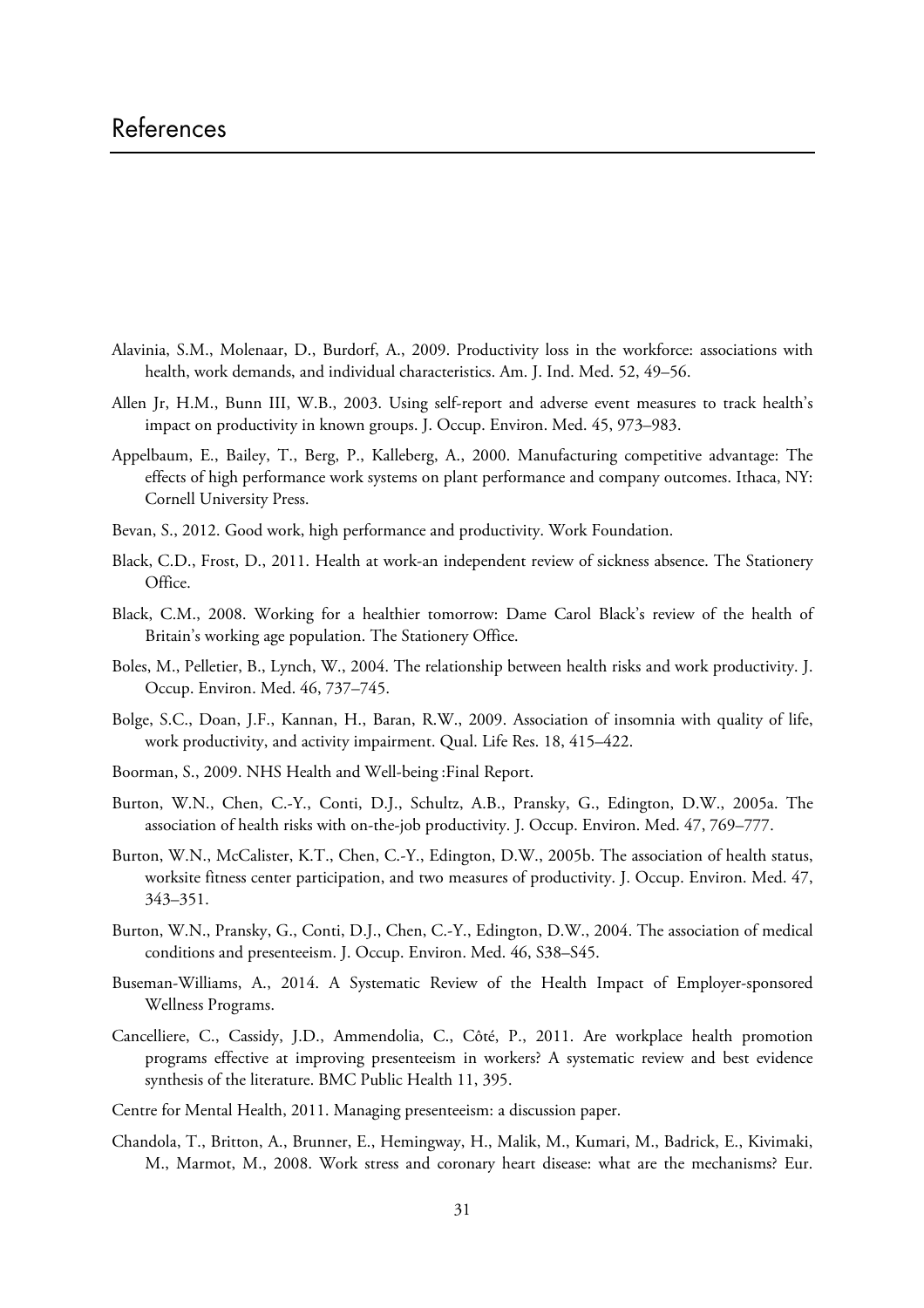Heart J. 29, 640–648.

- Clayton, S., Bambra, C., Gosling, R., Povall, S., Misso, K., Whitehead, M., 2011. Assembling the evidence jigsaw: insights from a systematic review of UK studies of individual-focused return to work initiatives for disabled and long-term ill people. BMC Public Health 11, 170.
- Dean, B., Aguilar, D., Shapiro, C., Orr, W.C., Isserman, J.A., Calimlim, B., Rippon, G.A., 2010. Impaired health status, daily functioning, and work productivity in adults with excessive sleepiness. J. Occup. Environ. Med. 52, 144–149.
- DeGroot, M.H., Schervish, M.J., Fang, X., Lu, L., Li, D., 1986. Probability and statistics. Addison-Wesley Reading, MA.
- Doll, R., Peto, R., Boreham, J., Sutherland, I., 2004. Mortality in relation to smoking: 50 years' observations on male British doctors. Bmj 328, 1519.
- European Commission, 2008. Improving Quality and Productivity at Work: Community Strategy 2007– 2012 on Health and Safety at Work.
- Gerich, J., 2015. Determinants of Presenteeism Prevalence and Propensity: Two Sides of the same Coin? Arch. Environ. Occup. Health 00–00.
- Goetzel, R.Z., Pei, X., Tabrizi, M.J., Henke, R.M., Kowlessar, N., Nelson, C.F., Metz, R.D., 2012. Ten modifiable health risk factors are linked to more than one-fifth of employer-employee health care spending. Health Aff. (Millwood) 31, 2474–2484.
- Hagberg, M., Tornqvist, E.W., Toomingas, A., 2002. Self-reported reduced productivity due to musculoskeletal symptoms: associations with workplace and individual factors among white-collar computer users. J. Occup. Rehabil. 12, 151–162.
- Hassan, E., Austin, C., Celia, C., Disley, E., Priscillia, H., Marjanovic, S., van Dijk, L.V., van Stolk, C., Europe, R., 2009. Health and wellbeing at work in the United Kingdom. RAND.
- Health and Safety Executive, 2015. Causes of Stress.
- Health and Safety Executive, 2014. Health and Safety Statistics 2013-14.
- Health and Social Care Information Centre, 2014. Statistics on Obesity, Physical Activity and Diet; England 2014.
- Johns, G., 2010. Presenteeism in the workplace: A review and research agenda. J. Organ. Behav. 31, 519– 542.
- Katz, A.S., Pronk, N.P., Lowry, M., 2014. The Association Between Optimal Lifestyle-Related Health Behaviors and Employee Productivity. J. Occup. Environ. Med. 56, 708–713.
- Kessler, R.C., Andrews, G., Colpe, L.J., Hiripi, E., Mroczek, D.K., Normand, S.-L., Walters, E.E., Zaslavsky, A.M., 2002. Short screening scales to monitor population prevalences and trends in nonspecific psychological distress. Psychol. Med. 32, 959–976.
- Kessler, R.C., Berglund, P.A., Coulouvrat, C., Hajak, G., Roth, T., Shahly, V., Shillington, A.C., Stephenson, J.J., Walsh, J.K., 2011. Insomnia and the performance of US workers: results from the America insomnia survey. Sleep 34, 1161.
- Koopmanschap, M., Burdorf, A., Lötters, F., 2013. Work absenteeism and productivity loss at work, in: Handbook of Work Disability. Springer, pp. 31–41.
- Lerner, D., Amick III, B.C., Lee, J.C., Rooney, T., Rogers, W.H., Chang, H., Berndt, E.R., 2003. Relationship of employee-reported work limitations to work productivity. Med. Care 41, 649–659.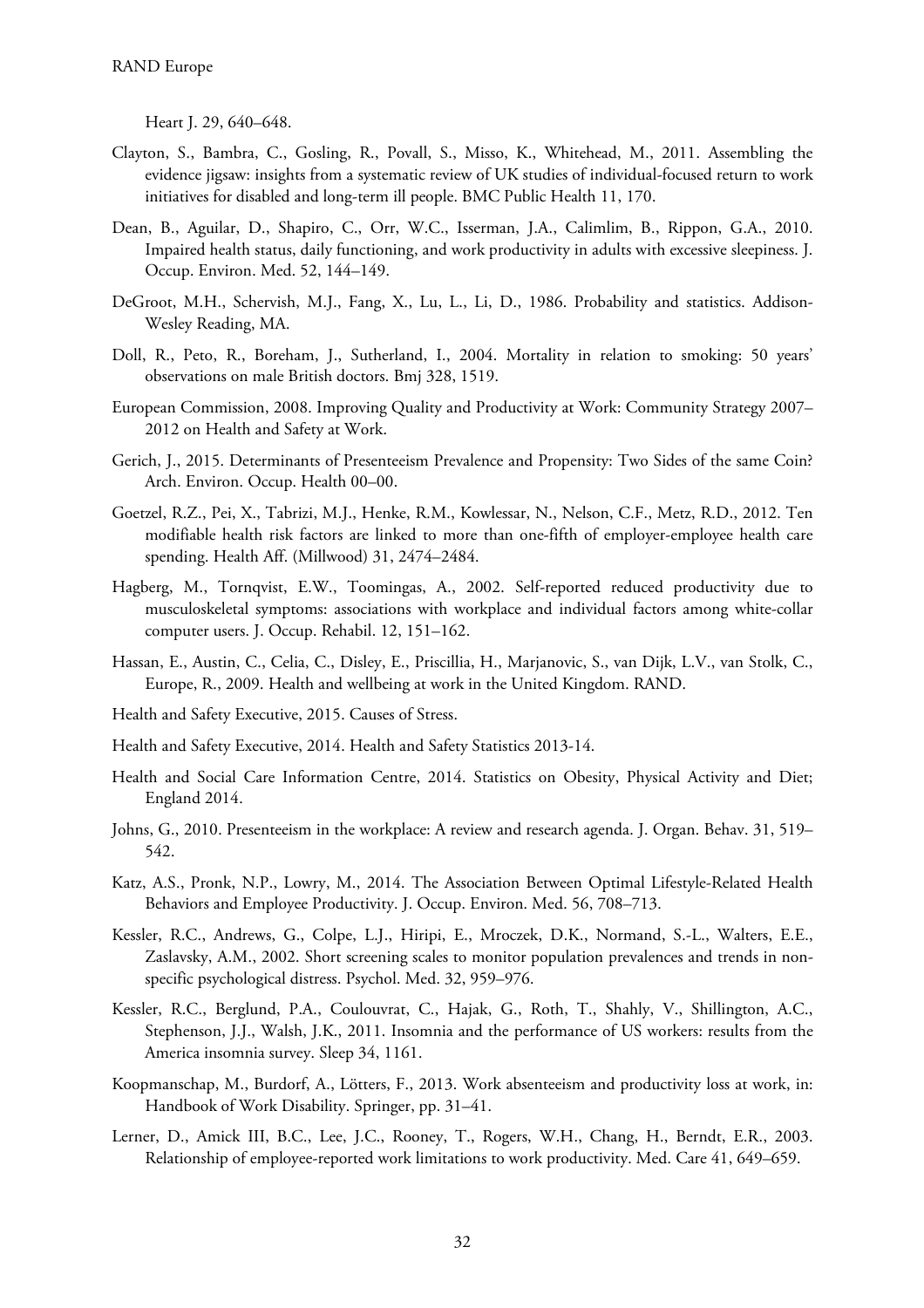- Loeppke, R., Hymel, P.A., Lofland, J.H., Pizzi, L.T., Konicki, D.L., Anstadt, G.W., Baase, C., Fortuna, J., Scharf, T., others, 2003. Health-related workplace productivity measurement: general and migraine-specific recommendations from the ACOEM expert panel. J. Occup. Environ. Med. 45, 349–359.
- Lofland, J.H., Pizzi, L., Frick, K.D., 2004. A review of health-related workplace productivity loss instruments. Pharmacoeconomics 22, 165–184.
- Mattke, S., Liu, H., Caloyeras, J., Huang, C.Y., Van Busum, K.R., Khodyakov, D., Shier, V., Exum, E., Broderick, M., 2014. Do Workplace Wellness Programs Save Employers Money?
- McManus, S., Mowlam, A., Dorsett, R., Stansfeld, S., Clark, C., Brown, V., Wollny, I., Rahim, N., Morrell, G., Graham, J., others, 2012. Mental health in context: the national study of work-search and wellbeing. UK Deparatment Work Pensions.
- Munir, F., Jones, D., Leka, S., Griffiths, A., 2005. Work limitations and employer adjustments for employees with chronic illness. Int. J. Rehabil. Res. 28, 111–117.
- National Obesity Observatory, 2010. The economic burden of obesity: October 2010.
- Osilla, K.C., Van Busum, K., Schnyer, C., Larkin, J.W., Eibner, C., Mattke, S., 2012. Systematic review of the impact of worksite wellness programs. Am. J. Manag. Care 18, e68–81.
- Papke, L.E., Wooldridge, J., 1993. Econometric methods for fractional response variables with an application to 401 (k) plan participation rates. National Bureau of Economic Research Cambridge, Mass., USA.
- Paul, K., Moser, K., 2009. Unemployment impairs mental health: Meta-analyses. J. Vocat. Behav. 264– 282.
- Pevalin, D., Goldberg, D., 2003. Social precursors to onset and recovery of common mental illness. Psychol. Med. 33, 299–306.
- Prasad, M., Wahlqvist, P., Shikiar, R., Shih, Y.-C.T., 2004. A review of self-report instruments measuring health-related work productivity. Pharmacoeconomics 22, 225–244.
- Reilly, M.C., Gerlier, L., Brabant, Y., Brown, M., 2008. Validity, reliability, and responsiveness of the work productivity and activity impairment questionnaire in Crohn's disease. Clin. Ther. 30, 393– 404.
- Sarsour, K., Kalsekar, A., Swindle, R., Foley, K., Walsh, J.K., 2011. The association between insomnia severity and healthcare and productivity costs in a health plan sample. Sleep 34, 443.
- Schultz, A.B., Edington, D.W., 2007. Employee health and presenteeism: a systematic review. J. Occup. Rehabil. 17, 547–579.
- Stewart, W.F., Ricci, J.A., Chee, E., Hahn, S.R., Morganstein, D., 2003a. Cost of lost productive work time among US workers with depression. Jama 289, 3135–3144.
- Stewart, W.F., Ricci, J.A., Chee, E., Morganstein, D., Lipton, R., 2003b. Lost productive time and cost due to common pain conditions in the US workforce. Jama 290, 2443–2454.
- Stolk, C. van, Hofman, J., Hafner, M., Janta, B., 2014. Psychological Wellbeing and Work.
- Stolk, C. van, Staetsky, L., Hassan, E., Kim, C.W., 2012. Management of Psychosocial Risks at Work.
- Tang, K., Beaton, D.E., Boonen, A., Gignac, M.A., Bombardier, C., 2011. Measures of work disability and productivity: Rheumatoid Arthritis Specific Work Productivity Survey (WPS-RA), Workplace Activity Limitations Scale (WALS), Work Instability Scale for Rheumatoid Arthritis (RA-WIS),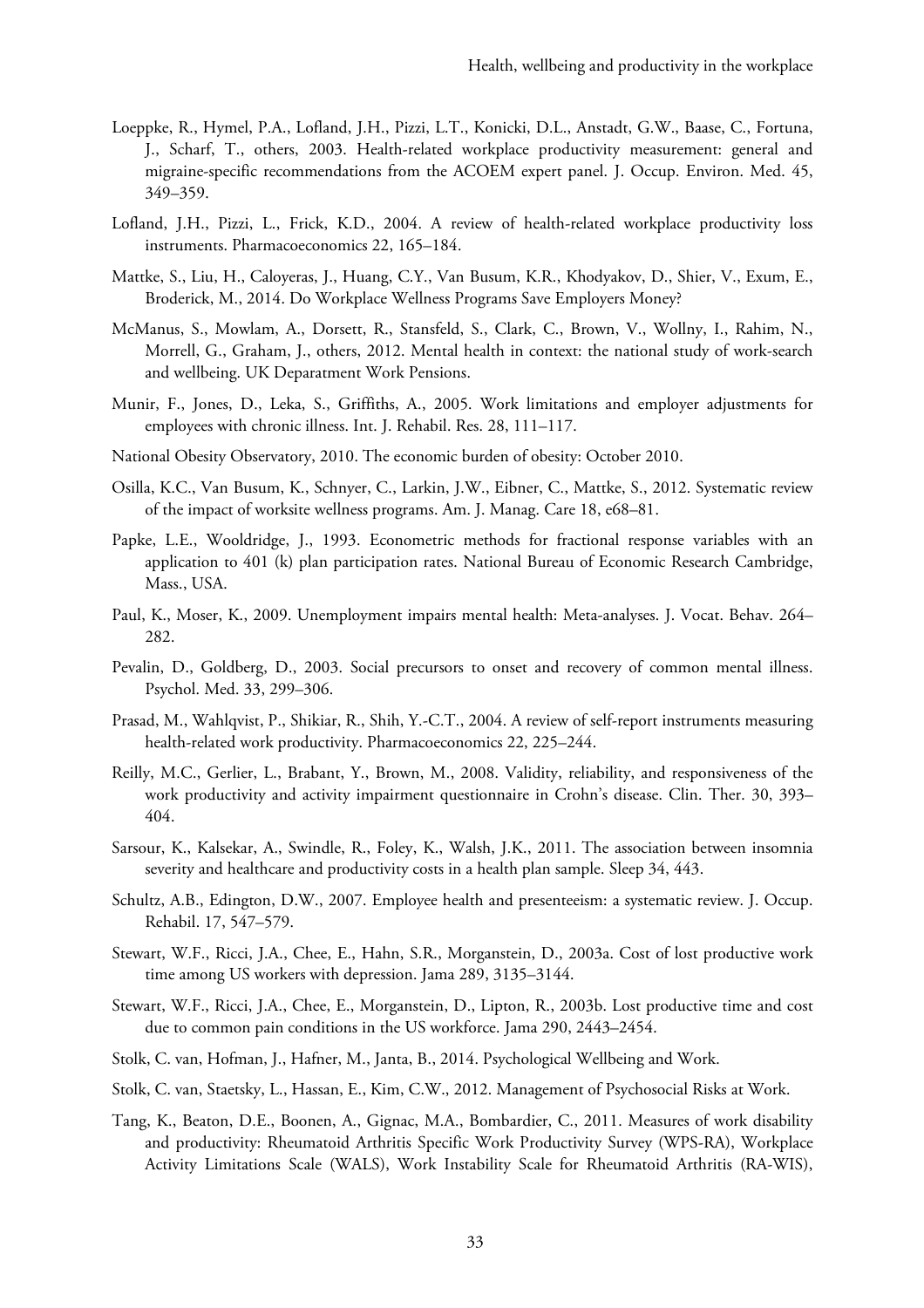Work Limitations Questionnaire (WLQ), and Work Productivity and Activity Impairment Questionnaire (WPAI). Arthritis Care Res. 63, S337–S349.

- Waddell, G., Burton, A.K., 2006. Is work good for your health and well-being? The Stationery Office.
- Waddell, G., Burton, K., Aylward, M., 2006. Work and common health problems. J. Insur. Med. N. Y. NY 39, 109–120.

Wooldridge, J.M., 2010. Econometric analysis of cross section and panel data. MIT press.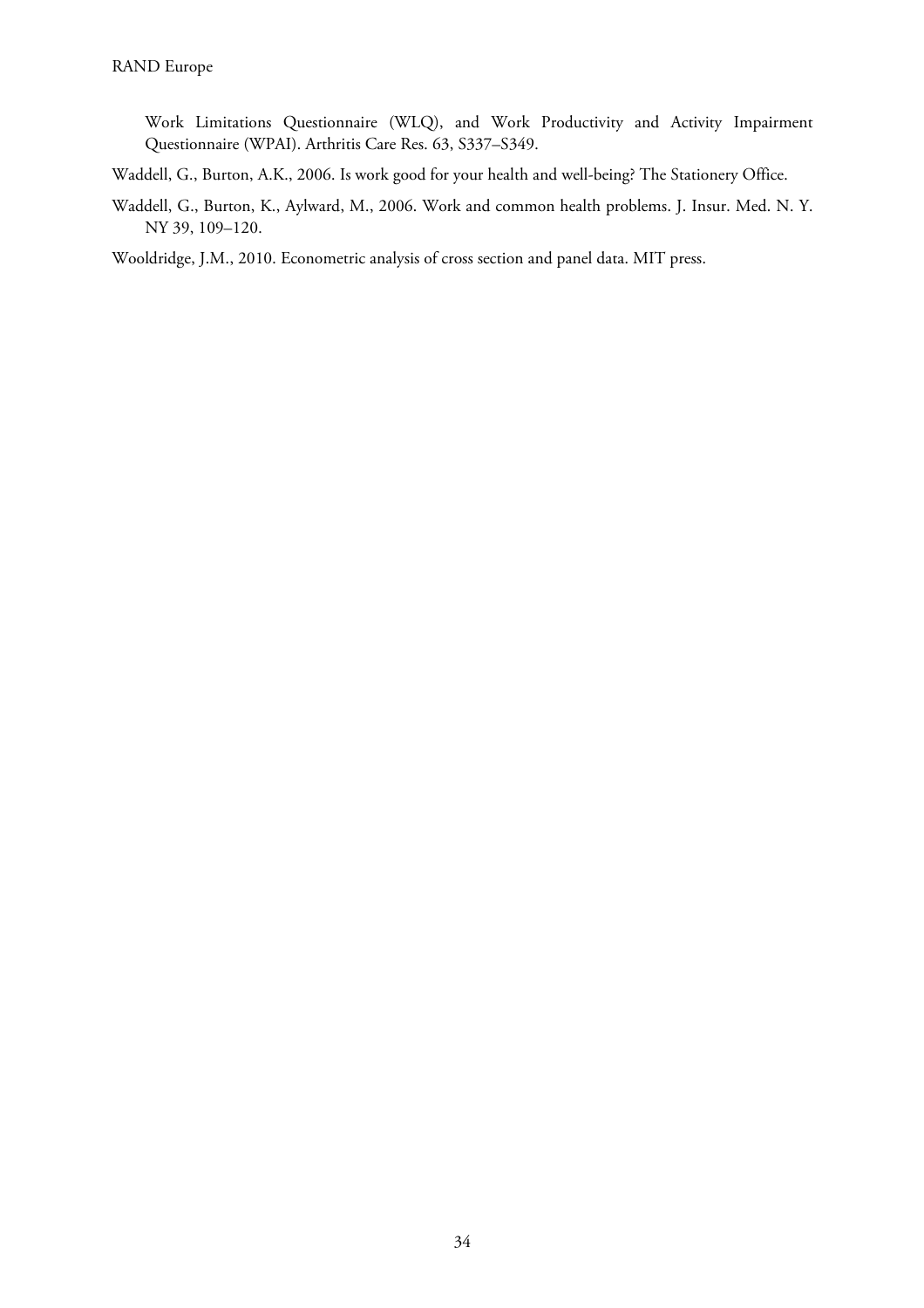| Variable                         | Description                                                                                                                                   |  |
|----------------------------------|-----------------------------------------------------------------------------------------------------------------------------------------------|--|
| Non-job factors                  |                                                                                                                                               |  |
| Financial concerns               | Employee reports financial concerns at present (yes/no)                                                                                       |  |
| Unpaid care                      | Employee reports he gives unpaid care to family members or friends at<br>present (yes/no)                                                     |  |
| Children                         | Indicates whether employee has children. The original question asks for<br>number of children.                                                |  |
| Lifestyle factors                |                                                                                                                                               |  |
| Sleep:                           |                                                                                                                                               |  |
| less than 5 hours                | Original question asks for the number of hours an employee sleeps on<br>average. Grouped into five categories. Assumed that more than 7 hours |  |
| 5 to 6 hours                     |                                                                                                                                               |  |
| 6 to 7 hours                     | of sleep is the healthy range                                                                                                                 |  |
| 7 to 8 hours                     |                                                                                                                                               |  |
| $8 + hours$                      |                                                                                                                                               |  |
|                                  |                                                                                                                                               |  |
| <b>BMI</b>                       |                                                                                                                                               |  |
| <b>BMI</b> underweight           | BMI defined as: mass / height^2. BMI normal (18.5-25); BMI<br>underweight (<18.5); BMI overweight (>25-30); BMI obese (>30-35);               |  |
| <b>BMI</b> overweight            | BMI severely obese (>35).                                                                                                                     |  |
| <b>BMI</b> obese                 |                                                                                                                                               |  |
|                                  |                                                                                                                                               |  |
| <b>BMI</b> super obese           |                                                                                                                                               |  |
|                                  |                                                                                                                                               |  |
| Smoking                          |                                                                                                                                               |  |
| Current smoker                   | Smoking status: currently smokes cigarettes (past smokers not included).                                                                      |  |
|                                  |                                                                                                                                               |  |
| Physical activity                |                                                                                                                                               |  |
| Physical inactivity              | Less than 150 minutes of physical activity per week                                                                                           |  |
| Nutrition                        |                                                                                                                                               |  |
| Not healthy range: fruit and veg | Less than five servings of fruit or veg per day                                                                                               |  |
| Not healthy range: added fats    | Adding butter, margarine, cream or gravy to food after cooking usually,<br>almost always or always (measured on a six-point scale)            |  |
| Not healthy range: sugary drinks | More than two sugared hot or cold beverages (including non-diet soda,<br>sugared tea, coffee or hot chocolate) per day                        |  |

# Table A-1: A short description of the variables used in the analysis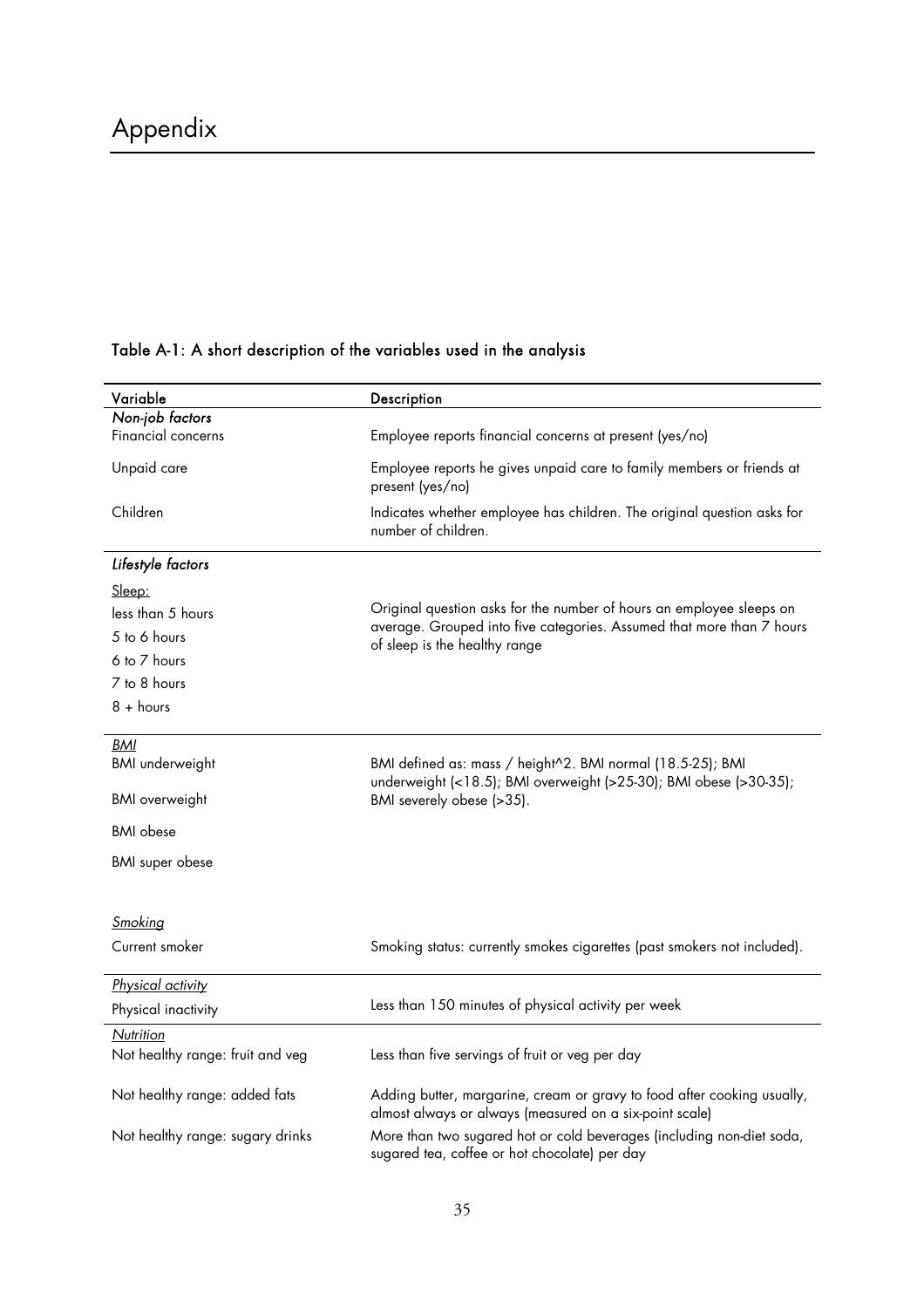| Not healthy range: added salt     | More than a level of teaspoon added while preparing food or at the<br>table while eating per meal.                                                                   |  |
|-----------------------------------|----------------------------------------------------------------------------------------------------------------------------------------------------------------------|--|
| Not healthy range: alcohol        | More than three to four daily units for men, more than two to three for<br>women.                                                                                    |  |
| <b>Mental health</b>              |                                                                                                                                                                      |  |
| Kessler score: mental health risk | Kessler score above 13 on a total score of 24.                                                                                                                       |  |
| Musculoskeletal                   |                                                                                                                                                                      |  |
| 1 condition                       | Number of reported musculoskeletal health problems during the last 12<br>months                                                                                      |  |
| 2 conditions                      |                                                                                                                                                                      |  |
| $3+$ conditions                   |                                                                                                                                                                      |  |
| Other chronic health conditions   |                                                                                                                                                                      |  |
| 1 condition                       | Number of reported other health conditions diagnosed by a GP during<br>the last 12 months (including allergy, asthma, heart attack, diabetes,                        |  |
| $2+$ conditions                   | cancer, migraine and others)                                                                                                                                         |  |
| <b>Blood pressure</b>             |                                                                                                                                                                      |  |
| No test, no recall                | High risk: systolic or diastolic blood pressure above 120/80mmHg; 'no<br>test or no recall' combines respondents who either do not recall the                        |  |
| High                              | value or haven't had it tested during the last 12 months.                                                                                                            |  |
| Cholesterol                       |                                                                                                                                                                      |  |
| No test, no recall                | High risk: cholesterol level 6.1mmol/l or higher; 'no test or no recall'<br>combines respondents who either do not recall the value or haven't had                   |  |
| High                              | it tested during the last 12 months.                                                                                                                                 |  |
| Glucose                           |                                                                                                                                                                      |  |
| No test, no recall                | High risk: non-fasting glucose level 11.1mmol/l or higher; 'no test or no<br>recall' combines respondents who either do not recall the value or                      |  |
| High                              | haven't had it tested during the last 12 months.                                                                                                                     |  |
| Work environment                  |                                                                                                                                                                      |  |
| Job satisfaction                  | Measured on a five-point scale (strongly disagree to fully agree).<br>Satisfied with job converted into binary measure including items 'agree'<br>and 'fully agree'. |  |
| HSE: lack of control              | Measure on a five-point scale work-related stress using the seven items<br>from the UK Health & Safety Executive (HSE) Management Standards                          |  |
| HSE: bullying                     | (MS) Indicator Tool. Converted into binary indicators using the 'agree'<br>or 'strongly agree' items.                                                                |  |
| HSE: strained relationships       |                                                                                                                                                                      |  |
| HSE: unrealistic demands          |                                                                                                                                                                      |  |
| HSE: lack of peer support         |                                                                                                                                                                      |  |
| HSE: lack of change consultation  |                                                                                                                                                                      |  |
| HSE: lack of managerial support   |                                                                                                                                                                      |  |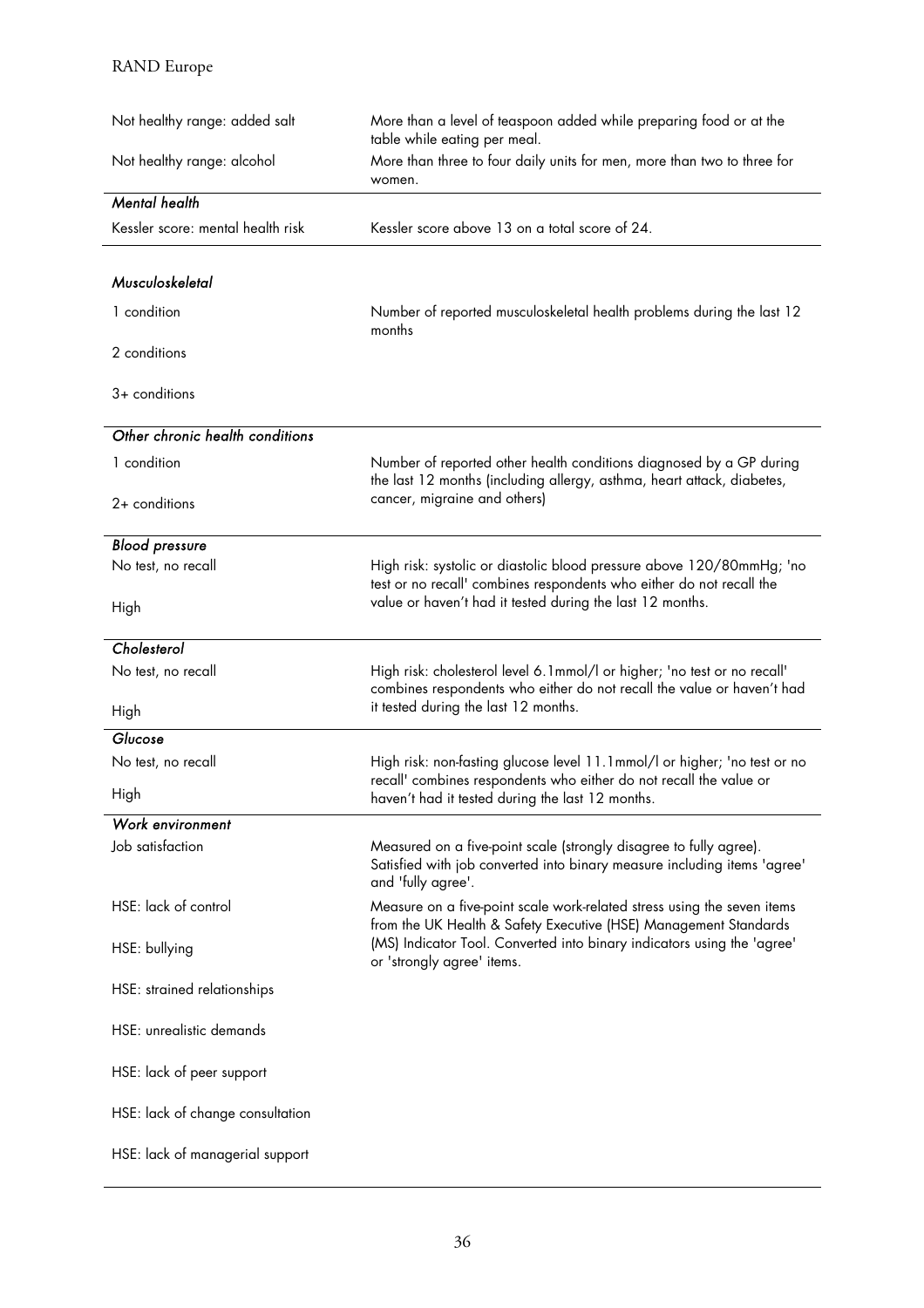### Organisational factors

| Health as company success indicator | Company leaders view level of employee health and wellbeing as<br>important factor of success. Measured on five-point scale. Converted into<br>binary indicator using 'agree' and 'strongly agree' items.                                                                                                                                                                                                                                                                                                                                                                                                     |
|-------------------------------------|---------------------------------------------------------------------------------------------------------------------------------------------------------------------------------------------------------------------------------------------------------------------------------------------------------------------------------------------------------------------------------------------------------------------------------------------------------------------------------------------------------------------------------------------------------------------------------------------------------------|
| Health-promotion support            | Company's health benefits and insurance programmes support health<br>promotion. Measured on five-point scale. Converted into binary<br>indicator using 'agree' and 'strongly agree' items.                                                                                                                                                                                                                                                                                                                                                                                                                    |
| Informed of importance of wellbeing | All levels of employees are informed about the importance of staff health<br>and wellbeing. Measured on five-point scale. Converted into binary<br>indicator using 'agree' and 'strongly agree' items.                                                                                                                                                                                                                                                                                                                                                                                                        |
| Intervention provision              | Intervention index measuring the intensity with which a company offers<br>health-promotion and wellbeing programmes to their employees.<br>Generated by adding the number of interventions a company provides<br>and weighing it with the share of employees who report that they are<br>actually using the provided interventions. Companies then grouped into<br>three categories of equal size according to their health intervention<br>index score: companies with low provision (low), companies with<br>medium provision (medium) and companies with high provision of health<br>interventions (high). |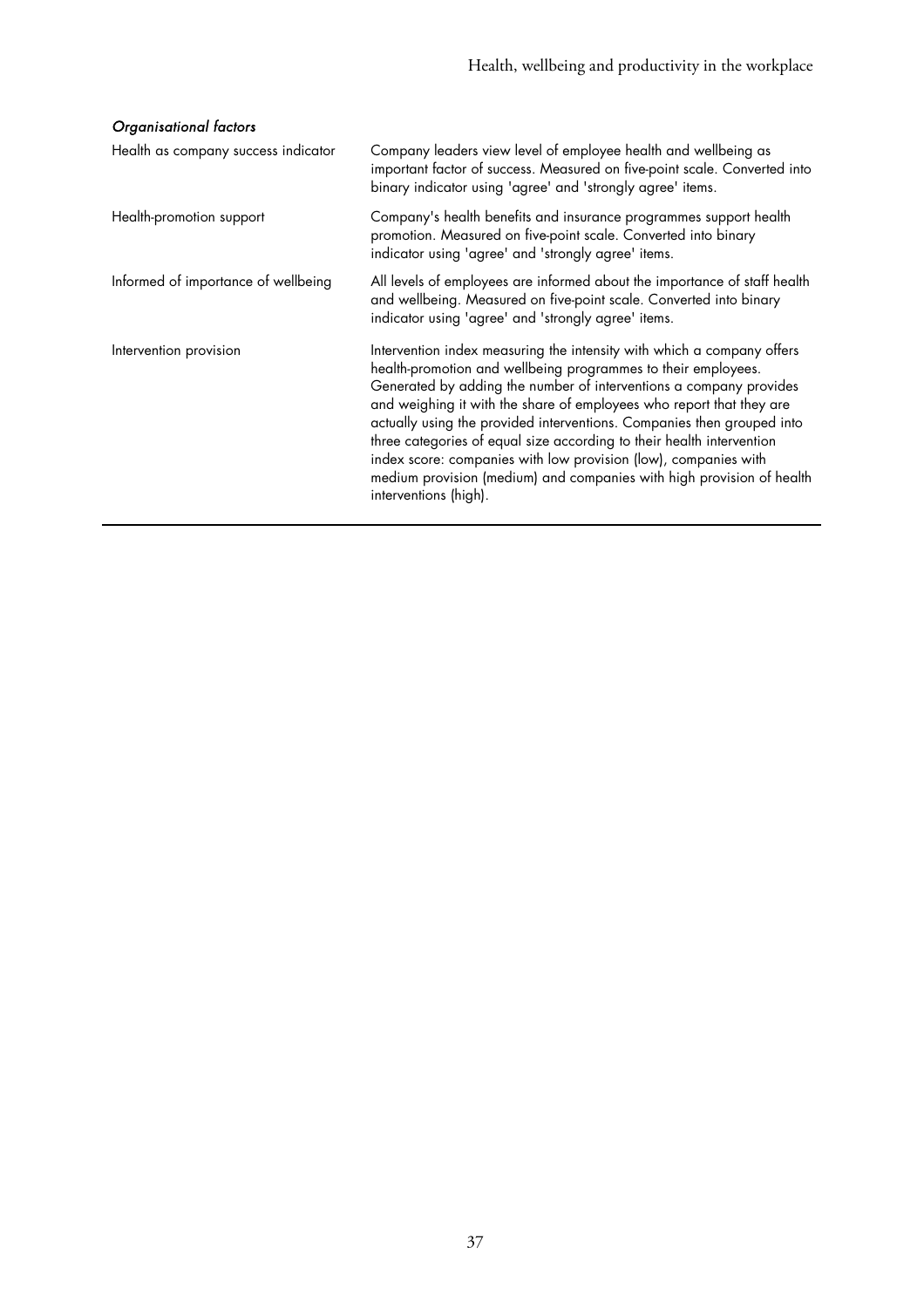| <u>Panel A</u>                      | (1)                                                 | (2)          | (3)           |
|-------------------------------------|-----------------------------------------------------|--------------|---------------|
|                                     | Outcome variable: % work impairment (WPAI-GH scale) |              |               |
|                                     | Absenteeism/Presenteeism                            | Absenteeism  | Presenteeism  |
| <b>Job Factors</b>                  |                                                     |              |               |
| Job satisfaction                    | $-0.0653***$                                        | $-0.0085***$ | $-0.0566$ *** |
|                                     | (0.000)                                             | (0.001)      | (0.000)       |
| HSE: lack of control                | $-0.0026$                                           | $-0.0016*$   | $-0.0011$     |
|                                     | (0.266)                                             | (0.085)      | (0.616)       |
| HSE: bullying                       | $0.0174***$                                         | 0.0012       | $0.0159***$   |
|                                     | (0.000)                                             | (0.450)      | (0.000)       |
| HSE: strained relationships         | $0.0084***$                                         | $-0.0007$    | $0.0090***$   |
|                                     | (0.004)                                             | (0.561)      | (0.000)       |
| HSE: unrealistic demands            | $0.0176***$                                         | 0.0001       | $0.0175***$   |
|                                     | (0.000)                                             | (0.895)      | (0.000)       |
| HSE: lack of peer support           | $-0.0003$                                           | 0.0003       | $-0.0009$     |
|                                     | (0.937)                                             | (0.864)      | (0.810)       |
| HSE: lack of change consultation    | $-0.0005$                                           | $-0.0014$    | 0.0009        |
|                                     | (0.843)                                             | [0.166]      | (0.691)       |
| HSE: lack of managerial support     | 0.0009                                              | 0.0009       | 0.0001        |
|                                     | (0.805)                                             | (0.515)      | (0.978)       |
| Health as company success indicator | $-0.0078***$                                        | $-0.0020**$  | $-0.0058**$   |
|                                     | (0.006)                                             | (0.037)      | (0.024)       |
| Health-promotion support            | 0.0018                                              | 0.0010       | 0.0008        |
|                                     | (0.456)                                             | (0.283)      | (0.709)       |
| Informed of importance of wellbeing | 0.0004                                              | 0.0003       | 0.0002        |
|                                     | (0.857)                                             | (0.791)      | (0.934)       |
| Intervention provision: medium      | $-0.0015$                                           | 0.0003       | $-0.0016$     |
|                                     | (0.782)                                             | (0.831)      | (0.719)       |
| Intervention provision: high        | 0.0016                                              | $-0.0000$    | 0.0018        |
|                                     | (0.672)                                             | (0.999)      | (0.587)       |
| <b>Observations:</b>                |                                                     | 21,822       |               |

#### Table A-2: Determinants of absenteeism and presenteeism

Notes: p-values in parentheses: \*\*\* p<0.01, \*\* p<0.05, \* p<0.10. Regressions clustered for companies (company\_id). Columns (1) to (3) report the results from a GLM regression with work productivity loss due to absenteeism and presenteeism, absenteesim or presenteeism as outcome variable. Omitted categories for the predictor variables are: no musculoskeletal condition, no other chronic health condition, low-risk blood pressure, low-risk cholesterol level, low-risk fasting glucose level, no financial concerns, no unpaid care, no children, more than eight hours of sleep, normal BMI, currently non-smoker, physically inactive, not in the healthy range of recommended nutrition intake (veg, salt, added fat, sugary drinks), non-risk drinker, low risk for mental-health problems, satisfied with the job, not exposed to any of the HSE stress measures, indicates that the company cares about health and wellbeing and low health-intervention provision. The regression model includes a full set of demographic control variables including age, income, gender, ethnicity, occupation. We also control for company characteristics such as size and industry.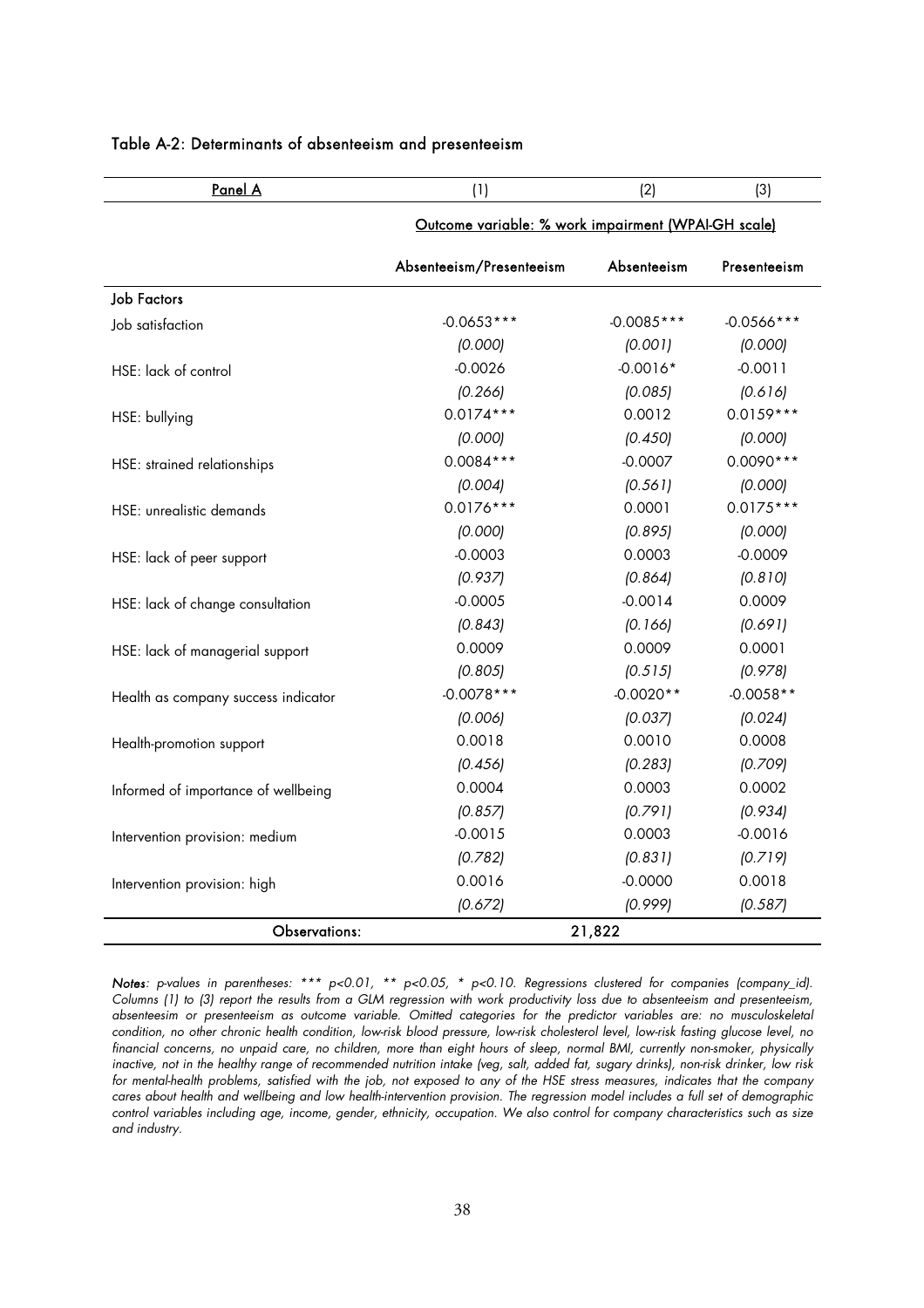| <u>Panel B</u>                    | (1)                                                 | (2)         | (3)          |
|-----------------------------------|-----------------------------------------------------|-------------|--------------|
|                                   | Outcome variable: % work impairment (WPAI-GH scale) |             |              |
|                                   | Absenteeism/Presenteeism                            | Absenteeism | Presenteeism |
| <b>Personal factors</b>           |                                                     |             |              |
| Financial concerns                | $0.0216***$                                         | 0.0011      | $0.0204***$  |
|                                   | (0.000)                                             | (0.188)     | (0.000)      |
| Unpaid care                       | $0.0116**$                                          | 0.0001      | $0.0112***$  |
|                                   | (0.011)                                             | (0.961)     | (0.009)      |
| Children (yes/no)                 | $-0.0065***$                                        | $-0.0011**$ | $-0.0054***$ |
|                                   | (0.000)                                             | (0.019)     | (0.000)      |
| Sleep: less than 5 hours          | $0.0420***$                                         | 0.0018      | $0.0385***$  |
|                                   | (0.000)                                             | (0.593)     | (0.000)      |
| Sleep: 5 to 6 hours               | $0.0266***$                                         | $-0.0020$   | $0.0280***$  |
|                                   | (0.000)                                             | (0.316)     | (0.000)      |
| Sleep: 6 to 7 hours               | $0.0104***$                                         | $-0.0016$   | $0.0121***$  |
|                                   | (0.002)                                             | (0.185)     | (0.000)      |
| Sleep: 7 to 8 hours               | $-0.0017$                                           | $-0.0018*$  | 0.0004       |
|                                   | (0.551)                                             | (0.082)     | (0.882)      |
| <b>BMI</b> underweight            | $0.0306***$                                         | $0.0055***$ | $0.0244***$  |
|                                   | (0.000)                                             | (0.005)     | (0.001)      |
| <b>BMI</b> overweight             | $0.0152***$                                         | $0.0057***$ | 0.0081       |
|                                   | (0.005)                                             | (0.007)     | (0.137)      |
| <b>BMI</b> obese                  | $0.0069*$                                           | 0.0014      | $0.0056*$    |
|                                   | (0.056)                                             | (0.290)     | (0.054)      |
| <b>BMI</b> severely obese         | 0.0057                                              | 0.0003      | 0.0054       |
|                                   | (0.195)                                             | (0.891)     | (0.177)      |
| Physical inactivity               | $0.0186***$                                         | $0.0028***$ | $0.0158***$  |
|                                   | (0.000)                                             | (0.002)     | (0.000)      |
| Current smoker                    | 0.0004                                              | 0.0001      | 0.0003       |
|                                   | (0.922)                                             | (0.914)     | (0.937)      |
| Not healthy range: fruit and veg  | 0.0007                                              | $-0.0014$   | 0.0022       |
|                                   | (0.843)                                             | (0.220)     | (0.517)      |
| Not healthy range: added fats     | $0.0136***$                                         | 0.0006      | $0.0130***$  |
|                                   | (0.000)                                             | (0.558)     | (0.000)      |
| Not healthy range: sugary drinks  | 0.0043                                              | 0.0005      | 0.0039       |
|                                   | (0.111)                                             | (0.627)     | (0.115)      |
| Not healthy range: added salt     | $-0.0038$                                           | 0.0010      | $-0.0050$    |
|                                   | (0.337)                                             | (0.463)     | (0.185)      |
| Not healthy range: alcohol        | 0.0011                                              | $-0.0021*$  | 0.0030       |
|                                   | (0.655)                                             | (0.055)     | (0.151)      |
| Kessler score: mental-health risk | $0.0578***$                                         | $0.0081***$ | $0.0480***$  |
|                                   | (0.000)                                             | (0.000)     | (0.000)      |

### Table A-2 (cont'd): Determinants of absenteeism and presenteeism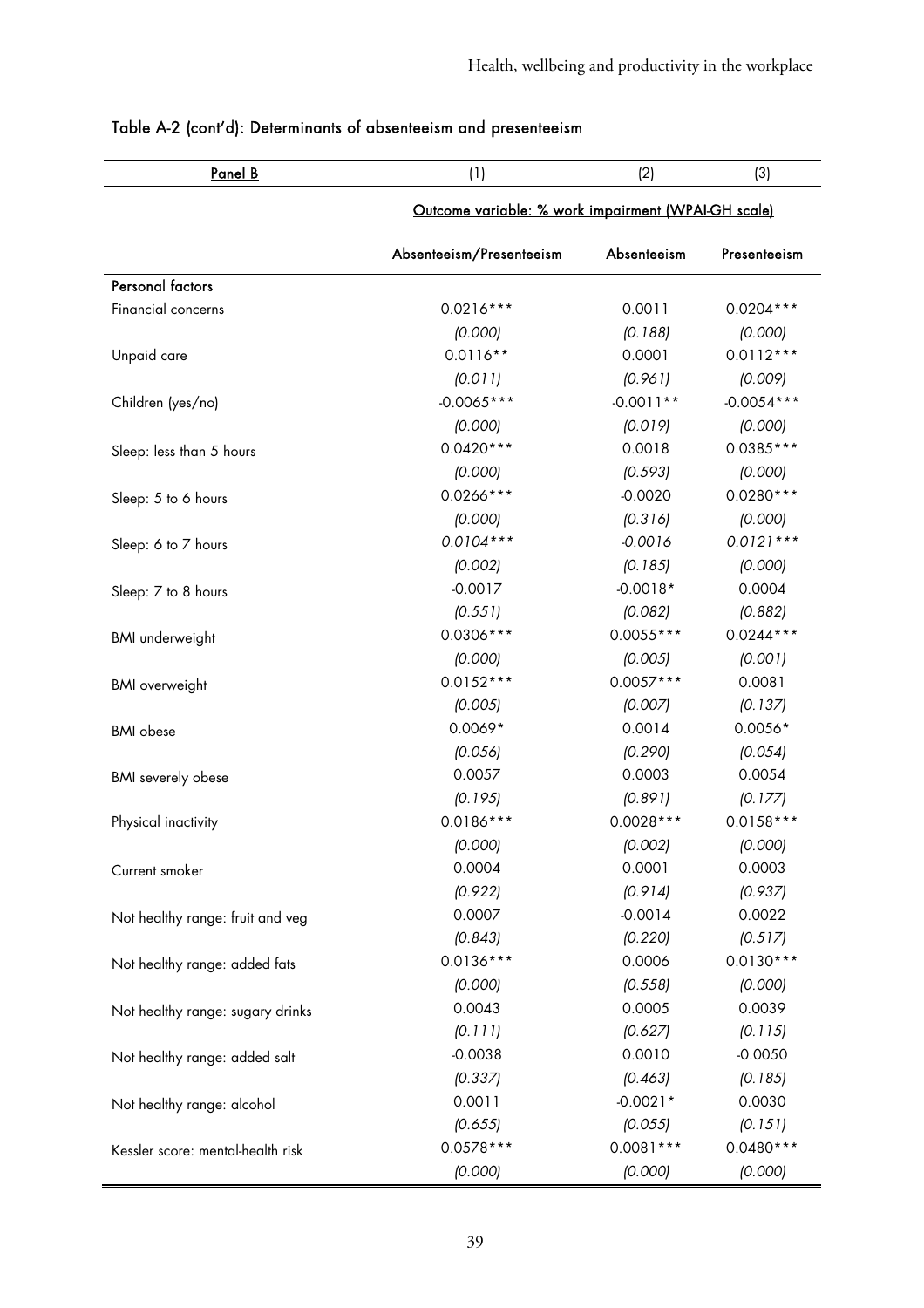Notes: p-values in parentheses: \*\*\* p<0.01, \*\* p<0.05, \* p<0.10. Regressions clustered for companies (company\_id). Columns (1) to (3) report the results from a GLM regression with work productivity loss due to absenteeism and presenteeism, absenteeism or presenteeism as outcome variable. Omitted categories for the predictor variables are: no musculoskeletal condition, no other chronic health condition, low-risk blood pressure, low-risk cholesterol level, low-risk fasting glucose level, no financial concerns, no unpaid care, no children, more than eight hours of sleep, normal BMI, currently non-smoker, physically inactive, not in the healthy range of recommended nutrition intake (veg, salt, added fat, sugary drinks), non-risk drinker, low risk for mental-health problems, satisfied with the job, not exposed to any of the HSE stress measures, indicates that the company cares about health and wellbeing and low health-intervention provision. The regression model includes a full set of demographic control variables including age, income, gender, ethnicity, occupation. We also control for company characteristics such as size and industry.

| Panel C                            | (1)                                                 | (2)         | (3)          |
|------------------------------------|-----------------------------------------------------|-------------|--------------|
|                                    | Outcome variable: % work impairment (WPAI-GH scale) |             |              |
|                                    | Absenteeism/Presenteeism                            | Absenteeism | Presenteeism |
| Health and physical factors        |                                                     |             |              |
| MSK: 1 condition                   | $0.0166***$                                         | $0.0026**$  | $0.0143***$  |
|                                    | (0.000)                                             | (0.021)     | (0.000)      |
| MSK: 2 conditions                  | $0.0298***$                                         | $0.0031**$  | $0.0272***$  |
|                                    | (0.000)                                             | (0.013)     | (0.000)      |
| $MSK: 3+ conditions$               | $0.0487***$                                         | $0.0036***$ | $0.0452***$  |
|                                    | (0.000)                                             | (0.002)     | (0.000)      |
| Chronic: 1 condition               | $0.0331***$                                         | $0.0061***$ | $0.0267***$  |
|                                    | (0.000)                                             | (0.000)     | (0.000)      |
| Chronic: 2 conditions              | $0.0445***$                                         | $0.0039***$ | $0.0402***$  |
|                                    | (0.000)                                             | (0.007)     | (0.000)      |
| Blood pressure: no test, no recall | 0.0039                                              | 0.0013      | 0.0026       |
|                                    | (0.338)                                             | (0.438)     | (0.447)      |
| Blood pressure: high               | $0.0110***$                                         | $0.0025***$ | $0.0085***$  |
|                                    | (0.000)                                             | (0.008)     | (0.000)      |
| Cholesterol: no test, no recall    | $-0.0013$                                           | $-0.0010$   | $-0.0003$    |
|                                    | (0.598)                                             | (0.263)     | (0.885)      |
| Cholesterol: high                  | $-0.0007$                                           | $-0.0063*$  | 0.0042       |
|                                    | (0.898)                                             | (0.061)     | (0.368)      |
| Glucose: no test, no recall        | $-0.0094***$                                        | $-0.0021**$ | $-0.0074***$ |
|                                    | (0.001)                                             | (0.041)     | (0.003)      |
| Glucose: high                      | 0.0085                                              | 0.0019      | 0.0064       |
|                                    | (0.278)                                             | (0.531)     | (0.328)      |

#### Table A-2 (cont'd): Determinants of absenteeism and presenteeism